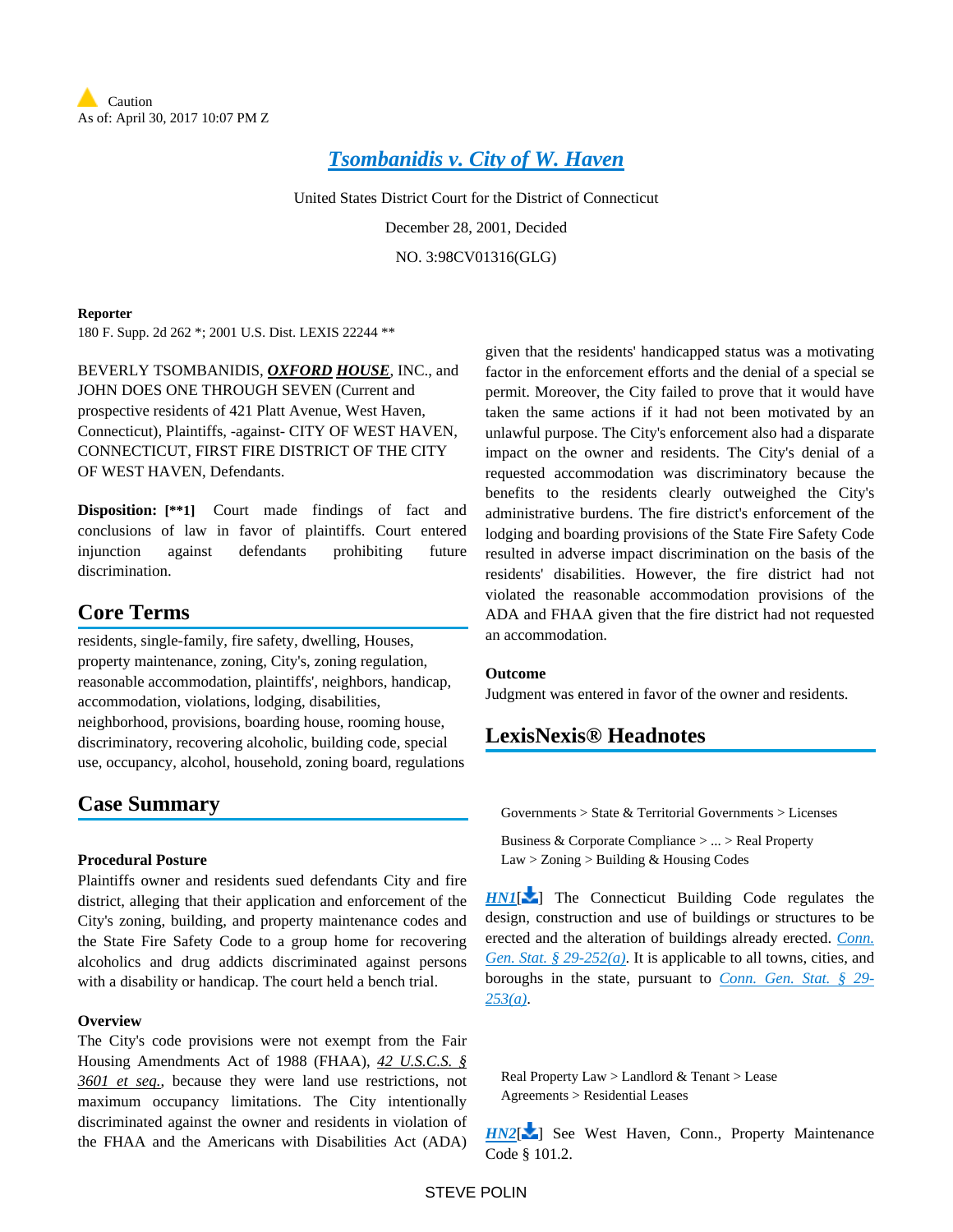#### handicaps from the American mainstream.

#### Environmental Law > Land Use & Zoning > General Overview

<span id="page-1-0"></span>*[HN3](https://advance.lexis.com/api/document?collection=cases&id=urn:contentItem:44YH-3PM0-0038-Y2MP-00000-00&context=&link=LNHNREFclscc3)*[\[](#page-8-0) $\angle$ ] See West Haven, Conn., Zoning Regulations art. I, ch. 3, § 1-3.2.

Civil Rights Law  $> ... >$  Contractual Relations & Housing  $>$  Fair Housing Rights > General Overview

Civil Rights Law > ... > Fair Housing Rights > Protected Classes > Disability Discrimination

Civil Rights Law > ... > Contractual Relations & Housing > Fair Housing Rights > Fair Housing Act

Civil Rights Law > ... > Contractual Relations & Housing > Fair Housing Rights > Fair Housing Amendments Act

Civil Rights Law > ... > Protection of Disabled Persons > Americans With Disabilities Act > Scope

Business & Corporate Compliance > ... > Public Health & Welfare Law > Housing & Public Buildings > Fair Housing

Public Health & Welfare Law > ... > Advocacy & Protection > Discrimination > Americans With Disabilities Act

Business & Corporate Compliance > ... > Real Property Law > Zoning > Ordinances

*[HN4](https://advance.lexis.com/api/document?collection=cases&id=urn:contentItem:44YH-3PM0-0038-Y2MP-00000-00&context=&link=LNHNREFclscc4)*[\[](#page-12-0) ] The Fair Housing Amendments Act of 1988 (FHAA), *42 U.S.C.S. § 3601 et seq.*, and Title II of the Americans with Disabilities Act (ADA), codified at *[42](https://advance.lexis.com/api/document?collection=statutes-legislation&id=urn:contentItem:4YF7-GVG1-NRF4-41T6-00000-00&context=)  [U.S.C.S. § 12131 et seq.](https://advance.lexis.com/api/document?collection=statutes-legislation&id=urn:contentItem:4YF7-GVG1-NRF4-41T6-00000-00&context=)*, and the regulations promulgated thereunder, prohibit housing discrimination by governmental entities against handicapped persons or persons with disabilities. *42 U.S.C.S. §§ 3604(f)(1)*, *3604(f)(3)(B)*, and *[12132](https://advance.lexis.com/api/document?collection=statutes-legislation&id=urn:contentItem:4YF7-GN41-NRF4-40JX-00000-00&context=)*. Both the FHAA and Title II of the ADA have been interpreted to apply to municipal zoning regulations, practices, or decisions that subject persons with handicaps or disabilities to discrimination based upon their handicap or disability. The legal analyses under both statutes are essentially the same.

<span id="page-1-1"></span>Civil Rights Law > ... > Contractual Relations & Housing > Fair Housing Rights > General Overview

Business & Corporate Compliance > ... > Public Health & Welfare Law > Housing & Public Buildings > Fair Housing

*[HN5](https://advance.lexis.com/api/document?collection=cases&id=urn:contentItem:44YH-3PM0-0038-Y2MP-00000-00&context=&link=LNHNREFclscc5)*<sup>[\[](#page-12-1)22</sup>] The Fair Housing Act was amended in 1988 to protect persons with handicaps. The courts have recognized these amendments as a clear pronouncement of a national commitment to end the unnecessary exclusion of persons with

Civil Rights Law  $> ... >$  Contractual Relations & Housing  $>$  Fair Housing Rights > Fair Housing Amendments Act

Business & Corporate Compliance > ... > Public Health & Welfare Law > Housing  $&$  Public Buildings > Fair Housing

*[HN6](https://advance.lexis.com/api/document?collection=cases&id=urn:contentItem:44YH-3PM0-0038-Y2MP-00000-00&context=&link=LNHNREFclscc6)*<sup>[\[](#page-12-2)2]</sup> See 42 *U.S.C.S.* § 3604(f)(1).

Civil Rights Law > ... > Contractual Relations & Housing > Fair Housing Rights > Fair Housing Amendments Act

Business & Corporate Compliance > ... > Public Health & Welfare Law > Housing & Public Buildings > Fair Housing

# *[HN7](https://advance.lexis.com/api/document?collection=cases&id=urn:contentItem:44YH-3PM0-0038-Y2MP-00000-00&context=&link=LNHNREFclscc7)*[\[](#page-12-3) $\blacktriangleright$ ] See 42 *U.S.C.S.* § 3604(f)(3)(B).

Civil Rights Law > ... > Protection of Disabled Persons > Americans With Disabilities Act > Scope

Public Health & Welfare  $Law > ... > Disabeled \&$  Elderly Persons > Advocacy & Protection > General Overview

Public Health & Welfare Law  $> ... >$  Advocacy & Protection > Discrimination > General Overview

# <span id="page-1-2"></span>*[HN8](https://advance.lexis.com/api/document?collection=cases&id=urn:contentItem:44YH-3PM0-0038-Y2MP-00000-00&context=&link=LNHNREFclscc8)*<sup>[\[](#page-12-4)22</sup>] See 42 *U.S.C.S.* § 12132.

Civil Rights Law  $> ... >$  Contractual Relations & Housing  $>$  Fair Housing Rights > Fair Housing Act

Civil Rights Law > ... > Contractual Relations & Housing > Fair Housing Rights > Fair Housing Amendments Act

Civil Rights Law > ... > Protection of Disabled Persons > Americans With Disabilities Act > Scope

Business & Corporate Compliance > ... > Public Health & Welfare Law > Housing  $&$  Public Buildings > Fair Housing

*[HN9](https://advance.lexis.com/api/document?collection=cases&id=urn:contentItem:44YH-3PM0-0038-Y2MP-00000-00&context=&link=LNHNREFclscc9)*<sup>[\[](#page-12-5)22</sup>] Three theories of discrimination are available to a plaintiff alleging a violation of the Fair Housing Amendments Act of 1988, *42 U.S.C.S. § 3601 et seq.*, and Title II of the Americans with Disabilities Act, codified at *[42 U.S.C.S. §](https://advance.lexis.com/api/document?collection=statutes-legislation&id=urn:contentItem:4YF7-GVG1-NRF4-41T6-00000-00&context=)  [12131 et seq.](https://advance.lexis.com/api/document?collection=statutes-legislation&id=urn:contentItem:4YF7-GVG1-NRF4-41T6-00000-00&context=)*,: (1) intentional discrimination; (2) discriminatory impact; and (3) a refusal to make a reasonable accommodation.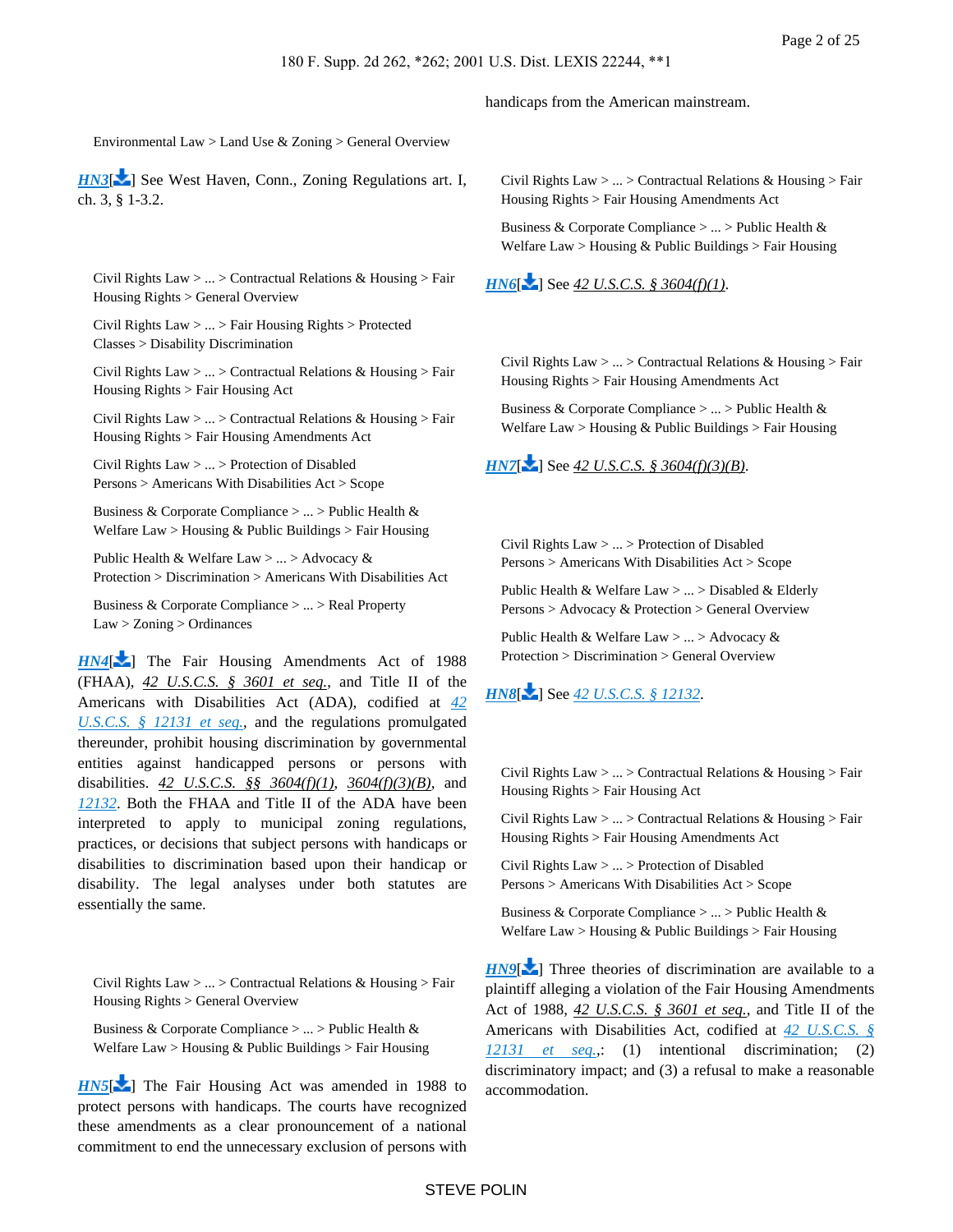Real Property Law > Landlord & Tenant > Lease Agreements > Residential Leases

*[HN10](https://advance.lexis.com/api/document?collection=cases&id=urn:contentItem:44YH-3PM0-0038-Y2MP-00000-00&context=&link=LNHNREFclscc10)*[\[](#page-13-0) $\blacktriangleright$ ] The West Haven, Conn., Property Maintenance Code § 127-1 defines "family" as including a group of not more than three unrelated persons living together as a single housekeeping unit in a dwelling unit.

Civil Rights Law > ... > Contractual Relations & Housing > Fair Housing Rights > General Overview

Civil Rights Law > ... > Contractual Relations & Housing > Fair Housing Rights > Exemptions

Civil Rights Law > ... > Contractual Relations & Housing > Fair Housing Rights > Fair Housing Act

Civil Rights Law > ... > Contractual Relations & Housing > Fair Housing Rights > Fair Housing Amendments Act

Public Health & Welfare Law > Housing & Public Buildings > General Overview

Business & Corporate Compliance > ... > Public Health & Welfare Law > Housing & Public Buildings > Fair Housing

Business & Corporate Compliance > ... > Real Property Law > Zoning > Ordinances

*[HN11](https://advance.lexis.com/api/document?collection=cases&id=urn:contentItem:44YH-3PM0-0038-Y2MP-00000-00&context=&link=LNHNREFclscc11)*[\[](#page-14-0) ] The exemption contained in the Fair Housing Amendments Act of 1988 (FHAA), *42 U.S.C.S. § 3601 et seq.*, encompasses maximum occupancy restrictions but not family composition rules, which are typically tied to land-use restrictions. In sum, rules that cap the total number of occupants in order to prevent overcrowding of a dwelling plainly and unmistakably fall within *42 U.S.C.S. § 3607(b)(1)*'s absolute exemption from the FHAA's governance; rules designed to preserve the family character of a neighborhood, fastening on the composition of households rather than on the total number of occupants living quarters can contain, do not.

<span id="page-2-0"></span>Civil Rights Law  $> ... >$  Contractual Relations & Housing  $>$  Fair Housing Rights > General Overview

Civil Rights Law > ... > Fair Housing Rights > Protected Classes > Disability Discrimination

Business & Corporate Compliance > ... > Contractual Relations & Housing > Fair Housing Rights > Enforcement Actions

Civil Rights Law > ... > Contractual Relations & Housing > Fair Housing Rights > Fair Housing Act

Civil Rights Law  $> ... >$  Contractual Relations & Housing  $>$  Fair Housing Rights > Fair Housing Amendments Act

Civil Rights Law > ... > Protection of Disabled Persons > Americans With Disabilities Act > Accommodations

Business & Corporate Compliance  $> \ldots >$  Public Health & Welfare Law > Housing  $&$  Public Buildings > Fair Housing

Real Property Law > Zoning > General Overview

Business & Corporate Compliance > ... > Real Property  $Law > Zoning > Building & Housing Codes$ 

Business & Corporate Compliance > ... > Real Property Law > Zoning > Ordinances

 $HNI2[\mathbf{X}]$  $HNI2[\mathbf{X}]$  $HNI2[\mathbf{X}]$  It is well established that the Fair Housing Amendments Act of 1988 (FHAA), *42 U.S.C.S. § 3601 et seq.*, prohibits discriminatory zoning or land use decisions by municipalities, even when such decisions are ostensibly authorized by local ordinance. A local government that uses its zoning powers in a discriminatory manner or enforces its building codes in a discriminatory manner toward handicapped individuals violates the FHAA and Title II of the Americans with Disabilities Act, codified at *[42 U.S.C.S §](https://advance.lexis.com/api/document?collection=statutes-legislation&id=urn:contentItem:4YF7-GVG1-NRF4-41T6-00000-00&context=)  [12131 et seq.](https://advance.lexis.com/api/document?collection=statutes-legislation&id=urn:contentItem:4YF7-GVG1-NRF4-41T6-00000-00&context=)* Otherwise lawful governmental actions become unlawful when done for the purpose of disadvantaging the handicapped.

<span id="page-2-1"></span>Civil Rights Law  $> ... >$  Contractual Relations & Housing  $>$  Fair Housing Rights > Fair Housing Act

Civil Rights Law > ... > Contractual Relations & Housing > Fair Housing Rights > Fair Housing Amendments Act

Governments > Local Governments > Employees & Officials

Business & Corporate Compliance > ... > Public Health & Welfare Law > Housing & Public Buildings > Fair Housing

*[HN13](https://advance.lexis.com/api/document?collection=cases&id=urn:contentItem:44YH-3PM0-0038-Y2MP-00000-00&context=&link=LNHNREFclscc13)*<sup>[\[](#page-14-2)2]</sup> Under the Fair Housing Amendments Act of 1988, *42 U.S.C.S. § 3601 et seq.*, the critical inquiry is whether a discriminatory purpose was a motivating factor in the decision or actions of a municipality. The intent of which the court speaks is the legal concept of intent, to be distinguished from motive. Plaintiffs are not required to prove that the municipal officials were motivated by some purposeful, malicious desire to discriminate against them because of their handicap. They need only show that their handicapped status was a motivating factor in the [municipality's decision. Factors to be considered in evaluating a claim of discriminatory decisionmaking include: (1) the discriminatory impact of the governmental decision; (2) the decision's historical background; (3) the specific sequence of events leading up to the challenged decision; (4) departures from the normal procedural sequences; and (5) departures from normal substantive criteria. These factors are neither exclusive nor mandated, but constitute a framework within which the court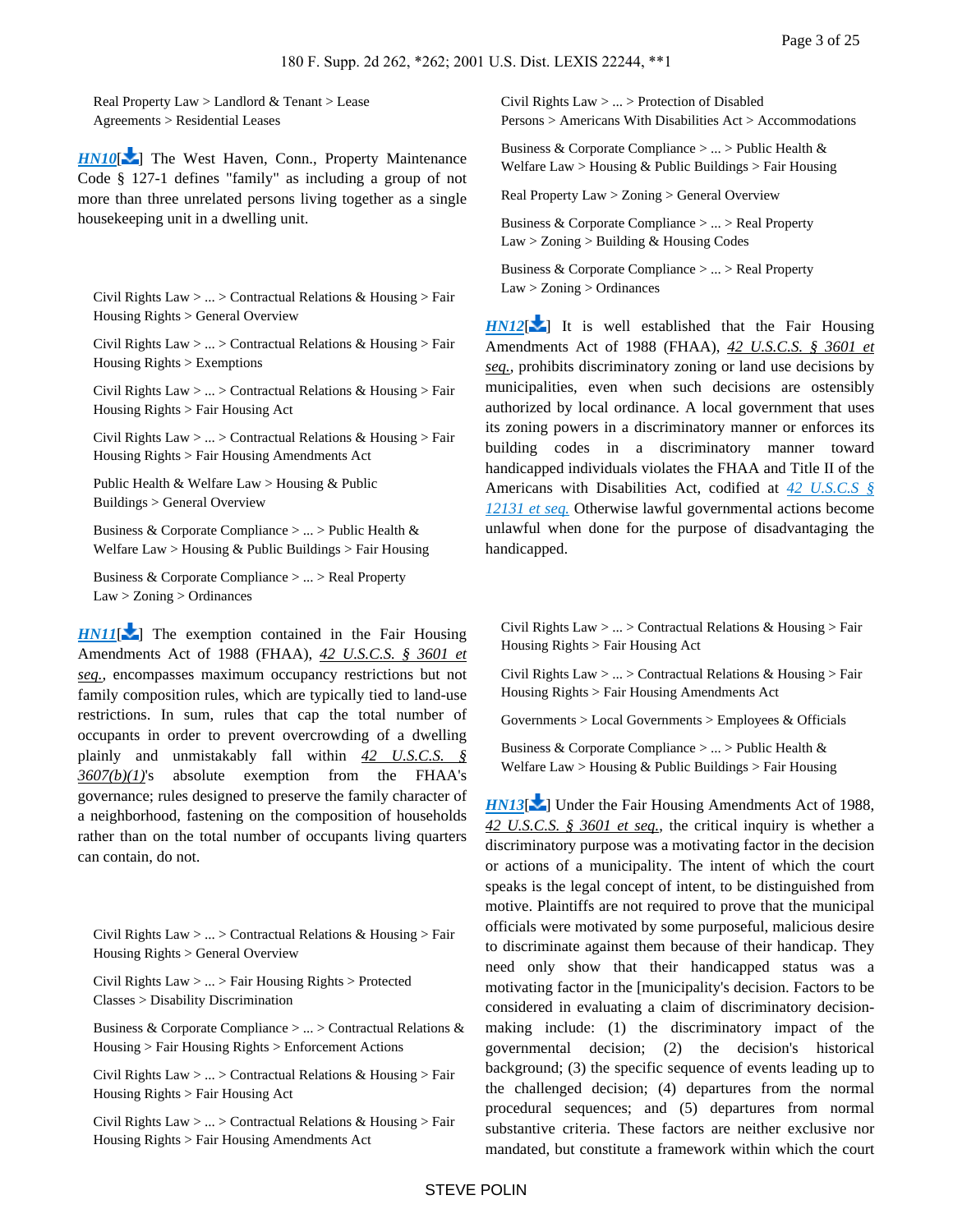may conduct its analysis. It is necessary that each case be evaluated on its own facts.

Civil Rights Law > ... > Contractual Relations & Housing > Fair Housing Rights > General Overview

Civil Rights Law > ... > Contractual Relations & Housing > Fair Housing Rights > Fair Housing Act

Civil Rights Law > ... > Contractual Relations & Housing > Fair Housing Rights > Fair Housing Amendments Act

Governments > Local Governments > Employees & Officials

Business & Corporate Compliance > ... > Public Health & Welfare  $Law > H \text{ousing} \& \text{Public Building} > Fair H \text{ousing}$ 

*[HN14](https://advance.lexis.com/api/document?collection=cases&id=urn:contentItem:44YH-3PM0-0038-Y2MP-00000-00&context=&link=LNHNREFclscc14)*[\[](#page-15-0) ] Governmental actions taken in response to significant community bias may be tainted with discriminatory intent under the Fair Housing Amendments Act of 1988, *42 U.S.C.S. § 3601 et seq.*, even where municipal employees and officials were not themselves biased. Once the plaintiffs have shown that the municipality's decision was motivated at least in part by a discriminatory animus, the burden shifts to the municipality to prove that it would have made the same decision even if it had not been motivated by an unlawful purpose.

<span id="page-3-0"></span>Civil Rights Law > ... > Contractual Relations & Housing > Fair Housing Rights > General Overview

Labor & Employment Law > ... > Evidence > Burdens of Proof > Burden Shifting

Business & Corporate Compliance > ... > Public Health & Welfare Law > Housing & Public Buildings > Fair Housing

*[HN15](https://advance.lexis.com/api/document?collection=cases&id=urn:contentItem:44YH-3PM0-0038-Y2MP-00000-00&context=&link=LNHNREFclscc15)*[\[](#page-17-0) $\blacktriangleright$ ] Disparate impact claims are premised on facially neutral housing policies or practices that are adopted without a discriminatory motive but which, when applied, have a discriminatory effect on a group of individuals who enjoy protected status under the anti-discrimination laws. In order to establish a prima facie case of disparate impact discrimination, plaintiffs must show that the challenged practice actually or predictably results in a greater adverse impact on a protected group than on others. Discriminatory intent need not be shown. Once a plaintiff establishes a prima facie case, the burden shifts to the defendant to prove that its actions furthered, in theory and in practice, a legitimate, bona fide governmental interest and that no alternative would serve that interest with less discriminatory effect. In the end, the court must balance plaintiffs' showing of adverse impact against defendants' justifications for their conduct. Two factors that will weigh heavily in plaintiffs' favor are: (1) evidence of discriminatory intent on the part of defendants (although evidence of discriminatory intent is not required); and (2) evidence that plaintiffs are seeking only to require defendants to eliminate an obstacle to housing rather than suing to compel defendants to build housing (the former requiring a less substantial justification from defendant for its actions).

<span id="page-3-1"></span>Civil Rights Law > ... > Contractual Relations & Housing > Fair Housing Rights > General Overview

Civil Rights Law > ... > Contractual Relations & Housing > Fair Housing Rights > Fair Housing Act

Civil Rights Law  $> ... >$  Contractual Relations & Housing  $>$  Fair Housing Rights > Fair Housing Amendments Act

Public Health & Welfare Law > Housing & Public Buildings > General Overview

Business & Corporate Compliance > ... > Public Health & Welfare Law > Housing & Public Buildings > Fair Housing

Real Property Law > Encumbrances > Restrictive Covenants > General Overview

*[HN16](https://advance.lexis.com/api/document?collection=cases&id=urn:contentItem:44YH-3PM0-0038-Y2MP-00000-00&context=&link=LNHNREFclscc16)*<sup>[\[](#page-17-1)2]</sup> According to the United States Court of Appeals for the Second Circuit, in determining whether evidence of discriminatory effect is sufficient, the courts should look to the congressional purpose of the Fair Housing Amendments Act of 1988, *42 U.S.C.S. § 3601 et seq.*, as gleaned from the legislative history.

Civil Rights Law > ... > Fair Housing Rights > Protected Classes > Disability Discrimination

Civil Rights Law > ... > Contractual Relations & Housing > Fair Housing Rights > Fair Housing Act

Civil Rights Law  $> ... >$  Contractual Relations & Housing  $>$  Fair Housing Rights > Fair Housing Amendments Act

Civil Rights Law > ... > Protection of Disabled Persons > Americans With Disabilities Act > Accommodations

Civil Rights Law > ... > Protection of Disabled Persons > Americans With Disabilities Act > Scope

Governments > Local Governments > Finance

Business & Corporate Compliance > ... > Disability Discrimination > Reasonable Accommodations > Undue Hardship

Business & Corporate Compliance > ... > Public Health & Welfare Law > Housing & Public Buildings > Fair Housing

Public Health & Welfare Law > ... > Disabled & Elderly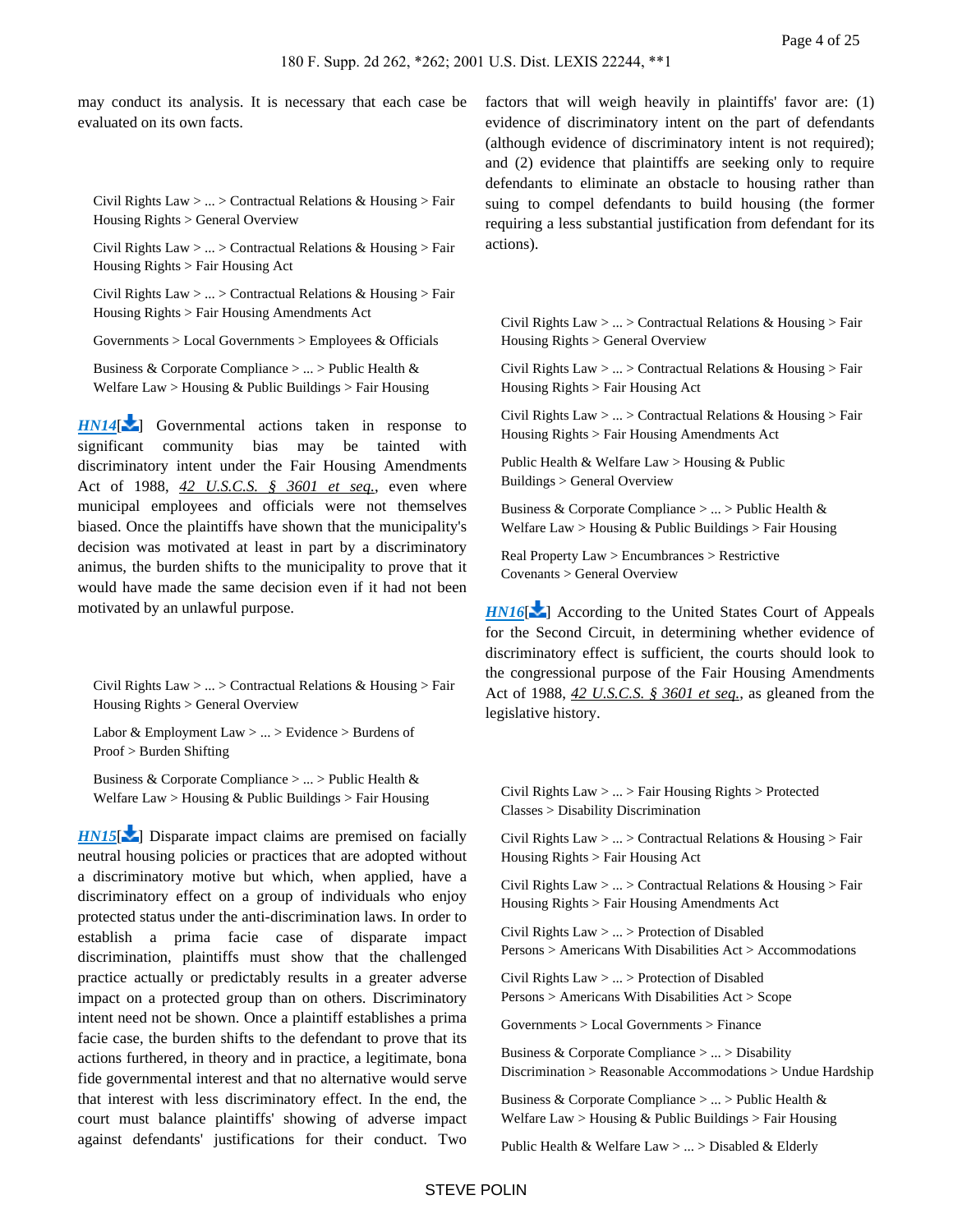Persons > Advocacy & Protection > General Overview

Public Health & Welfare Law > ... > Advocacy & Protection > Discrimination > General Overview

Public Health & Welfare Law > ... > Advocacy & Protection > Discrimination > Americans With Disabilities Act

Real Property Law > Financing > Federal Regulations > General **Overview** 

*[HN17](https://advance.lexis.com/api/document?collection=cases&id=urn:contentItem:44YH-3PM0-0038-Y2MP-00000-00&context=&link=LNHNREFclscc17)*[\[](#page-18-0) $\blacktriangleright$ ] Both the Fair Housing Amendments Act of 1988, *42 U.S.C.S. § 3601 et seq.*, and Title II of the Americans with Disabilities Act (ADA), codified at *[42 U.S.C.S. § 12131 et](https://advance.lexis.com/api/document?collection=statutes-legislation&id=urn:contentItem:4YF7-GVG1-NRF4-41T6-00000-00&context=)  [seq.](https://advance.lexis.com/api/document?collection=statutes-legislation&id=urn:contentItem:4YF7-GVG1-NRF4-41T6-00000-00&context=)*, place upon municipalities an affirmative duty to make reasonable accommodations in order to afford persons with disabilities the same housing opportunities as the nondisabled, so long as those accommodations are reasonable and do not place an undue financial or administrative burden on the municipality or require a fundamental alteration in the nature of the program. Additionally, the regulations promulgated under Title II of the ADA mandate a reasonable modification by a public entity in policies, practices, or procedures when the modifications are necessary to avoid discrimination on the basis of disability, unless the public entity can demonstrate that making the modifications would fundamentally alter the nature of the service, program, or activity. *[28 C.F.R. § 35.130\(b\)\(7\)](https://advance.lexis.com/api/document?collection=administrative-codes&id=urn:contentItem:5MBV-98H0-008H-00V2-00000-00&context=)*.

<span id="page-4-0"></span>Civil Rights Law > ... > Contractual Relations & Housing > Fair Housing Rights > Fair Housing Act

Civil Rights Law > ... > Contractual Relations & Housing > Fair Housing Rights > Fair Housing Amendments Act

Business & Corporate Compliance > ... > Public Health & Welfare Law > Housing & Public Buildings > Fair Housing

*[HN18](https://advance.lexis.com/api/document?collection=cases&id=urn:contentItem:44YH-3PM0-0038-Y2MP-00000-00&context=&link=LNHNREFclscc18)*<sup> $\lfloor$ </sup> For purposes of the Fair Housing Amendments Act of 1988, *42 U.S.C.S. § 3601 et seq.*, the court has discretion to allow the prevailing party attorney's fees and costs. *42 U.S.C.S. § 3614(d)(2)*.

<span id="page-4-1"></span>Civil Procedure > Remedies > Damages > Monetary Damages

Civil Rights Law > Protection of Rights > Federally Assisted Programs > Remedies

Civil Rights Law > ... > Protection of Disabled Persons > Americans With Disabilities Act > Remedies

Civil Rights Law > ... > Protection of Disabled Persons > Americans With Disabilities Act > Scope

 $HNI9$ [\[](#page-20-1) $\blacktriangle$ ] Although in the past there has been considerable

disagreement among the courts as to whether monetary damages are available under Title II of the Americans with Disabilities Act, codified at *[42 U.S.C.S. § 12131 et seq.](https://advance.lexis.com/api/document?collection=statutes-legislation&id=urn:contentItem:4YF7-GVG1-NRF4-41T6-00000-00&context=)*, the United States Court of Appeals for the Second Circuit holds that a private plaintiff may recover monetary damages upon a showing of a statutory violation resulting from deliberate indifference to the rights secured the disabled by Title II.

<span id="page-4-2"></span>Civil Rights Law  $> ... >$  Contractual Relations & Housing  $>$  Fair Housing Rights > General Overview

Civil Rights Law > ... > Fair Housing Rights > Protected Classes > Disability Discrimination

Civil Rights Law  $> ... >$  Contractual Relations & Housing  $>$  Fair Housing Rights > Fair Housing Act

Civil Rights Law > ... > Contractual Relations & Housing > Fair Housing Rights > Fair Housing Amendments Act

Civil Rights Law > ... > Protection of Disabled Persons > Americans With Disabilities Act > Scope

Labor & Employment Law > ... > Evidence > Burdens of Proof > General Overview

Labor & Employment Law > ... > Evidence > Burdens of Proof > Employee Burdens of Proof

Business & Corporate Compliance > ... > Public Health & Welfare Law > Housing & Public Buildings > Fair Housing

Public Health & Welfare Law > ... > Advocacy & Protection > Discrimination > Americans With Disabilities Act

 $HN20$ [\[](#page-21-0) $\blacktriangleright$ ] In order to establish a prima facie case of disparate or adverse impact discrimination by a governmental entity under the Fair Housing Amendments Act of 1988, *42 U.S.C.S. § 3601 et seq.*, and Title II of the Americans with Disabilities Act, codified at *[42 U.S.C.S. § 12131 et seq.](https://advance.lexis.com/api/document?collection=statutes-legislation&id=urn:contentItem:4YF7-GVG1-NRF4-41T6-00000-00&context=)*, plaintiffs must show that the challenged practices of the governmental entity actually resulted, or predictably result, in a disproportionate burden on them as members of a protected class.

**Counsel:** For BEVERLY TSOMBANIDIS, *OXFORD HOUSE*, INC, JOHN DOE, plaintiffs: Jonathan B. Orleans, Zeldes, Needle & Cooper, Bridgeport, CT.

For BEVERLY TSOMBANIDIS, *OXFORD HOUSE*, INC, plaintiffs: Sarah W. Poston, Zeldes, Needle & Cooper, Bridgeport, CT.

For BEVERLY TSOMBANIDIS, *OXFORD HOUSE*, INC, JOHN DOE, plaintiffs: Steven G. Polin, Washington, DC.

For CITY OF WEST HAVEN, defendant: Michael P. Farrell, West Haven, CT.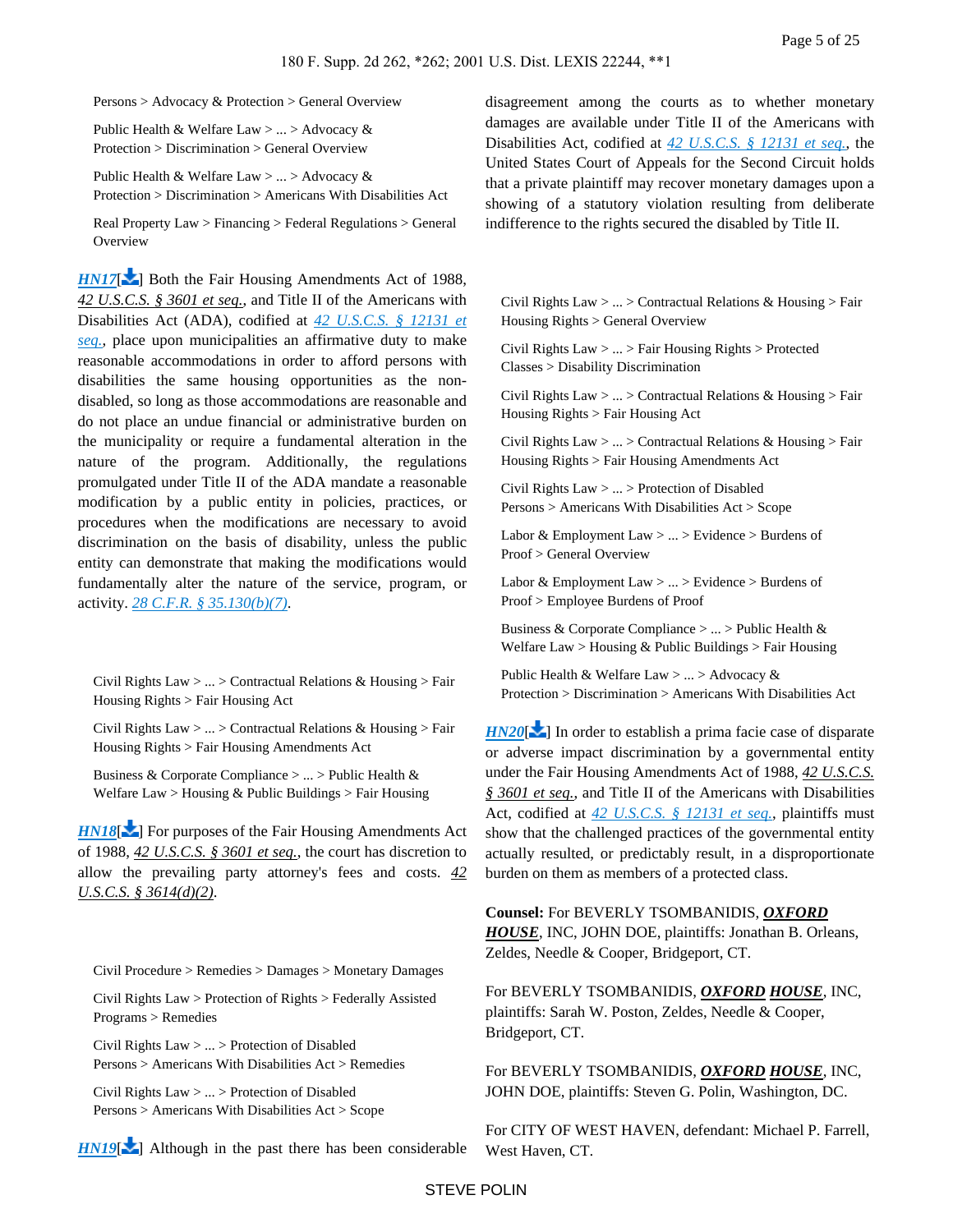For CITY OF WEST HAVEN, defendant: Martin S. Echter, Office Of Corporation Counsel, City of New Haven, New Haven, CT.

For WEST HAVEN FIRE DEPARTMENT, FIRST FIRE DISTRICT, defendant: Thomas R. Gerarde, Melinda P. Frechette, Howd & Ludorf, Hartford, CT.

**Judges:** GERARD L. GOETTEL, United States District Judge.

**Opinion by:** GERARD L. GOETTEL

# **Opinion**

# **[\*271]** *FINDINGS OF FACT AND CONCLUSIONS OF LAW*

This action is brought under the federal Fair Housing Act of 1968, as amended by the Fair Housing Amendments Act of **[\*\*2]** 1988, *42 U.S.C. §§ 3601, et seq.* ("FHAA"), and Title II of the Americans with Disabilities Act, *[42 U.S.C. §§](https://advance.lexis.com/api/document?collection=statutes-legislation&id=urn:contentItem:4YF7-GVG1-NRF4-41T6-00000-00&context=)  [12131-12165](https://advance.lexis.com/api/document?collection=statutes-legislation&id=urn:contentItem:4YF7-GVG1-NRF4-41T6-00000-00&context=)* ("ADA"). Plaintiffs allege that the defendants' application and enforcement of the City's zoning, building, and property maintenance codes, and the State Fire Safety Code to a group home for recovering alcoholics and drug addicts discriminates against persons with a disability or  **[\*272]** handicap, in violation of these federal statutes.

Following an eight-day bench trial, the Court renders the following Findings of Fact and Conclusions of Law:

## *FINDINGS OF FACT*

1. The property at 421 Platt Avenue in West Haven, Connecticut is known as *Oxford House*-Jones Hill (hereinafter "OH-JH" or "the House"). It is a two-story house with a yard, located on a .34 acre lot in a residential area of detached single-family houses. The area is zoned as an "R-2 District," in which only single-family residences are permitted. (West Haven Zoning Regulations, Art. II, Ch. 2, § 2-2.1B.1.a.)

2. Plaintiff, Beverly Tsombanidis, owns the property at 421 Platt Avenue, West Haven, Connecticut. She purchased it in July 1997 after it had been **[\*\*3]** vacant for approximately two years. Since August 1997, the property has been continuously used as OH-JH.

3. Plaintiffs John Does One through Seven are current and/or prospective residents of OH-JH. They are all in recovery from drug and/or alcohol addiction. While there may have been eight residents of OH-JH during a short period immediately

after OH-JH was established, the number of residents needed to fill the House has been seven since that time and will not exceed seven.

4. *Oxford House*, Inc. (hereinafter referred to as "OHI") is an umbrella organization for over 900 independent *Oxford Houses* operating nation- and world-wide. It is a nonprofit, tax-exempt, Delaware corporation with its principal place of business in Silver Spring, Maryland.

5. *Oxford Houses* are unsupervised, independent residences for men or women recovering from drug and/or alcohol addiction.

6. Currently, there are twenty-six *Oxford Houses* in the State of Connecticut, and seven, including OH-JH, in the greater New Haven area.

7. Defendant, the City of West Haven (hereinafter referred to as "the City" or "West Haven"), is a municipal corporation within the State of Connecticut and organized under the laws **[\*\*4]** of the State of Connecticut. West Haven has authority to enforce its Zoning Regulations (included in the Land Use Regulations of the City of West Haven), the State Building Code, <sup>1</sup> and Property Maintenance Code<sup>2</sup> over land and dwellings within its boundaries.

 **[\*\*5] [\*273]** 8. Defendant First Fire District of the West Haven Fire Department (hereinafter referred to as "the Fire District") is a political subdivision of the State of Connecticut, located wholly within the City of West Haven, and has the

<span id="page-5-0"></span> $1$ *[HN1](https://advance.lexis.com/api/document?collection=cases&id=urn:contentItem:44YH-3PM0-0038-Y2MP-00000-00&context=&link=clscc1)*<sup> $\uparrow$ </sup>] The State Building Code regulates the design, construction and use of buildings or structures to be erected and the alteration of buildings already erected. *[Conn. Gen. Stat. § 29-252\(a\)](https://advance.lexis.com/api/document?collection=statutes-legislation&id=urn:contentItem:8JC4-F9G2-8T6X-7554-00000-00&context=)*. It is applicable to all towns, cities, and boroughs in the State, pursuant to *[Conn. Gen. Stat. § 29-253\(a\)](https://advance.lexis.com/api/document?collection=statutes-legislation&id=urn:contentItem:56C1-2NG1-648C-K414-00000-00&context=)*.

<sup>2</sup>The Property Maintenance Code of the City of West Haven adopts the BOCA [Building Officials & Code Administrators International, Inc.] National Property Maintenance Code/1993 (4th ed.) with certain modifications. West Haven City Code §§ 127-1, 127-3. The Property Maintenance Code defines its scope as follows:

<span id="page-5-1"></span> $HNI$  This Code is to protect the public health, safety and welfare in all existing structures, residential and nonresidential, and all existing premises by establishing minimum requirements and standards for premises, structures, equipment, and facilities for light, ventilation, space, heating, sanitation, protection from the elements, life safety, safety from fire and other hazards, and for safe and sanitary maintenance; fixing the responsibility of owners, operators and occupants; regulating the occupancy of existing structures and premises, and providing for administration, enforcement and penalties.

PM-101.2 (original emphasis omitted).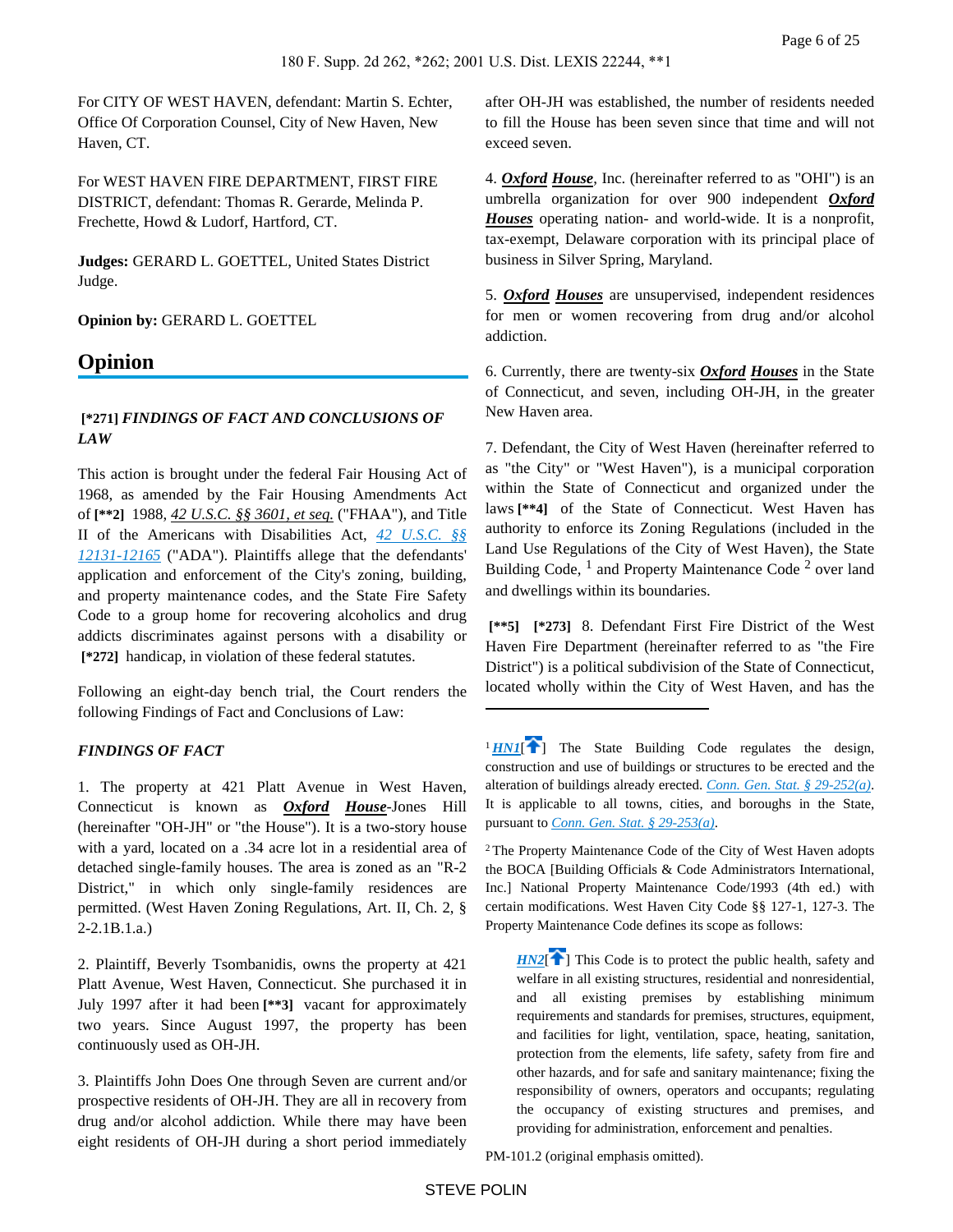authority to enforce the State Fire Safety Code within the City of West Haven.

9. *Oxford Houses* are financially self-sustaining and OH-JH does not receive, and has not received, support from governmental or other sources. *Oxford Houses* operate on the premise that people in recovery from drug and alcohol addiction will succeed in remaining sober if they live in a highly supportive environment where substance abuse is nonexistent and actively resisted. Many *Oxford House* residents have made multiple attempts at recovery prior to their arrival at an *Oxford House*. Statistics indicate that the average length of stay in an *Oxford House* is thirteen months. A founder of *Oxford House* claims that eighty percent of those who live in an *Oxford House* maintain long-term sobriety.

10. The first *Oxford House* was established in 1975 by Paul Molloy and others. OHI was established in 1987. Since that time, *Oxford Houses* have been established in thirty-four states in this **[\*\*6]** country as well as two other countries around the world.

11. Through local chapters, OHI facilitates the initiation of each new *Oxford House*, by providing information and contacts with other local *Oxford Houses*, and ensuring that experienced *Oxford House* residents from an established house are available to serve as the core for the new *Oxford House*.

12. The ground rules for every *Oxford House* are the same: 1) the house is not supervised and is governed democratically by its residents; 2) the house is rented, and the rent is paid by the residents; and 3) any resident who uses drugs or alcohol is immediately expelled. Thus, an *Oxford House* is able to carry on in spite of changes in the number of residents, in order to maintain the therapeutic community that is the essence of the *Oxford House* model.

13. In addition to these ground rules, OHI has observed that *Oxford Houses* that meet the following criteria are much more likely to succeed: 1) location in single-family residential neighborhoods, not close to neighborhoods where drugs and alcohol are easily available; 2) proximity to the site(s) of regular Alcoholics Anonymous and Narcotics Anonymous meetings; 3) near a commercial area **[\*\*7]** substantial enough to provide residents with easy access to basic necessities such as groceries and household items; 4) near a range of sites of employment, and/or close to public transportation so that residents can travel to their jobs; 5) large enough for a minimum of six people to live, yet small enough that bedrooms are shared by the residents. To the extent they meet these criteria, *Oxford Houses* are designed to allow people in recovery from addiction to create a temporary home, and return to sober, productive lives.

14. All of these findings are consistent with fundamental principles of recovery. Alcoholism and drug addiction are lifetime diseases. They are chronic, progressive and, ultimately, fatal. Avoiding relapse and progressing in recovery, therefore, are important aspects of a recovering addict's life. Finding and staying in a healthy, functional environment, surrounded by people who are not abusing alcohol or drugs, away from people and situations that previously triggered substance use, with access to transportation and work opportunities, are essential elements to avoiding relapse.

 **[\*274]** 15. The efficacy of the *Oxford House* model, as a means of helping individuals recovering **[\*\*8]** from alcoholism and drug addiction to prevent relapse and maintain a sober lifestyle, has been recognized by the United States Congress. *See* 135 Cong. Rec. H4860-02, 1989 WL 196098. In passing the Anti-Drug Abuse Act of 1988, P.L. 100-690, § 2036, Congress made federal block grant funds available to States to create a revolving fund for interest-free, short-term loans to groups of people in recovery who rent homes that: 1) are democratically self-governing; 2) are self-supporting; and 3) immediately expel anyone who uses drugs or alcohol. In sum, the *Oxford House* model is a highly successful, rehabilitative method, particularly when its members attend Alcoholics Anonymous or Narcotics Anonymous (or similar organizations') meetings.

16. A long-time resident of West Haven and active in community service for over twenty years, plaintiff Beverly Tsombanidis bought 421 Platt Avenue with the intention of creating a place where people in recovery from drug and alcohol addiction would work, live, and return to productive lives. She had heard about *Oxford Houses* through an outreach program in West Haven, and contacted the president of the *Oxford House*-New Haven chapter, who **[\*\*9]** told her about how *Oxford Houses* are run. He suggested to Ms. Tsombanidis that seven would be the ideal number of residents at 421 Platt Avenue, and that two refrigerators, two bathrooms, and smoke detectors would be needed. Ms. Tsombanidis assured that these recommendations were fulfilled, and she made numerous repairs and improvements to the House before the tenants moved in. A previous owner of 421 Platt Avenue had operated a day care center there, and there were already interconnected smoke detectors between two bedrooms upstairs and the upstairs hallway.

17. On July 26, 1997, Ms. Tsombanidis signed a lease with OH-JH, and the original John Does began to move in. The lease was renewed every two years thereafter, reducing the maximum number of tenants from nine to eight.

18. On or about July 27, 1997, OH-JH was chartered by OHI.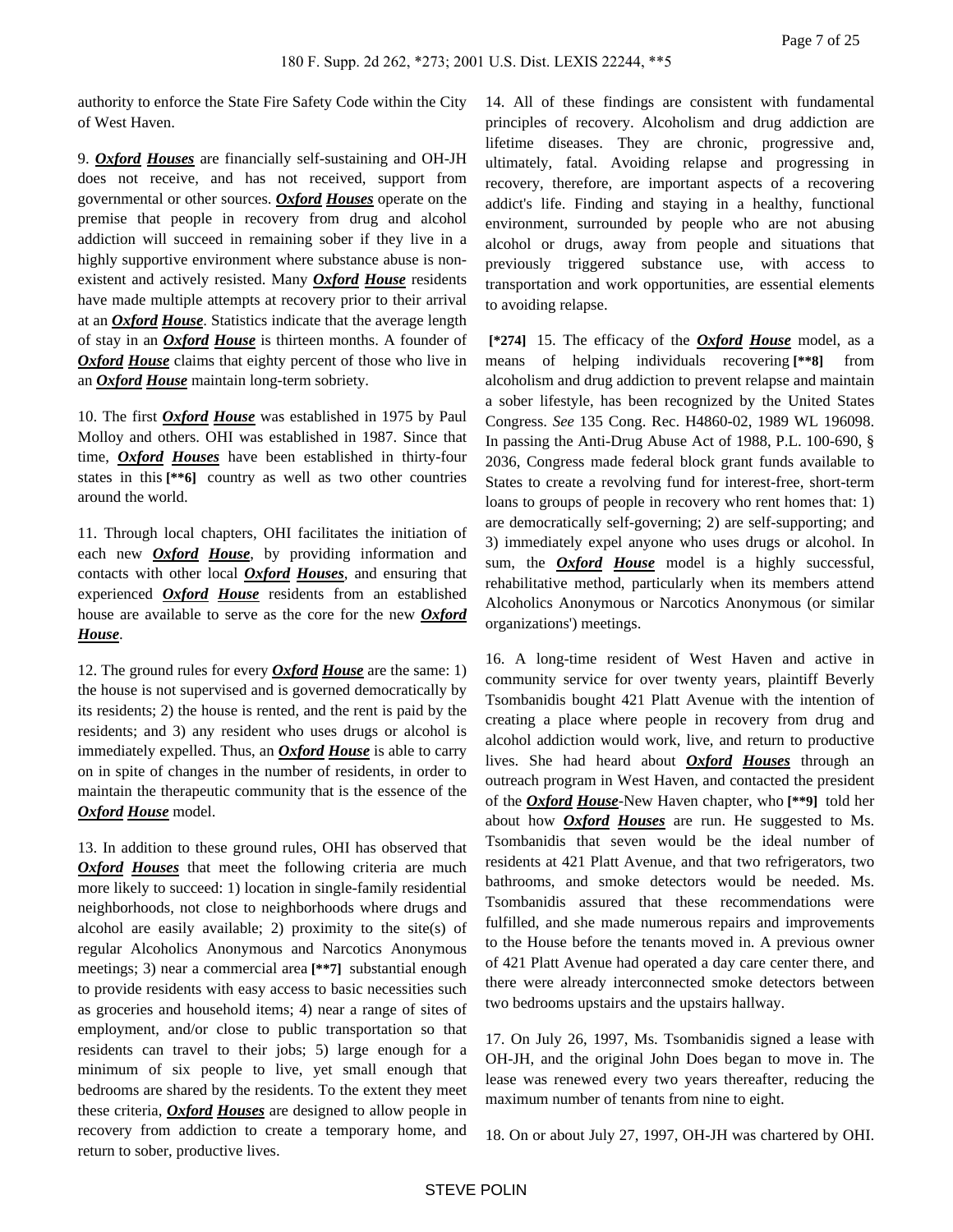It became part of the New Haven chapter' of OHI. The House pays monthly dues, and one of its residents attends monthly chapter meetings of OHI.

19. Within days after the original residents moved into OH-JH, neighbor Michael Turner approached Ms. Tsombanidis and asked who the men were. Turner asked OH-JH residents what they were doing there. Turner had **[\*\*10]** bothered Ms. Tsombanidis when she was working on the House after Turner learned that it would be an *Oxford House*. Other neighbors were upset and angry as well. The neighbors did not want OH-JH in their neighborhood because it was a house for recovering drug addicts and alcoholics. They protested to the Mayor and City Council, claiming that the occupants might be criminals or perverts. However, in the years OH-JH has been operating, no resident has been charged with a crime or misdemeanor.

20. On September 8, 1997, an anonymous call was made to the City of West Haven by a neighbor complaining that 421 Platt Avenue was operating as an illegal boarding house. The next day, the City received a call complaining that the House was being used "as a boarding house or halfway house."

21. By late September or early October, within months after the John Doe plaintiffs had moved into OH-JH, a group of neighbors went to see H. Richard Borer, the Mayor of West Haven, to complain about the use of 421 Platt Avenue as a  **[\*275]** house for people in recovery from addiction. The neighbors met with the Mayor twice, complaining that "a drug rehab house" had been opened in their neighborhood without the neighbors **[\*\*11]** being notified and, in a second meeting, asking what was going on with this "rehab house." After the second meeting, neighbor Paul Frosolone pressed the issue of the use of 421 Platt Avenue by asking the Mayor and Corporation Counsel about it for the next three or four weeks. Frosolone, who was running for City Council at the time, circulated a petition with the assistance of Turner to let the neighbors know that the people living at 421 Platt Avenue were going through rehabilitation and were disabled.

22. Eighty-four neighbors of OH-JH signed a petition which, on October 14, 1997, was presented to the City Council, with approximately seventy-five neighbors in attendance "protesting the use of the property located at 421 Platt Avenue in a residential neighborhood . . . as a rooming house for people in rehabilitation . . . in violation of numerous planning and zoning codes," and "demanding an immediate cease and desist of this type of operation in a residential neighborhood setting." Frosolone told the City Council he "wanted the people out of this property," and several other neighbors repeated that message. Turner also spoke, calling the house "disgusting." Neighbor Walter Boresen **[\*\*12]** stated that the

OH-JH residents "drove like maniacs," and insisted that "these people should be put out tomorrow." Three of the neighbors told the City Council they were in fear of the OH-JH residents. Some complained they were in fear of OH-JH residents based on newspaper articles about residents of "halfway houses" in other towns. The neighbors asked the City Council to get the OH-JH residents out. Turner talked with Councilman Ed Grandfield after the City Council meeting to ascertain the status of the matter. The neighbors were disappointed that they did not secure the prompt removal of the residents.

23. During the fall of 1997, the neighbors also talked to City officials in the Planning and Zoning Office in City Hall, including Jim Hill, Commissioner of Planning and Development, Alfredo Evangelista, Zoning Enforcement Official, and Michael McCurry, Property Maintenance Code Official, who said that they had already received calls about 421 Platt Avenue. Frosolone said he later spoke with McCurry three or four times again, McCurry informing him that OH-JH had been cited for violations of building and fire codes and given a limited period to correct the violations.

24. The press **[\*\*13]** covered some of these events and reported the significant community opposition to OH-JH as a home for people with disabilities, which community opposition the City officials claim to have forgotten.

25. City officials, including Mayor Borer, Hill, Evangelista, and McCurry, claimed that their actions with respect to OH-JH were based on the number of people living in the House. These officials, however, were certainly aware of and were influenced by the opposition of OH-JH neighbors and members of the community, who were plainly disturbed not so much by the number of people living at OH-JH as by the fact that the John Doe plaintiffs were people recovering from drug and alcohol addiction.

26. On September 8, 1997, the day the City received an anonymous complaint that 421 Platt Avenue was operating as an illegal boarding house and Ms. Tsombanidis was doing work without a permit, Assistant Property Maintenance Code Official **[\*276]** Michael McCurry inspected 421 Platt Avenue.

27. On September 8, McCurry posted signs on the front and back doors of the house, publicly charging Ms. Tsombanidis with performing work without a permit.

28. The next day, September 9, McCurry and Evangelista proceeded **[\*\*14]** to inspect the property together. Ms. Tsombanidis informed them that 421 Platt Avenue was an *Oxford House*, and a home for people in recovery from drug and alcohol addiction and told them how it operated. McCurry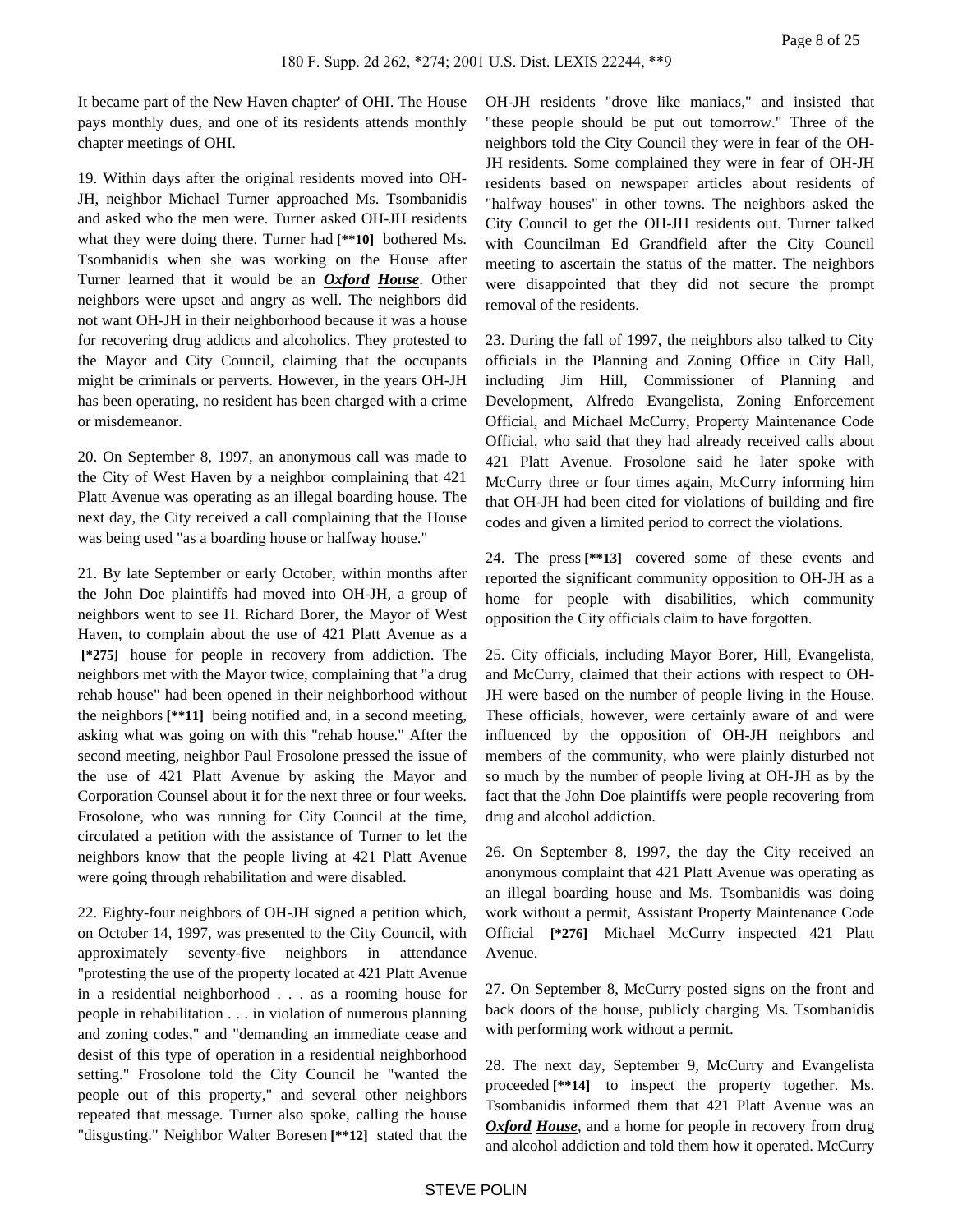responded to Ms. Tsombanidis' information about *Oxford House* by telling Ms. Tsombanidis that he was "very angry," that the OH-JH residents had no right to be in the neighborhood, and that he wouldn't want addicts in his neighborhood. He ordered her to have them out within twenty-four hours.

29. By letter dated September 9, 1997, Evangelista informed Ms. Tsombanidis that 421 Platt Avenue was "an Illegal Boarding House in a residential zone," in "direct violation" of the Zoning Regulations of the City of West Haven, and ordered her to "remove the illegal boarding house" from the property within ten days of her receipt of the letter.<sup>3</sup> The letter informed Ms. Tsombanidis that a \$ 99.00 fine would be imposed for each day that she failed to comply with his letter. These fines were not enforced.

 **[\*\*15]** 30. In an eleven-and-one-half page letter dated September 11, 1997, Charles E. van der Burgh, Chief Financial Officer for OHI, provided Evangelista with a full explanation of the *Oxford House* concept and requested that, as a reasonable accommodation pursuant to the FHAA, the City of West Haven treat OH-JH as a single-family dwelling and permit OH-JH to remain at 421 Platt Avenue. Alternatively, he asked that enforcement of the zoning

ordinances be held in abeyance until this matter was resolved. Evangelista gave copies of all letters from OHI to his supervisor, James Hill, and to Corporation Counsel.

31. By letter dated September 16, 1997, McCurry informed plaintiff, Ms. Tsombanidis, that she was in violation of PM 202.0 "(one family dwelling)," as well as nine other sections of the City of West Haven Property Maintenance Code. The Property Maintenance Code defines a one-family dwelling as "[a] building containing one dwelling unit with not more than three **[\*277]** lodgers or boarders." The Property Maintenance Code further defines a "rooming house" as a "building arranged or used for lodging for compensation, with or without meals, and not occupied as a single-family dwelling or a two-family **[\*\*16]** dwelling." (West Haven Property Maintenance Code § 127-1, adopting BOCA National Property Maintenance Code § PM-202.0 (General Definitions)(4th ed. 1993), as modified by § 127-3.) McCurry ordered her to make fourteen alterations to the property and to reduce the number of tenants to three within fourteen days in order to avoid penalties for operating an illegal boarding house.

32. Ms. Tsombanidis made the fourteen repairs ordered by the Property Maintenance Code Official, but she did not evict any OH-JH residents or otherwise reduce the number of residents at 421 Platt Avenue.

33. On September 16, 1997, Steven Polin, General Counsel for OHI, made another request to Evangelista that OH-JH be treated as a single-family home, pursuant to the FHAA.

34. Although both Van der Burgh's and Polin's letters had invited a response and/or questions from Evangelista, he did not respond to these letters.

35. On September 22, 1997, Evangelista issued a citation ordering Ms. Tsombanidis to pay a fine of \$ 99.00 for violation of the West Haven Zoning Regulations for operating an illegal boarding house. This citation also was not enforced.

36. Van der Burgh wrote a second letter to Evangelista **[\*\*17]**  on September 25, 1997, again informing him that the City of West Haven's enforcement actions were violating plaintiffs' rights pursuant to the FHAA.

West Haven Zoning Regulations, Art. I, Ch. 3, § 1-3.2.

<sup>3</sup>Section 1-3.2 of the West Haven Zoning Regulations, Art. I, Ch. 3, defines "Rooming House (including boarding house)" as

<span id="page-8-0"></span>*[HN3](https://advance.lexis.com/api/document?collection=cases&id=urn:contentItem:44YH-3PM0-0038-Y2MP-00000-00&context=&link=clscc3)*<sup>[ $\uparrow$ </sup>] Roomer, boarder or lodge person or persons occupying room or rooms forming a habitable unit limited to sleeping and living accommodations but not individual cooking facilities. It is further defined as any building which is used in whole or in part where the sleeping accommodations are furnished for hire or other consideration for more than one (1) but not more than eight (8) guests or employees of the management. . . .

The only residences permitted in an R-2 zone, which is the zoning classification of 421 Platt Avenue, are single-family residences. Zoning Regulations § 2-2.1.B.1. A "Family" is defined by the Regulations as:

One or more persons who live together and maintain a common household, related by blood marriage, or adoption. A group of not more than three (3) persons who need not be so related who are maintaining a common household together in a single dwelling unit and maintaining a household shall also be considered a family. A roomer, boarder or ledger [sic], shall not be considered a member of the family, and no roomer, boarder or lodger shall be permitted where the family is divided as a group of unrelated persons. A common household shall be deemed to exist if all members thereof have access to all parts of the dwelling unit.

<sup>37.</sup> On November 24, 1997, Evangelista sent another letter to Ms. Tsombanidis ordering her to comply with the regulation limiting to three the number of unrelated persons in a singlefamily home, and again threatening her with fines and penalties. This letter and the citations informed Ms. Tsombanidis of her right to appeal the decision to the Zoning Board of Appeals, or to seek a special use exception from that body.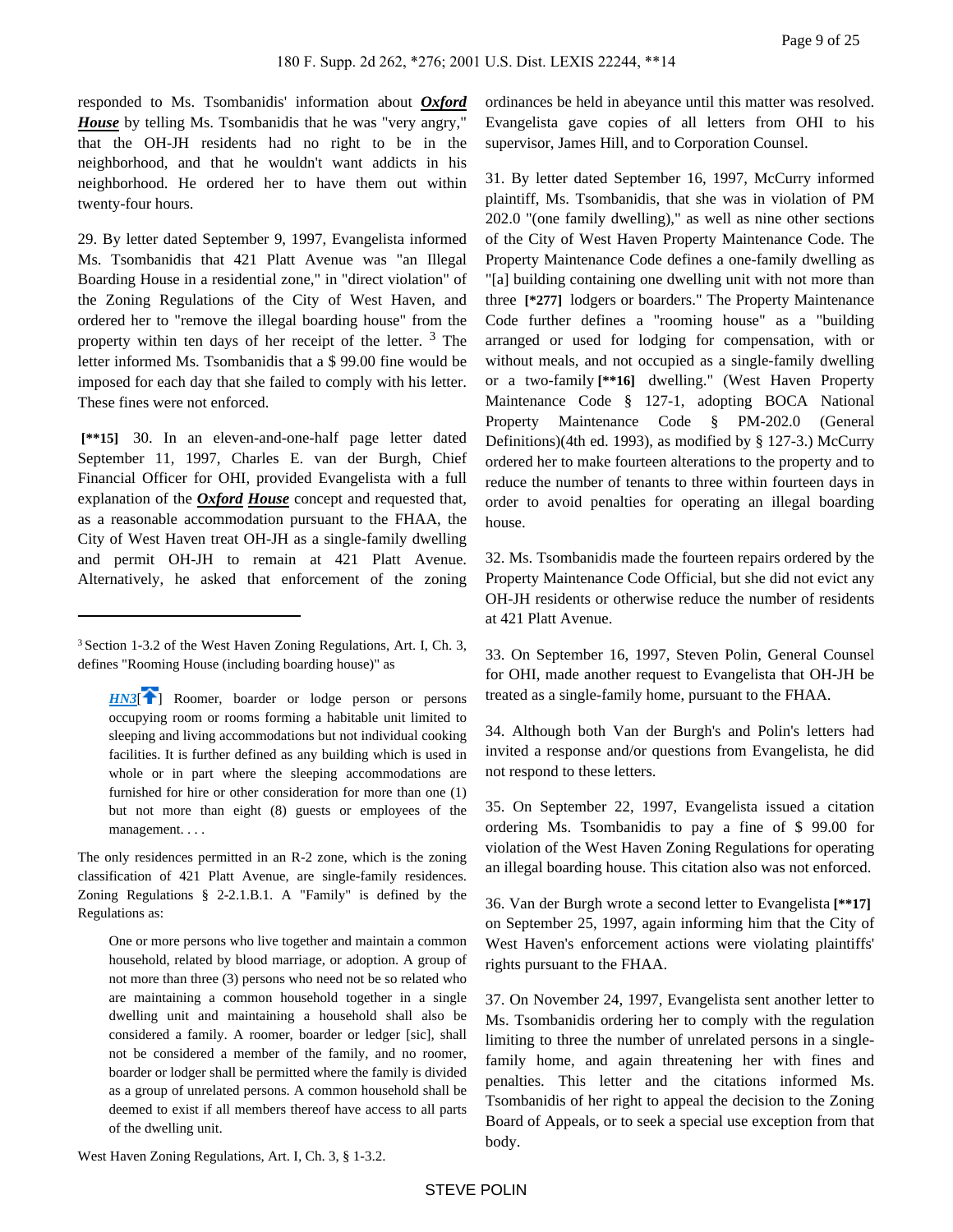38. On December 22, 1997, Building Official Frank Gladwin, following an inspection of OH-JH on December 12, 1997, informed Ms. Tsombanidis that the existing one-family dwelling at 421 Platt Avenue has been changed to a "boarding house use," and that as a result she was required to make fundamental structural changes to the house, including creating bedroom emergency exit windows, and a door and stairs leading out and to the ground from the second floor.

39. West Haven sent Ms. Tsombanidis a second citation dated March 20, 1998, ordering her to pay a fine of \$ 99.00 for her violation of the City's Zoning Regulations. This **[\*\*18]**  citation also was not enforced.

40. On March 24, 1998, Attorney Polin sent a letter to Building Official Frank Gladwin and Fire Inspector Richard H. Spreyer, reiterating his position that operation of OH-JH did not constitute a change in use from a single-family dwelling to a boarding house and that application of the Connecticut Fire Safety Code and Building Code to a group of recovering substance abusers violated the FHAA. He requested that West Haven hold in abeyance further notices of violations until the issues raised by his letter had been resolved. He argued that the costs involved in making the required changes were prohibitive for both OH-JH and Ms. Tsombanidis and that continued enforcement of the Building and Fire Safety Codes would result in the constructive eviction of the current residents, thus placing **[\*278]** in jeopardy their recovery from alcoholism and drug abuse.

41. While Gladwin responded to this letter, he did not acknowledge or respond to plaintiffs' request for a reasonable accommodation, taking the position that he had no authority in that regard and had little knowledge of the FHAA, although he did not advise Mr. Polin of this.

42. West Haven enforces its Zoning **[\*\*19]** Regulations, the Property Maintenance Code, and the State Building Code, primarily when responding to complaints.

43. James Hill, as Commissioner of Planning and Development of the City of West Haven, was the supervisor of the members of his department who made these inspections and issued the citations. He received each of the Van der Burgh and Polin letters from OHI.

44. Hill had never previously, in his eleven-and-one-half years as Commissioner, attempted to force inhabitants of an illegal boarding house out by inspecting and enforcing the zoning regulations against it, claiming that most violators ceased such activity when confronted. Nevertheless, when the neighbors at 421 Platt Avenue complained about a "rehab house" moving into that address, Ms. Tsombanidis received no fewer than two letters and two citations for zoning violations, one notice of violations of the Building Code, and one notice of violations of the Property Maintenance Code.

45. Furthermore, Hill failed to respond to any of the letters from OHI and its attorney requesting a reasonable accommodation for OH-JH. In spite of all the letters from OHI and its attorneys describing the nature of *Oxford House*, identifying **[\*\*20]** and describing the protections afforded to *Oxford Houses* under federal law, Hill, on behalf of West Haven, persisted in his position that OH-JH was an illegal boarding house.

46. Mayor Borer, as chief executive of the City of West Haven, was responsible for Hill's management of the 421 Platt Avenue issue, after complaints had been made by neighbors as to the progress of Planning and Zoning investigations.

47. Mayor Borer communicated with Hill during the months in which West Haven was attempting to enforce the Zoning Regulations, Property Maintenance and Building Codes against OH-JH.

48. John DeStefano, the Mayor of the City of New Haven, spoke to Mayor Borer about OH-JH, telling Borer that *Oxford Houses* have special federal status which allow them to facilitate their operations. Borer also was aware, either from DeStefano or from West Haven Corporation Counsel, that the ADA may afford *Oxford Houses* special status that usurps the zoning codes. Nevertheless, Borer said nothing to Hill about this issue. Borer considered it his role to protect the integrity of West Haven neighborhoods and to ensure the strict enforcement of the codes in West Haven.

49. In early winter, 1997, a city **[\*\*21]** employee contacted the West Haven Fire Department about OH-JH.

50. Despite plaintiffs' repeated requests for a reasonable accommodation during the fall of 1997 and into 1998, West Haven did not respond to these requests other than to continue its attempts to enforce the Zoning Regulations, Property Maintenance and Building Codes.

51. On May 21, 2001, Ms. Tsombanidis applied to the City of West Haven Zoning Board of Appeals for a special use exception in order to continue to use 421 Platt Avenue as OH-JH. Ms. Tsombanidis, through counsel, provided comprehensive documentary support for the application to  **[\*279]** the Zoning Board of Appeals, and a public hearing was held on the application on June 20, 2001, at which testimony was presented.

52. At its regular meeting on August 15, 2001, the Zoning Board of Appeals denied this application for a special use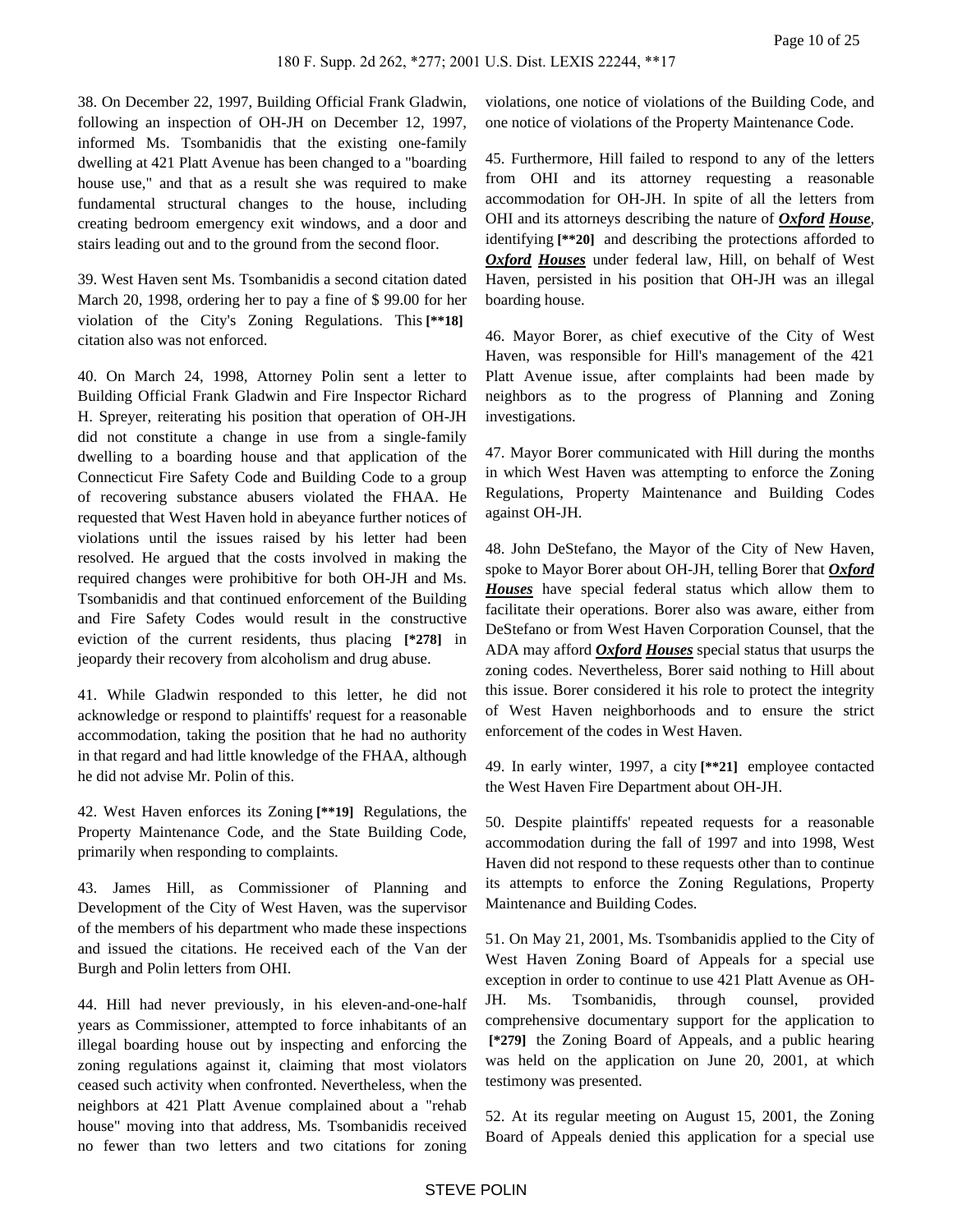exception by a unanimous vote. The Board, which also includes at least one member who is active in assisting homeless who are recovering alcoholics or drug abusers, had previously approved a special use exception for another residential facility for persons recovering from alcohol and/or other substance abuse. The Board denied the application **[\*\*22]** of the plaintiffs because OH-JH is entirely self-run by the residents without any outside, professional contact person, and the residents utilize only an in-person interview process to screen prospective new residents.

53. None of the City officials who oversaw the enforcement of the West Haven Zoning Regulations, Property Maintenance and Building Codes against plaintiff has ever received any training with respect to the FHAA or the ADA, at least insofar as they apply to people such as the individual plaintiffs.

54. As a result of the treatment she received from West Haven, through its agents, including, but not limited to, public accusations of code violations, biased remarks by at least one individual inspector, repeated threats of substantial monetary sanctions, repeated failures to respond to requests made on Ms. Tsombanidis' behalf for reasonable accommodations, and the ultimate denial of her May 21, 2001 application to the Zoning Board of Appeals for a special use exception, Ms. Tsombanidis suffered some emotional distress and anxiety.

55. In assisting Ms. Tsombanidis and the John Doe plaintiffs in the face of the enforcement attempts by West Haven as described above, plaintiff **[\*\*23]** OHI incurred costs. It incurred out-of-pocket costs of \$ 900 for travel and lodging to send its founder and Chief Executive Officer to testify at the trial in this matter on September 13-14 and October 5, 2001. Mr. Molloy and other corporate employees spent many hours between the first week of September 1997, when the City's enforcement actions began, through August 2001, in addressing this dispute with West Haven and the Fire District. Specifically, Mr. Molloy spent a total of 541 hours addressing plaintiffs' dispute with the City of West Haven and the Fire District. At his hourly rate of \$ 66.68/hour, the cost to OHI was \$ 36,073.88. Additionally, Molly Brown, an employee of OHI, spent a total of 293 hours addressing this dispute between plaintiffs and the City and Fire District. At her rate of \$ 19.21/hour, the cost to OHI was \$ 5,628.53.

56. In early December 1997, Fire Inspector Richard Spreyer of the Fire District, was notified of the City's code enforcement actions against plaintiffs when he received a copy of McCurry's September 16, 1997 letter to Ms. Tsombanidis.

57. On or about December 12, 1997, Spreyer accompanied City of West Haven Building Official Gladwin to inspect **[\*\*24]** OH-JH.

58. By letter dated January 5, 1998, Spreyer informed Ms. Tsombanidis that 421 Platt Avenue was a "lodging or rooming house" under the Connecticut Fire Safety Code and that as a result of this classification, she was required 1) to enlarge the windows in each bedroom; 2) to enclose the interior stairs; 3) to install fire alarm and smoke detection systems; and 4) to install (pursuant to section of the Fire Safety Code section that applies only to "all new lodging or rooming houses," Fire Safety Code § 20-3.5.2) an automatic  **[\*280]** sprinkler system throughout the house. Spreyer's determination that 421 Platt Avenue was a lodging or rooming house was based on the fact that more than three unrelated people lived there.

59. In December 1997, the Connecticut Fire Safety Code defined "lodging or rooming houses" as

buildings that provide sleeping accommodations for a total of 16 or fewer persons on either a transient or permanent basis, with or without meals, but without separate cooking facilities for individual occupants except as provided in Chapter 21.

Today, the Code defines "lodging or rooming houses" as

buildings or portions thereof that do not qualify as **[\*\*25]**  a one- or two-family dwelling that provide sleeping accommodations for a total of 16 but not fewer than seven persons on either a transient or permanent basis, with or without meals, but without separate cooking facilities for individual occupants except as provided in Chapter 21.

60. In December 1997, the Connecticut Fire Safety Code defined "one- and two-family dwellings" as

buildings containing not more than two dwelling units in which each living unit is occupied by members or a single family with no more than five outsiders, if any, accommodated in rented rooms.

Today, the Code defines "one- and two-family dwellings" as buildings containing not more than two dwelling units in which each living unit is occupied by members of a single family with no more than six outsiders, if any, accommodated in rented rooms.

61. When Spreyer inspected OH-JH in 1997, there were six residents living at OH-JH. Had he treated one resident as a "member of a single family" and the other five as "outsiders," and classified OH-JH at that time as a one-family dwelling under the Fire Safety Code, Ms. Tsombanidis would not have been required to bring the house into compliance **[\*\*26]** with the Code's provisions applicable to "lodging or rooming houses."

62. The Fire District has no system or practice of inspecting one- and two-family dwellings in residential zones, in the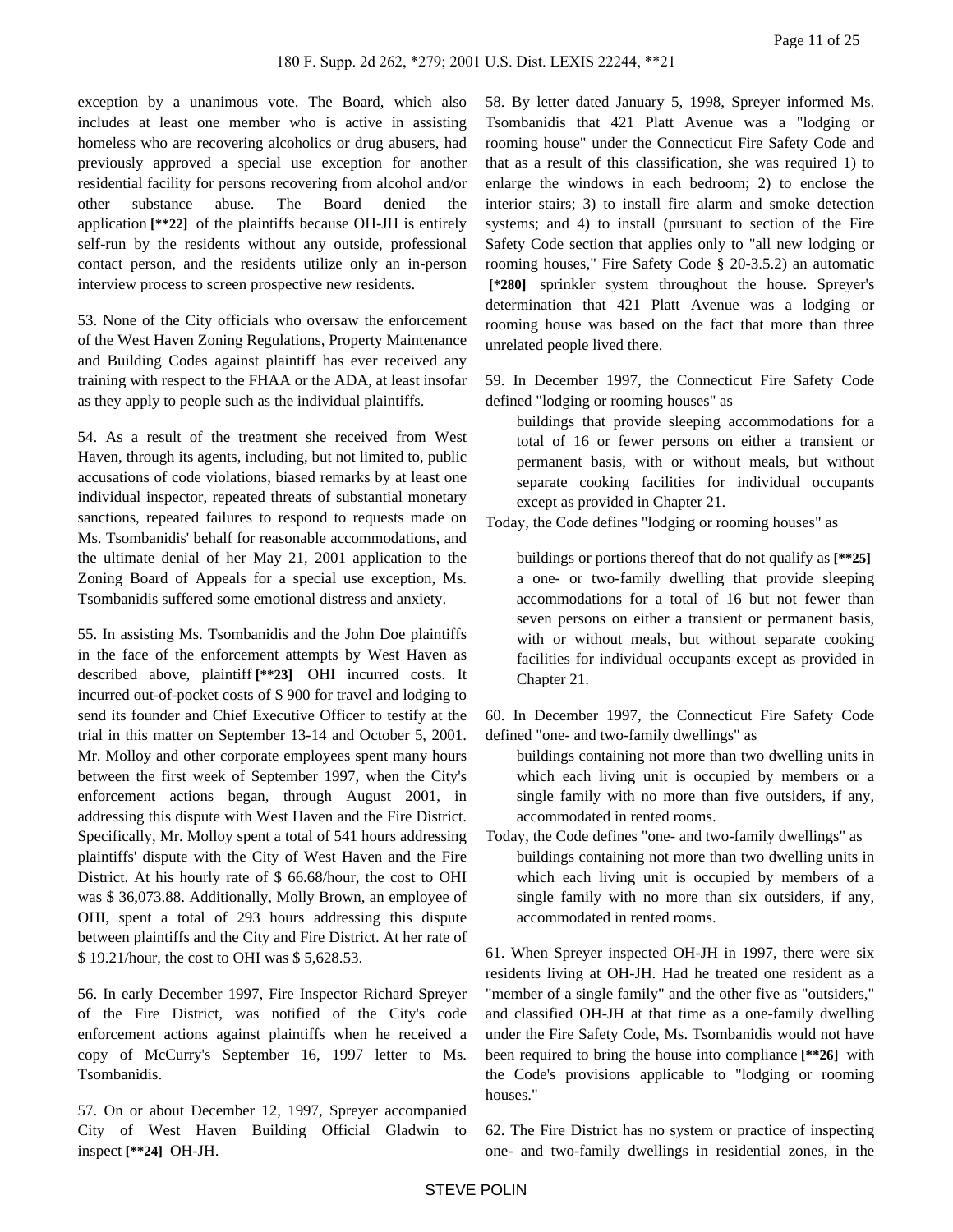absence of complaints from neighbors or others, to determine whether a violation of the Fire Safety Code has occurred.

63. On March 9, 1998, Spreyer sent Ms. Tsombanidis another letter ordering her to alter OH-JH so as to comply with the Fire Safety Code's requirements for lodging and rooming houses within fifteen days. He mentioned the possibility of civil proceedings and criminal penalties, including a fine and incarceration if she did not comply.

64. By letter dated March 24, 1998, Attorney Polin responded to Spreyer's March 9, 1998 letter, informing Spreyer that the use of 421 Platt Avenue as OH-JH did not constitute a change in use, and that the application of the Fire Safety Code required by Spreyer's letters of January 5 and March 9 to OH-JH violated the FHAA and the ADA. He requested that, as a reasonable accommodation, OH-JH be treated as a singlefamily home for Fire Safety Code enforcement purposes.

65. By letter dated March 26, 1998, Spreyer forwarded Attorney Polin's March 24 letter **[\*\*27]** to Douglas Peabody, Deputy State Fire Marshal at that time, along with his entire file, and requested a determination from Peabody as to the occupancy classification of 421 Platt Avenue under the State Fire Safety Code.

66. By letter dated May 4, 1998, Peabody responded to Spreyer. Peabody stated in his letter that under the Fire  **[\*281]** Safety Code, a one- or two-family dwelling could include a single family and no more than five outsiders. With more than five outsiders, a residence would be subject to the lodging and rooming house provisions of the Fire Safety Code. Peabody acknowledged that there was no definition of the term "single family" in the National Fire Protection Association ("NFPA") Life Safety Code, on which Connecticut's Fire Safety Code is modeled. Referring to "common use dictionary definitions" of the term "family" as well as a "historic" definition developed by the NFPA Committee on the Life Safety Code, Peabody concluded that the residents of 421 Platt Avenue did not meet the requirements of a "family" and, instead, OH-JH should be classified as a lodging or rooming house for purposes of applying the Connecticut Fire Safety Code.

67. Neither Peabody nor any member of **[\*\*28]** his staff had visited OH-JH or become aware of the actual operations of the household prior to issuing the May 4, 1998 letter. No mention was made in the letter concerning the nature of the household, the organization or general level of housekeeping in the household at OH-JH, fire safety measures already in place, or communication among members of the household regarding fire safety.

68. Peabody had been advised by a member of his staff and

by an Assistant Attorney General assigned to his office that he could, consistent with the language of the Connecticut Fire Safety Code, classify six unrelated individuals living together as a "family" plus five outsiders. Peabody rejected that interpretation.

69. Peabody further advised Spreyer in the May 4 letter to "consult with [West Haven] corporation counsel" as to whether the FHAA applied to OH-JH.

70. Spreyer did consult with the City of West Haven's Corporation Counsel, who referred him to the State Attorney's Office. Assistant State Attorney Mary Galvin advised Spreyer that the FHAA would have no application in this instance because the Life Safety Code was at issue, rather than a zoning code.

71. Spreyer proceeded to rely on the **[\*\*29]** May 4 Peabody letter as confirmation of his position, and to substantiate his application of the Connecticut Fire Safety Code in this case to determine that 421 Platt Avenue, in which there were more than five "outsiders," was not a single-family household. Even before consulting with Attorney Galvin, however, Spreyer (relying on Peabody's May 4 letter), advised Ms. Tsombanidis that he was "continuing with the second abatement notice" because 421 Platt Avenue, in which there were more than five "outsiders," was not a single-family household.

72. On June 15, 1998, Spreyer re-inspected 421 Platt Avenue, and on June 16, 1998, he sent Ms. Tsombanidis a final notice of fire/life safety hazards, stating that imprisonment of up to six months and/or criminal fines from \$ 200 to \$ 1,000 would be imposed in the event she did not comply.

73. On August 17, 2001, Ms. Tsombanidis made a request to the Fire District, in the form of a request for exemptions from the Fire District's enforcement of the Fire Safety Code provisions enumerated in Spreyer's January 5, 1998 letter.

74. As of the commencement of the trial of this action, Spreyer had not changed his position that OH-JH was a lodging or **[\*\*30]** rooming house even though the Connecticut Fire Safety Code was amended in April 2000 to permit up to six "outsiders" to live in a "single-family dwelling." Despite this amendment, he had not been advised by the State Fire Marshal's office to change his position in this regard. However, on October 16, 2001, at the trial **[\*282]** of this case, Deputy State Fire Marshal John Blaschik testified under oath that one of the residents of OH-JH may be considered a "member of a single family" and the other six may be considered "outsiders." Blaschik further testified that OH-JH should now be classified as a single-family occupancy under the Connecticut Fire Safety Code. In reliance on Blaschik's testimony, Spreyer promptly notified Ms. Tsombanidis that he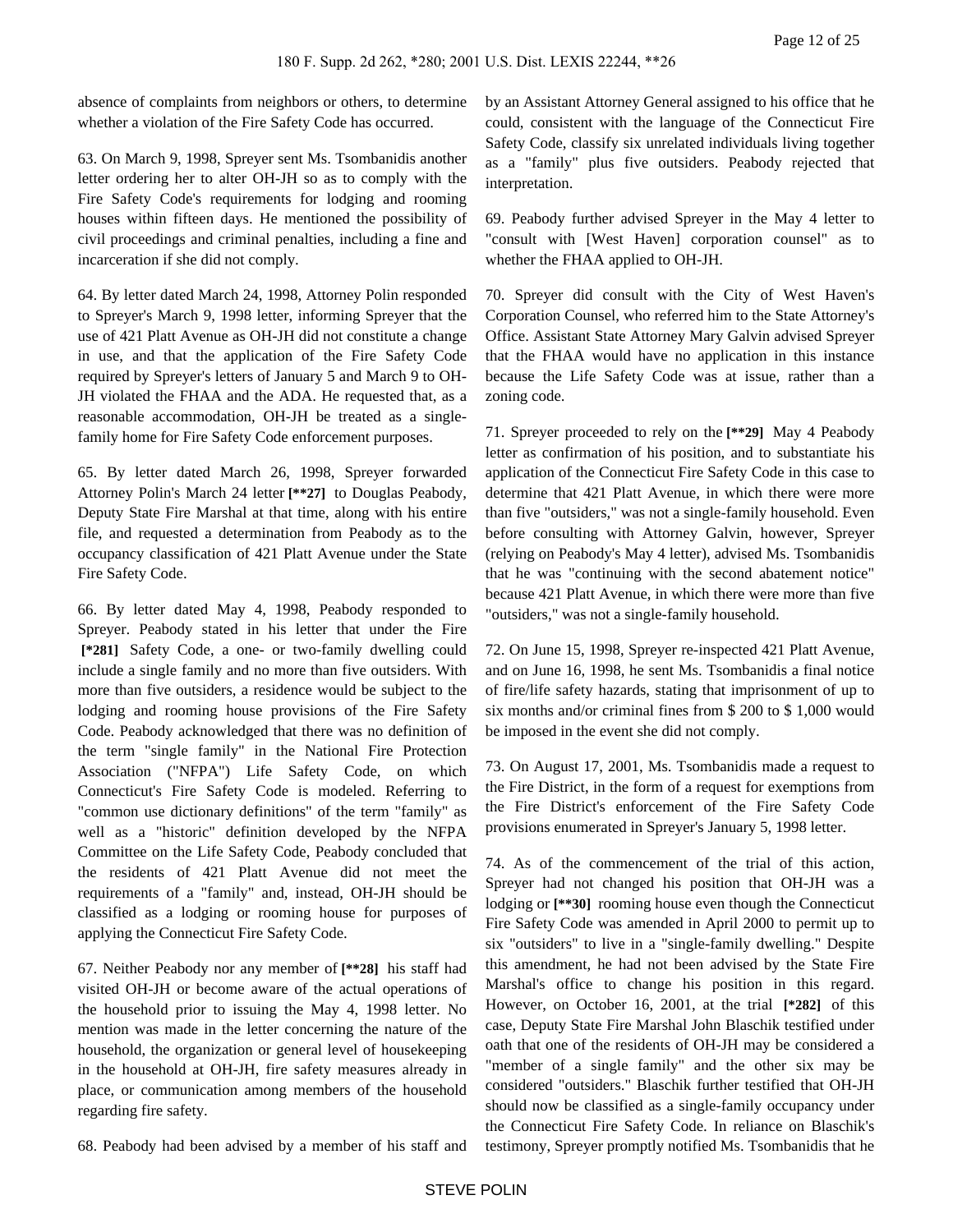would follow the new interpretation and that she should disregard the previous abatement notices issued by his office which, in any event, had not been enforced. Spreyer testified that he would treat OH-JH as a single-family occupancy henceforth.

75. Neither First Fire District Inspector Spreyer nor former Deputy State Fire Marshal Peabody has ever had any training with respect to the FHAA or the ADA, at least insofar as it applies to people such as **[\*\*31]** plaintiffs.

76. As a result of the treatment she received by the defendant First Fire District, through its agent Richard Speyer, including, but not limited to, its threats of substantial monetary sanctions and criminal prosecution, Ms. Tsombanidis suffered some emotional distress and anxiety.

77. In assisting Ms. Tsombanidis and the John Doe plaintiffs in the face of the enforcement attempts by the Fire District as described above, plaintiff OHI incurred costs. It incurred outof-pocket costs of \$ 900 for travel and lodging to send its founder and Chief Executive Officer to testify at the trial in his matter on September 13-14 and October 5, 2001. Mr. Molloy, and other corporate employees, spent many hours between December 12, 1997, when the Fire District's enforcement actions began, through August 2001, in addressing this dispute with the City and the Fire District.

## <span id="page-12-0"></span>*CONCLUSIONS OF LAW*

 $HN4$ <sup> $\uparrow$ </sup>] The FHAA<sup>4</sup> and Title II of the ADA, and the regulations promulgated thereunder, prohibit housing discrimination by governmental entities against handicapped persons or persons with disabilities. <sup>5</sup>  **[\*\*33]** *See 42 U.S.C. § 3604(f)(1)* and *(f)(3)(B)* <sup>6</sup> and *[42 U.S.C. § 12132](https://advance.lexis.com/api/document?collection=statutes-legislation&id=urn:contentItem:4YF7-GN41-NRF4-40JX-00000-00&context=)*. **[\*\*32]** <sup>7</sup>

<sup>5</sup>The terms "handicap" and "disability" are used interchangeably in this opinion, unless indicated otherwise.

<sup>6</sup>The Fair Housing Act, *42 U.S.C. § 3604*, provides in relevant part that it shall be unlawful --

<span id="page-12-2"></span> $H\left[\widehat{H}\right]$  (f)(1) To discriminate in the sale or rental, or to otherwise make unavailable or deny, a dwelling to any buyer or renter because of a handicap of --

(A) that buyer or renter,

(B) a person residing in or intending to reside in that dwelling

Both the FHAA and **[\*283]** Title II of the ADA have been interpreted to apply to municipal zoning regulations, practices, or decisions that subject persons with handicaps or disabilities to discrimination based upon their handicap or disability. *See [Forest City Daly Housing, Inc. v. Town of](https://advance.lexis.com/api/document?collection=cases&id=urn:contentItem:3W8Y-GDW0-0038-X53X-00000-00&context=)  [North Hempstead, 175 F.3d 144, 151 \(2d Cir. 1999\)](https://advance.lexis.com/api/document?collection=cases&id=urn:contentItem:3W8Y-GDW0-0038-X53X-00000-00&context=)*; *[Innovative Health Sys., Inc. v. City of White Plains, 117 F.3d](https://advance.lexis.com/api/document?collection=cases&id=urn:contentItem:3S4X-FSV0-00B1-D295-00000-00&context=)  [37, 45-46 \(2d Cir. 1997\)](https://advance.lexis.com/api/document?collection=cases&id=urn:contentItem:3S4X-FSV0-00B1-D295-00000-00&context=)*; *[Connecticut Hosp. v. City of New](https://advance.lexis.com/api/document?collection=cases&id=urn:contentItem:42F4-VD20-0038-Y4K4-00000-00&context=)  [London, 129 F. Supp. 2d 123, 135 \(D. Conn. 2001\)](https://advance.lexis.com/api/document?collection=cases&id=urn:contentItem:42F4-VD20-0038-Y4K4-00000-00&context=)*. The legal analyses under both statutes are essentially the same and, thus, we will consider them together.

 **[\*\*34]** There is no dispute in this case that the John Doe plaintiffs, as non-abusing, recovering alcoholics and drug addicts are members of a protected class under the FHAA and ADA. 42 U.C.S. *§ 3602(h)*; *[24 C.F.R. § 100.201\(a\)\(2\)](https://advance.lexis.com/api/document?collection=administrative-codes&id=urn:contentItem:5MD7-1KX0-008G-Y3M4-00000-00&context=)*; *[42](https://advance.lexis.com/api/document?collection=statutes-legislation&id=urn:contentItem:4YF7-GJW1-NRF4-44XN-00000-00&context=)  [U.S.C. § 12210\(b\)\(1\)](https://advance.lexis.com/api/document?collection=statutes-legislation&id=urn:contentItem:4YF7-GJW1-NRF4-44XN-00000-00&context=)* and *[\(2\)](https://advance.lexis.com/api/document?collection=statutes-legislation&id=urn:contentItem:4YF7-GJW1-NRF4-44XN-00000-00&context=)*. As "aggrieved persons" and persons with a "handicap," plaintiffs are entitled to the protections of the FHAA, *42 U.S.C. § 3602(h)* and *(i)*, and, as "qualified individuals with disabilities," they are protected by the ADA. *[42 U.S.C. § 12131\(2\)](https://advance.lexis.com/api/document?collection=statutes-legislation&id=urn:contentItem:4YF7-GVG1-NRF4-41T6-00000-00&context=)*; *see [Connecticut Hosp., 129](https://advance.lexis.com/api/document?collection=cases&id=urn:contentItem:42F4-VD20-0038-Y4K4-00000-00&context=)  [F. Supp. 2d at 125](https://advance.lexis.com/api/document?collection=cases&id=urn:contentItem:42F4-VD20-0038-Y4K4-00000-00&context=)*. Additionally, plaintiff Beverly Tsombanidis, as landlord of the property rented by OH-JH, and OHI, as the umbrella organization for all *Oxford Houses* and as the advocacy group for plaintiffs, have standing to pursue these claims against defendants.

<span id="page-12-5"></span>*[HN9](https://advance.lexis.com/api/document?collection=cases&id=urn:contentItem:44YH-3PM0-0038-Y2MP-00000-00&context=&link=clscc9)*<sup>[\[](#page-1-2)2]</sup> Three theories of discrimination are available to a plaintiff alleging a violation of the FHAA or Title II of the ADA: (1) intentional discrimination; (2) discriminatory impact; and (3) a refusal to make a reasonable accommodation. *[Tsombanidis v. City of West Haven, 129 F.](https://advance.lexis.com/api/document?collection=cases&id=urn:contentItem:42BJ-Y5F0-0038-Y3FX-00000-00&context=)  [Supp. 2d 136, 150 \(D. Conn. 2001\)](https://advance.lexis.com/api/document?collection=cases&id=urn:contentItem:42BJ-Y5F0-0038-Y3FX-00000-00&context=)*; **[\*\*35]** *see also [Smith &](https://advance.lexis.com/api/document?collection=cases&id=urn:contentItem:3S4W-Y930-006F-M12K-00000-00&context=)*  Lee Assocs. v. City of Taylor, 102 F.3d 781, 790 (6th Cir.

after it is sold, rented, or made available; or

<span id="page-12-3"></span>(C) any person associated with that buyer or renter.

 $HNT$ <sup>[ $\bigcap$ </sup>] (3) For purposes of this section, discrimination includes --

(B) a refusal to make reasonable accommodations in rules, policies, practices, or services, when such accommodations may be necessary to afford such person equal opportunity to use and enjoy a dwelling. . .

#### <sup>7</sup>The ADA, *[42 U.S.C. § 12132](https://advance.lexis.com/api/document?collection=statutes-legislation&id=urn:contentItem:4YF7-GN41-NRF4-40JX-00000-00&context=)*, provides:

<span id="page-12-4"></span>*[HN8](https://advance.lexis.com/api/document?collection=cases&id=urn:contentItem:44YH-3PM0-0038-Y2MP-00000-00&context=&link=clscc8)*<sup>[4]</sup> Subject to the provisions of this subchapter, no qualified individual with a disability shall, by reason of such disability, be excluded from participation in or be denied the benefits of the services, programs, or activities of a public entity, or be subjected to discrimination by such entity.

<span id="page-12-1"></span><sup>&</sup>lt;sup>4</sup>*[HN5](https://advance.lexis.com/api/document?collection=cases&id=urn:contentItem:44YH-3PM0-0038-Y2MP-00000-00&context=&link=clscc5)*<sup> $\uparrow$ </sup>] The Fair Housing Act was amended in 1988 to protect persons with handicaps. The courts have recognized these amendments as a "clear pronouncement of a national commitment to *end the unnecessary exclusion of persons with handicaps* from the American mainstream." *See, e.g., [Hovsons, Inc. v. Township of](https://advance.lexis.com/api/document?collection=cases&id=urn:contentItem:3S4X-1MM0-006F-M3SR-00000-00&context=)  [Brick, 89 F.3d 1096, 1105 \(3d Cir. 1996\)](https://advance.lexis.com/api/document?collection=cases&id=urn:contentItem:3S4X-1MM0-006F-M3SR-00000-00&context=)*(emphasis in original).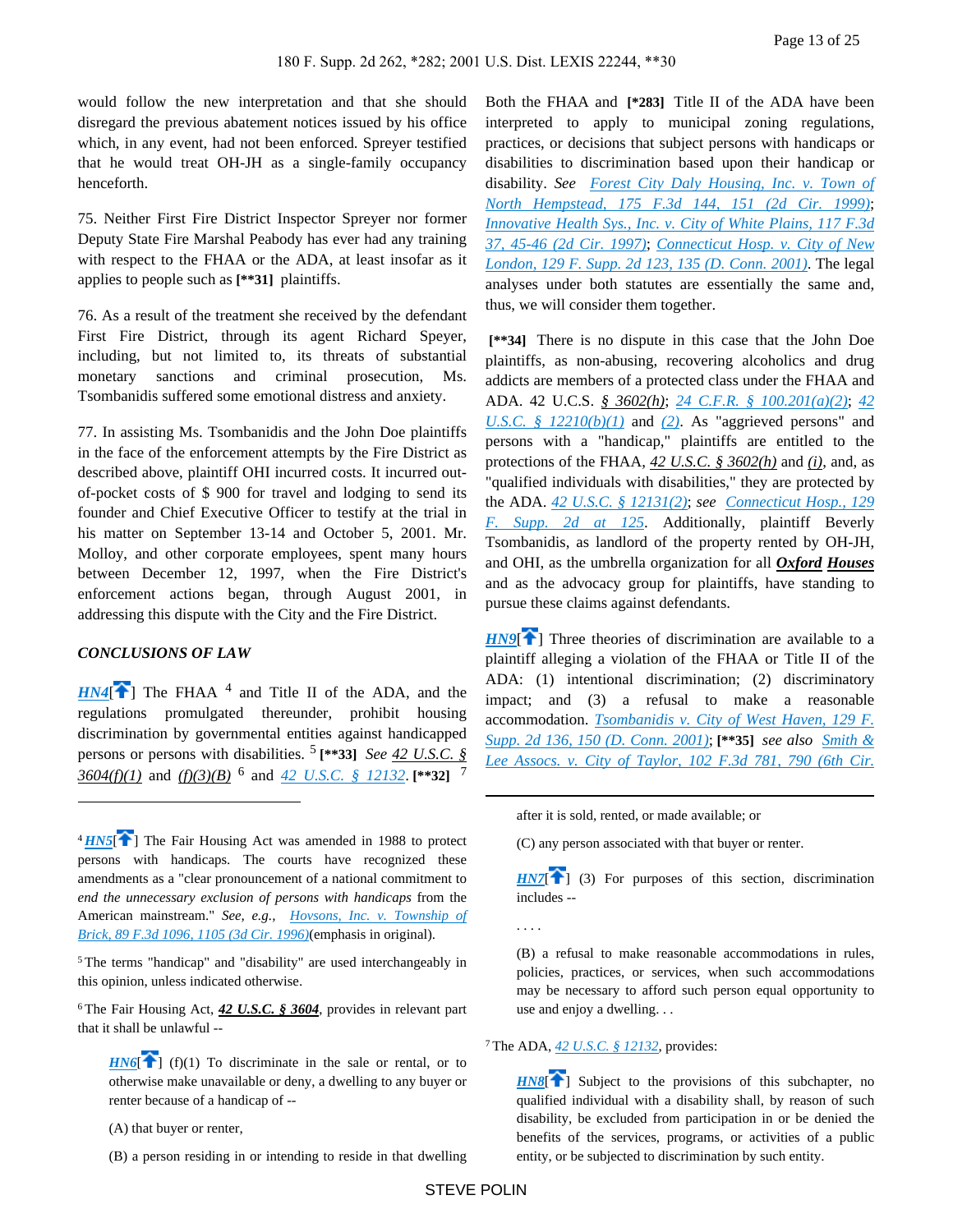*[1996\)](https://advance.lexis.com/api/document?collection=cases&id=urn:contentItem:3S4W-Y930-006F-M12K-00000-00&context=)*; *[Wisconsin Correctional Serv. v. City of Milwaukee,](https://advance.lexis.com/api/document?collection=cases&id=urn:contentItem:44G8-15D0-0038-Y27H-00000-00&context=)  [173 F. Supp. 2d 842, , 2001 WL 1402678 \(E.D. Wisc. 2001\)](https://advance.lexis.com/api/document?collection=cases&id=urn:contentItem:44G8-15D0-0038-Y27H-00000-00&context=)*; *[ReMed Recovery Care Centers v. Township of Willistown, 36](https://advance.lexis.com/api/document?collection=cases&id=urn:contentItem:3VTW-FBX0-0038-Y1GW-00000-00&context=)  [F. Supp. 2d 676, 683 \(E.D. Pa. 1999\)](https://advance.lexis.com/api/document?collection=cases&id=urn:contentItem:3VTW-FBX0-0038-Y1GW-00000-00&context=)*. In this case, plaintiffs initially asserted all three theories of recovery against both defendants. This Court previously granted the motion for summary judgment of the Fire District as to plaintiffs' claim of intentional discrimination. *[129 F. Supp. 2d at 153-55](https://advance.lexis.com/api/document?collection=cases&id=urn:contentItem:42BJ-Y5F0-0038-Y3FX-00000-00&context=)*. Additionally, the Court held that plaintiffs' reasonable accommodation claims against both defendants were not ripe. *[Id. at 159-61](https://advance.lexis.com/api/document?collection=cases&id=urn:contentItem:42BJ-Y5F0-0038-Y3FX-00000-00&context=)*. Since then, however, plaintiffs have sought a special use exception from the West Haven Zoning Board of Appeals, which unanimously denied plaintiffs' request, thus rendering their reasonable accommodation claim against the City ripe for review. As for plaintiffs' reasonable accommodation claim against the Fire District, although it was not ripe prior to trial, it is now ripe due to intervening changes in the State Fire Code, which the Deputy State **[\*\*36]**  Fire Marshal testified would allow OH-JH to be treated as a one-family dwelling, subject to the one-family dwelling provisions of the State Fire Safety Code. Accordingly, although the Court had previously denied plaintiffs' motion to amend their complaint to reassert a reasonable accommodation claim against the Fire District, in light of this concession, the Court will now grant that request *nunc pro tunc* to permit the complaint to conform to the evidence at trial, and will address herein the plaintiffs' reasonable accommodation claim against the Fire District.

In summary, in rendering its Conclusions of Law, the Court considers the theories of intentional discrimination, disparate impact discrimination, and failure to provide a reasonable accommodation against the City of West Haven. Against the Fire District, the Court considers the theories of disparate impact discrimination and failure **[\*284]** to provide a reasonable accommodation.

# *I. PLAINTIFFS' CLAIMS AGAINST THE CITY OF WEST HAVEN*

## *A. Intentional Discrimination by the City of West Haven*

The position of the City has been, and continues to be, that OH-JH is a lodging or boarding house. It is not. <sup>8</sup> The residents' **[\*\*37]** occupancy is not limited to a certain room or rooms in the House. There is no landlord, paid staff, or house manager involved in the operation of the House. There is no third person making decisions as to how the House should operate or who should live there. The residents make all the

decisions themselves in a democratic manner. The residents live there by choice and can stay for unlimited periods of time and, indeed, some of them stay for a number of months. They rent the entire House, as opposed to a single room or rooms and have access to the entire House and all household facilities. Each pays an equal amount of rent regardless of the size of his room. There are no special locks on the bedroom doors. The residents function as a single housekeeping unit, paying all expenses out of a single household checking account, and sharing in the cooking, shopping, cleaning, and general care of the premises. The residents live together purposefully to create a "family" atmosphere, where all aspects of domestic life are shared by the residents and where they can provide each other with mutual support and encouragement to remain drug- and alcohol-free. Physically, the House is no different **[\*\*38]** than any other single-family house. The lease is between the landlord and OH-JH, an unincorporated association composed of the residents at OH-JH. Thus, there is a direct landlord-tenant relationship between the actual residents and the landlord. There is no third-party or organization responsible for making the lease payments, other than the residents themselves.

<span id="page-13-0"></span>Plaintiffs, on the other hand, claim that OH-JH is a singlefamily house. Literally, it is not because the residents are not related, whether by blood, marriage or adoption, and are not part of a single "family," as that term is traditionally defined. However, the definition of "family" set forth in the City's Zoning Regulations does not require that the residents be related so long as they do not exceed three in number and they "maintain [ **[\*\*39]** ] a common household together," (which is deemed to exist "if all members thereof have access to all parts of the dwelling unit"). (West Haven Zoning Regulations § 1-3.2.) *[HN10](https://advance.lexis.com/api/document?collection=cases&id=urn:contentItem:44YH-3PM0-0038-Y2MP-00000-00&context=&link=clscc10)*<sup>[42</sup>] Additionally, the West Haven Property Maintenance Code § 127-1, (adopting the BOCA National Property Maintenance Code, 4th ed. 1993) defines "family" as including a "group of not more than three unrelated persons living together as a single housekeeping unit in a dwelling unit." (PM-202.0, as amended by the West Haven Property Maintenance Code § 127-3). Thus, the fact that the OH-JH residents are not related by blood, marriage, or adoption, does not in and of itself preclude their being treated as a "family" under either the Zoning Regulations or Property Maintenance Code. Rather, it is that fact combined with the fact that they are more than three in number that cause OH-JH to run afoul of both City codes.

Following the Supreme Court's decision in *[City of Edmonds v.](https://advance.lexis.com/api/document?collection=cases&id=urn:contentItem:3S42-78R0-003B-R3P1-00000-00&context=)  Oxford House[, Inc., 514 U.S. 725, 131 L. Ed. 2d](https://advance.lexis.com/api/document?collection=cases&id=urn:contentItem:3S42-78R0-003B-R3P1-00000-00&context=) [\*285] 801, [115 S. Ct. 1776 \(1995\)](https://advance.lexis.com/api/document?collection=cases&id=urn:contentItem:3S42-78R0-003B-R3P1-00000-00&context=)*, there can be no question that the City's Zoning Regulations and Property Maintenance Code are covered by the FHAA. The issue before the Court in *City*  **[\*\*40]** *of Edmonds* was whether the definition of "family" in

<sup>8</sup>*See* Definition of rooming house or boarding house under the West Haven Zoning Regulations, n. 3, *supra*, and definition of "boarding house" under the City's Property Maintenance Code, P 31, *supra*.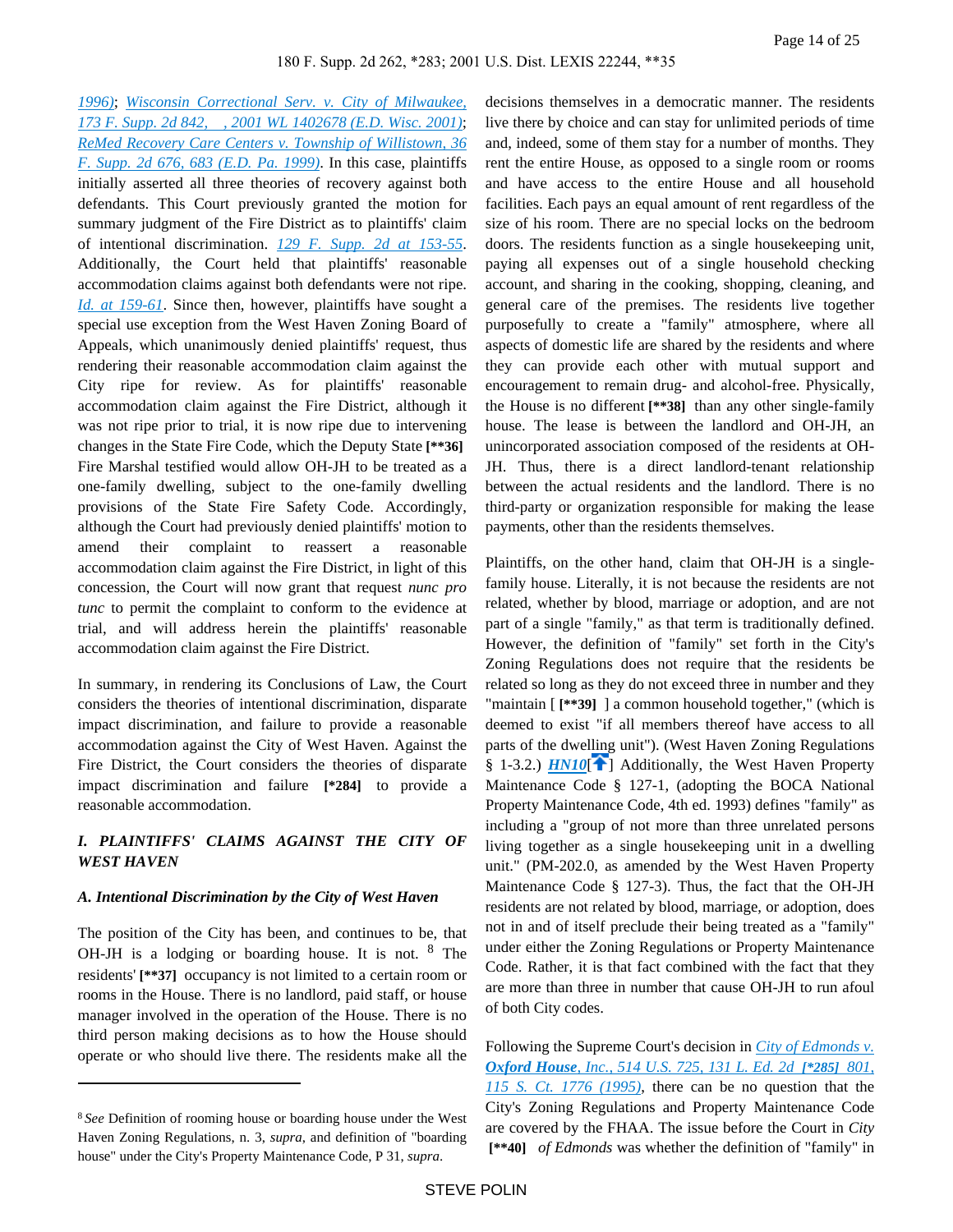<span id="page-14-0"></span>the City of Edmonds' zoning code qualified for the FHAA's exemption from coverage for "any reasonable local, State, or Federal restrictions regarding the maximum number of occupants permitted to occupy a dwelling." *42 U.S.C. § 3607(b)(1)*. The City of Edmonds' zoning provision at issue governed areas zoned for single-family dwelling units and defined "family" as "persons [without regard to number] related by genetics, adoption, or marriage, or a group of five or fewer [unrelated] persons." (Edmonds Community Development Code § 21.30.010 (1991).) Thus, except for the number of occupants, the City of Edmonds' zoning provision was virtually identical to the zoning provision at issue in the instant case.  $HMII$ <sup> $\uparrow$ </sup>] The Supreme Court, noting that the housing amendments to the Fair Housing Act had been enacted against the backdrop of an "evident distinction between municipal land-use regulations and maximum occupancy restrictions," *[514 U.S. at 732](https://advance.lexis.com/api/document?collection=cases&id=urn:contentItem:3S42-78R0-003B-R3P1-00000-00&context=)*, held that the FHAA's exemption encompassed maximum occupancy restrictions <sup>9</sup> [\*\*42] but not family composition rules, which are typically tied to land-use restrictions. **[\*\*41]** <sup>10</sup> *[Id. at 734-](https://advance.lexis.com/api/document?collection=cases&id=urn:contentItem:3S42-78R0-003B-R3P1-00000-00&context=) [35](https://advance.lexis.com/api/document?collection=cases&id=urn:contentItem:3S42-78R0-003B-R3P1-00000-00&context=)*. "In sum, rules that cap the total number of occupants in order to prevent overcrowding of a dwelling plainly and unmistakably . . . fall within *§ 3607(b)(1)*'s absolute exemption from the FHAA's governance; rules designed to preserve the family character of a neighborhood, fastening on the composition of households rather than on the total number of occupants living quarters can contain, do not." *[Id. at 735](https://advance.lexis.com/api/document?collection=cases&id=urn:contentItem:3S42-78R0-003B-R3P1-00000-00&context=)* (internal quotations and citations omitted). Turning to the City of Edmonds' family composition provisions, the Court held that they were "classic examples of a use restriction and complementing family composition rule. These provisions do not cap the number of people who may live in a dwelling. In plain terms, they direct that dwellings be used only to house families." *[Id. at 735-36](https://advance.lexis.com/api/document?collection=cases&id=urn:contentItem:3S42-78R0-003B-R3P1-00000-00&context=)*. The Court rejected the City's argument that its zoning provisions should be considered a maximum occupancy restriction because it included unrelated occupants not exceeding five in number, finding that "family living, not living space per occupant, is what [the zoning

# provision] describes." <sup>11</sup> *[Id. at 737](https://advance.lexis.com/api/document?collection=cases&id=urn:contentItem:3S42-78R0-003B-R3P1-00000-00&context=)*.

Accordingly, based upon the holding in the *City of Edmonds* case, we hold that the provisions of the West Haven Zoning Regulations and Property Maintenance and Building Codes at issue are land use restrictions, not maximum occupancy limitations, and therefore are not exempt **[\*286]** from coverage by the FHAA. Thus, the issue that we must determine is whether the actions of the City in enforcing these Code provisions discriminated against plaintiffs because of their **[\*\*43]** disabilities or handicap in violation of the FHAA and ADA.

<span id="page-14-1"></span>The City asserts that it did not intentionally discriminate against plaintiffs. It was simply enforcing the City Codes. *[HN12](https://advance.lexis.com/api/document?collection=cases&id=urn:contentItem:44YH-3PM0-0038-Y2MP-00000-00&context=&link=clscc12)*<sup>[\[](#page-2-0)1]</sup> It is well established, however, that the FHAA prohibits discriminatory zoning or land use decisions by municipalities, even when such decisions are "ostensibly authorized by local ordinance." *Oxford House[, Inc. v.](https://advance.lexis.com/api/document?collection=cases&id=urn:contentItem:3S4N-GPD0-008H-F367-00000-00&context=)  [Township of Cherry Hill, 799 F. Supp. 450, 458 \(D.N.J.](https://advance.lexis.com/api/document?collection=cases&id=urn:contentItem:3S4N-GPD0-008H-F367-00000-00&context=)  [1992\)](https://advance.lexis.com/api/document?collection=cases&id=urn:contentItem:3S4N-GPD0-008H-F367-00000-00&context=)*; *see also 42 U.S.C. § 3615* ("Any law of a State, a political subdivision, or other such jurisdiction that purports to require or permit any action that would be a discriminatory housing practice under this subchapter shall to that extent be invalid."); *Oxford House[-Evergreen v. City of](https://advance.lexis.com/api/document?collection=cases&id=urn:contentItem:3S4N-BV70-001T-7071-00000-00&context=) Plainfield, 769 [F. Supp. 1329, 1343 \(D.N.J. 1991\)](https://advance.lexis.com/api/document?collection=cases&id=urn:contentItem:3S4N-BV70-001T-7071-00000-00&context=)* (on motion for preliminary injunction: city's enforcement of zoning ordinance so as to prevent operation of local *Oxford House* in area zoned for single-family residences violated FHAA). As this Court observed in its earlier ruling in this case, a local government that uses its zoning powers in a discriminatory manner or enforces its building codes **[\*\*44]** in a discriminatory manner toward handicapped individuals violates the FHAA and ADA. *[Tsombanidis, 129 F. Supp. 2d at 151](https://advance.lexis.com/api/document?collection=cases&id=urn:contentItem:42BJ-Y5F0-0038-Y3FX-00000-00&context=)*. "Otherwise lawful governmental actions become unlawful when done for the purpose of disadvantaging the handicapped." *[Smith & Lee](https://advance.lexis.com/api/document?collection=cases&id=urn:contentItem:3S4W-Y930-006F-M12K-00000-00&context=)  [Assocs., 102 F.3d at 790](https://advance.lexis.com/api/document?collection=cases&id=urn:contentItem:3S4W-Y930-006F-M12K-00000-00&context=)*.

<span id="page-14-2"></span> $HNI3$ <sup>[\[](#page-2-1)14]</sup> "The critical inquiry is whether a discriminatory purpose was a 'motivating factor' in the decision or actions" of the City. *[Tsombanidis, 129 F. Supp. 2d at 151](https://advance.lexis.com/api/document?collection=cases&id=urn:contentItem:42BJ-Y5F0-0038-Y3FX-00000-00&context=)*. As we noted, "'the intent of which the court speaks is the legal concept of intent, to be distinguished from motive.'" *Id.* (quoting *[Stewart](https://advance.lexis.com/api/document?collection=cases&id=urn:contentItem:3S4N-MMX0-008H-F51N-00000-00&context=)  [B. McKinney Found., Inc. v. Town Planning & Zoning](https://advance.lexis.com/api/document?collection=cases&id=urn:contentItem:3S4N-MMX0-008H-F51N-00000-00&context=)  [Comm'n of Fairfield, 790 F. Supp. 1197, 1212 \(D. Conn.](https://advance.lexis.com/api/document?collection=cases&id=urn:contentItem:3S4N-MMX0-008H-F51N-00000-00&context=)  [1992\)\)](https://advance.lexis.com/api/document?collection=cases&id=urn:contentItem:3S4N-MMX0-008H-F51N-00000-00&context=)*. Plaintiffs are not required to prove that the City officials were motivated by some purposeful, malicious desire to discriminate against them because of their handicap. "They

<sup>9</sup>Maximum occupancy restrictions cap the number of occupants per dwelling, typically in relation to the available floor space or the number and type of rooms. These restrictions ordinarily apply uniformly to all residents of all dwelling units. Their purpose is to protect health and safety by preventing overcrowding of a dwelling. *[City of Edmonds, 514 U.S. at 733](https://advance.lexis.com/api/document?collection=cases&id=urn:contentItem:3S42-78R0-003B-R3P1-00000-00&context=)*.

<sup>10</sup>Land use restrictions, on the other hand, designate districts in which only compatible uses are permitted and incompatible uses are not allowed. "Land-use restrictions aim to prevent problems caused by the 'pig in the parlor instead of the barnyard.'" *[City of Edmonds,](https://advance.lexis.com/api/document?collection=cases&id=urn:contentItem:3S42-78R0-003B-R3P1-00000-00&context=)  [514 U.S. at 733](https://advance.lexis.com/api/document?collection=cases&id=urn:contentItem:3S42-78R0-003B-R3P1-00000-00&context=)* (quoting *[Village of Euclid v. Ambler Realty Corp.,](https://advance.lexis.com/api/document?collection=cases&id=urn:contentItem:3S4X-GDR0-003B-74WB-00000-00&context=)  [272 U.S. 365, 388, 71 L. Ed. 303, 47 S. Ct. 114 \(1926\)\)](https://advance.lexis.com/api/document?collection=cases&id=urn:contentItem:3S4X-GDR0-003B-74WB-00000-00&context=)*.

<sup>&</sup>lt;sup>11</sup>The Supreme Court's decision was limited to this single narrow issue and, unfortunately, did not resolve the larger issues presented by the instant case. *See [City of Edmonds, 514 U.S. at 737](https://advance.lexis.com/api/document?collection=cases&id=urn:contentItem:3S42-78R0-003B-R3P1-00000-00&context=)*.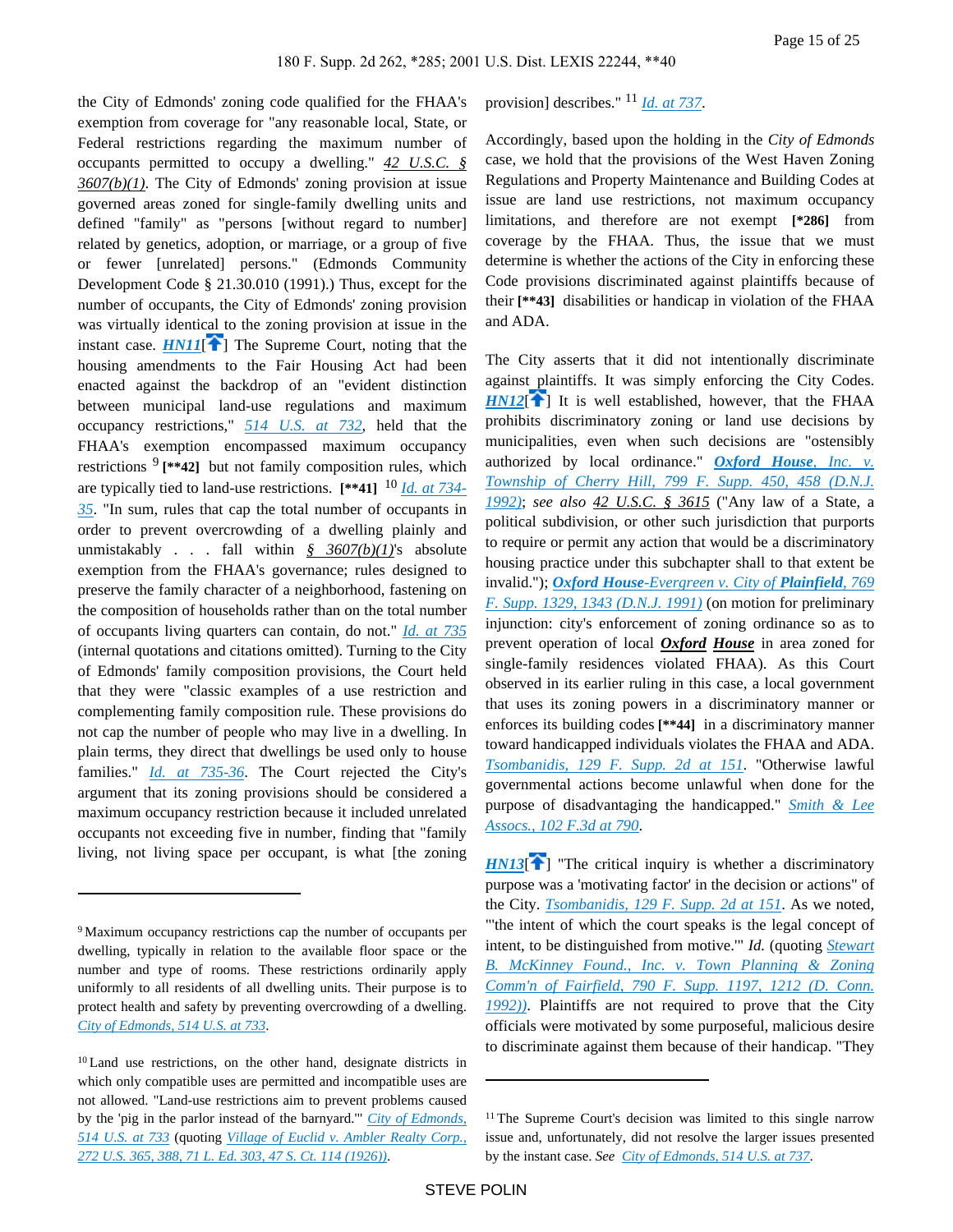need only show that their handicapped status was a motivating factor in the [City's] decision." *Id.* Factors to be considered in evaluating a claim of discriminatory decisionmaking include: (1) the discriminatory impact of the governmental decision; (2) **[\*\*45]** the decision's historical background; (3) the specific sequence of events leading up to the challenged decision; (4) departures from the normal procedural sequences; and (5) departures from normal substantive criteria. *[129 F. Supp. 2d at 152](https://advance.lexis.com/api/document?collection=cases&id=urn:contentItem:42BJ-Y5F0-0038-Y3FX-00000-00&context=)* (citing *[Village of](https://advance.lexis.com/api/document?collection=cases&id=urn:contentItem:3S4X-9M30-003B-S4DP-00000-00&context=)  [Arlington Heights v. Metropolitan Housing Dev. Corp., 429](https://advance.lexis.com/api/document?collection=cases&id=urn:contentItem:3S4X-9M30-003B-S4DP-00000-00&context=)  [U.S. 252, 266-68, 50 L. Ed. 2d 450, 97 S. Ct. 555 \(1977\)\)](https://advance.lexis.com/api/document?collection=cases&id=urn:contentItem:3S4X-9M30-003B-S4DP-00000-00&context=)*. These factors are neither exclusive nor mandated, but constitute a "framework within which [the Court may] conduct its analysis. . . . It is necessary that each case be evaluated on its own facts." *[Stewart B. McKinney Found., 790](https://advance.lexis.com/api/document?collection=cases&id=urn:contentItem:3S4N-MMX0-008H-F51N-00000-00&context=)  [F. Supp. at 1211](https://advance.lexis.com/api/document?collection=cases&id=urn:contentItem:3S4N-MMX0-008H-F51N-00000-00&context=). [HN14](https://advance.lexis.com/api/document?collection=cases&id=urn:contentItem:44YH-3PM0-0038-Y2MP-00000-00&context=&link=clscc14)* **f** ] Moreover, as we recognized, governmental actions taken in response to significant community bias may be tainted with discriminatory intent even where municipal employees and officials were not themselves biased. *[Tsombanidis, 129 F. Supp. 2d at 152](https://advance.lexis.com/api/document?collection=cases&id=urn:contentItem:42BJ-Y5F0-0038-Y3FX-00000-00&context=)* (citing *[Innovative Health Sys., 117 F.3d at 49](https://advance.lexis.com/api/document?collection=cases&id=urn:contentItem:3S4X-FSV0-00B1-D295-00000-00&context=)*); *see also [Pathways Psychosocial v. Town of Leonardtown, 133 F.](https://advance.lexis.com/api/document?collection=cases&id=urn:contentItem:4374-GDD0-0038-Y1VS-00000-00&context=)  [Supp. 2d 772, 782 \(D. Md. 2001\)](https://advance.lexis.com/api/document?collection=cases&id=urn:contentItem:4374-GDD0-0038-Y1VS-00000-00&context=)*. Once the plaintiffs have shown that the defendant's decision was motivated at least in part by a discriminatory **[\*\*46]** animus, the burden shifts to the defendant to prove that it would have made the same decision even if it had not been **[\*287]** motivated by an unlawful purpose. *[Arlington Heights, 429 U.S. at 270, n.21](https://advance.lexis.com/api/document?collection=cases&id=urn:contentItem:3S4X-9M30-003B-S4DP-00000-00&context=)*.

## <span id="page-15-0"></span>*1. Discriminatory Impact*

The discriminatory impact of the City's classifying OH-JH as a boarding or rooming house is undeniable. OH-JH will not be able to operate in a single-family zoned district of the City; OH-JH residents, unlike a family with seven related members, will not be able to live in any neighborhood with singlefamily zoning; and recovering alcoholics and drug addicts will be unable to avail themselves of an *Oxford House* group home in a residential setting in order to enhance their chances of making a full recovery. As recovering alcoholics and drug addicts, the John Doe plaintiffs need to live in a safe, supportive, and drug-and alcohol-free living environment during their recovery period. *See [Connecticut Hosp., 129 F.](https://advance.lexis.com/api/document?collection=cases&id=urn:contentItem:42F4-VD20-0038-Y4K4-00000-00&context=)  [Supp. 2d at 129](https://advance.lexis.com/api/document?collection=cases&id=urn:contentItem:42F4-VD20-0038-Y4K4-00000-00&context=)*; *Oxford House[, Inc. v. Township of Cherry](https://advance.lexis.com/api/document?collection=cases&id=urn:contentItem:3S4N-GPD0-008H-F367-00000-00&context=)  [Hill, 799 F. Supp. at 459](https://advance.lexis.com/api/document?collection=cases&id=urn:contentItem:3S4N-GPD0-008H-F367-00000-00&context=)* (finding that it is crucial for recovering alcoholics and substance abusers to have a supporting, drug and alcohol **[\*\*47]** free living environment, which substantially increases an individual's chances of recovery); *Oxford House[, Inc. v. Town of Babylon, 819 F.](https://advance.lexis.com/api/document?collection=cases&id=urn:contentItem:3S4N-SJ40-001T-6260-00000-00&context=)  [Supp. 1179, 1183 \(E.D.N.Y. 1993\)](https://advance.lexis.com/api/document?collection=cases&id=urn:contentItem:3S4N-SJ40-001T-6260-00000-00&context=)*("Recovering alcoholics or drug addicts require a group living arrangement in a residential neighborhood for psychological and emotional support during the recovery process.") Thus, the

discriminatory impact is substantial.

#### *2. Historical Background*

The historical background of the City's enforcement efforts and the events leading up to the challenged decisions have been described in the Findings of Fact, above. There can be no serious dispute as to the bias of the angry and vocal neighbors of OH-JH and that their animosity was directed at OH-JH because of the residents' status as recovering alcoholics and drug addicts. There is also no question that their hostility was communicated on several occasions to various City officials, including the Mayor, the City Council, and Corporation Counsel, and that their opposition to OH-JH motivated the City not only to initiate but to continue its enforcement efforts. The Mayor himself acknowledged the "not in my backyard" attitude of the neighbors. **[\*\*48]** The evidence at trial indicated that the City's enforcement of its Zoning Regulations, the Property Maintenance Code, and the State Building Code, was almost entirely complaint-driven. Thus, the City's enforcement efforts were at least tainted initially by the bias of the neighbors and citizens' filing complaints with the City. Additionally, it is significant that the City's relentless enforcement efforts against this group home were unprecedented.

## *3. The Sequence of Events*

Almost immediately upon the City's commencing its enforcement efforts against OH-JH, City officials were put on notice of the potential implications of their actions under the FHAA and ADA by virtue of the lengthy and detailed letters from Van der Burgh and Polin. These exhaustive letters explained the *Oxford House* concept, as well as the applicability of the FHAA and ADA to *Oxford House* residents. They explained that, even though OH-JH might be in technical violation of a local zoning ordinance, that did not abrogate the rights of the residents under the FHAA or ADA. Additionally, the letters informed the City officials that unlawful discrimination under these federal statutes includes a failure **[\*\*49]** or refusal to make reasonable accommodations, including a waiver of the zoning rules to afford persons with disabilities the same opportunities **[\*288]** to live in singlefamily neighborhoods as non-disabled persons.

The Mayor of New Haven also offered his opinion to Mayor Borer that these *Oxford Houses* were afforded special status under federal law. Nevertheless, with knowledge of the potential implications of their actions under the FHAA and ADA, City officials continued in their repeated citation of OH-JH for violations of the City Zoning Regulations, Property Maintenance Code, and Building Code.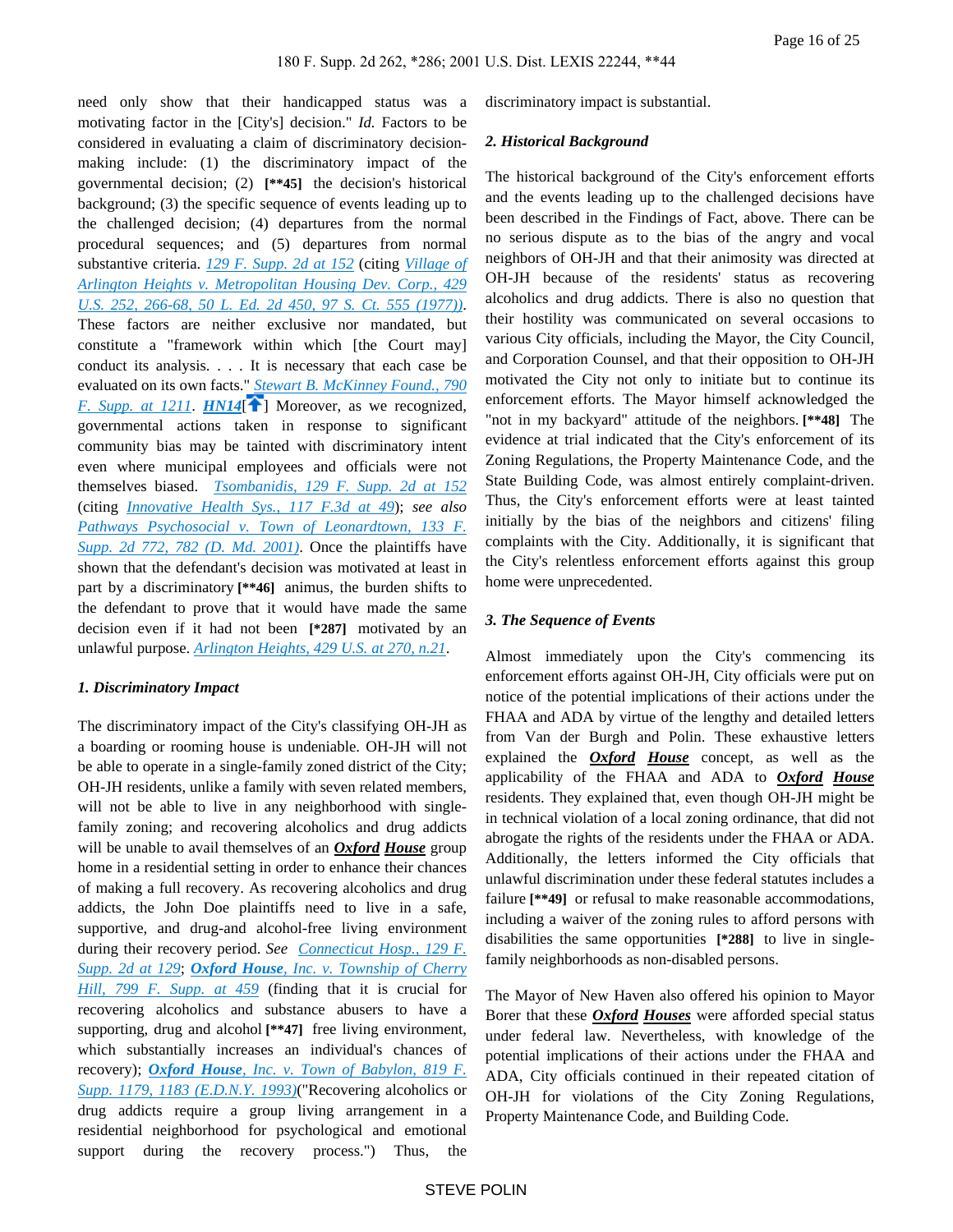### *4. Evidence of Bias by City Officials*

Moreover, there was evidence of bias on the part of certain City employees and officials. Property Maintenance Code Official McCurry expressed his personal dissatisfaction with OH-JH to Ms. Tsombanidis. Additionally, the reason for his initial visit to OH-JH appears to have had nothing to do with building permit violations, as Ms. Tsombanidis later learned, but was precipitated by complaints about her use of the House as an *Oxford House* facility. McCurry also ordered Ms. Tsombanidis to evict the residents without any supporting authority in **[\*\*50]** the City Code. The City claims that it should not be charged with the personal bias of McCurry, whom it characterizes as a "low level functionary without any policy-making authority." (City's Proposed Concl. of Law at 8, P N.) However, this "low level functionary" is listed on the letterhead of the City of West Haven Building Department as one of two "Property Maintenance Code Official[s]," who apparently had the authority, and exercised the authority, to issue citations for violations of the Property Maintenance Code. Zoning Enforcement Official Evangelista also persisted in his enforcement efforts, issuing a second citation to Ms. Tsombanidis in March 1998, despite the repeated requests of OHI to hold these actions in abeyance pending a resolution of the FHAA and ADA issues. And, the Mayor himself, aware of the significant community bias and the fact that *Oxford Houses* as homes for recovering addicts might enjoy "special status" under federal law, permitted the enforcement efforts to continue.

Notwithstanding these repeated citations, the City argues that City officials took "no enforcement action, merely giving proper oral and written notices of the violations and of the possible **[\*\*51]** consequences if enforcement were pursued." (City's Proposed Concl. of Law at 7, P I.) Undoubtedly, no one would be more surprised than Ms. Tsombanidis to learn that neither the September 9 Order, requiring her to remove the illegal boarding house within ten days or face a \$ 99.00/day fine, nor the ensuing citations, also threatening legal action for her failure to comply, were not "enforcement actions."

There is also evidence that Commissioner Hill had never previously, in his eleven-and-one-half years as Commissioner, attempted to force residents of an illegal boarding house out by inspecting it and enforcing the zoning regulations against it. Nevertheless, in response to the intense pressure from angry citizens and neighbors, the City, through various officials, sent Ms. Tsombanidis two letters and two citations for zoning violations, one notice of her violation of the Building Code, and one notice of violations of the Property Maintenance Code. Furthermore, the City's involvement of the Fire District in zoning matters was unprecedented.

Additionally, the Court finds evidence of bias against the OH-JH residents because of their handicap on the part of the members of the Zoning **[\*\*52]** Board of Appeals. Because of the public nature of the hearing that would be involved if plaintiffs sought a special use exception from the Zoning Board of Appeals, plaintiffs initially **[\*289]** balked at the suggestion that this matter would have to be taken to the Zoning Board of Appeals. *See [Tsombanidis, 129 F. Supp. 2d](https://advance.lexis.com/api/document?collection=cases&id=urn:contentItem:42BJ-Y5F0-0038-Y3FX-00000-00&context=)  [at 161](https://advance.lexis.com/api/document?collection=cases&id=urn:contentItem:42BJ-Y5F0-0038-Y3FX-00000-00&context=)*. Ultimately, however, they did pursue a request for a special use exception, following this Court's decision that their reasonable accommodation claim was not ripe for judicial review. *See Id.* The Zoning Board of Appeals unanimously voted against a special use exception, ostensibly because the residents were not supervised by an outside professional and because the screening process for new residents was purely internal. However, no credible evidence was offered as to why the presence of a professional would facilitate OH-JH's ability to operate in a neighborhood of single-family residences. In fact, the Board had previously approved a special use exception for another residential facility for recovering alcoholics and drug abusers. There also was no persuasive evidence as to how the residents' screening process for new residents adversely impacted **[\*\*53]** the make-up of the House. In fact, in the years that OH-JH has been operating, not a single resident has been charged with a crime. There was no evidence that allowing OH-JH to operate in this single-family district would jeopardize the public health, safety, or welfare of the neighbors, or that it would substantially impair or diminish property values in the neighborhood, or that it would adversely implicate any other concern traditionally considered by zoning boards of appeal. *See [Conn. Gen. Stat. § 8-6\(a\)](https://advance.lexis.com/api/document?collection=statutes-legislation&id=urn:contentItem:56BW-55B1-648C-K4KM-00000-00&context=)*. Indeed, it appears to the Court that the presence of a professional or an outside screening process might detract from the residents' ability to operate OH-JH like a family.

Although the Zoning Board of Appeals had no legal duty to grant a special use exception (except to the extent that it was necessary to reasonably accommodate plaintiffs' handicap, discussed *infra*), it could not deny this request because of the residents' handicapped status or because of the discriminatory animus of City officials or members of the community. The Court finds that the reasons proffered by the Zoning Board of Appeals for its denial of a special use exception for OH-JH were not credible **[\*\*54]** and that these reasons, as stated, were a pretext for discrimination against the OH-JH residents because of their disability.

When these events and circumstances are viewed in their totality, the Court concludes that there is sufficient evidence to find that handicapped status of the OH-JH residents was a motivating factor in the City's enforcement efforts and in its denial of a special use exception to OH-JH. The City has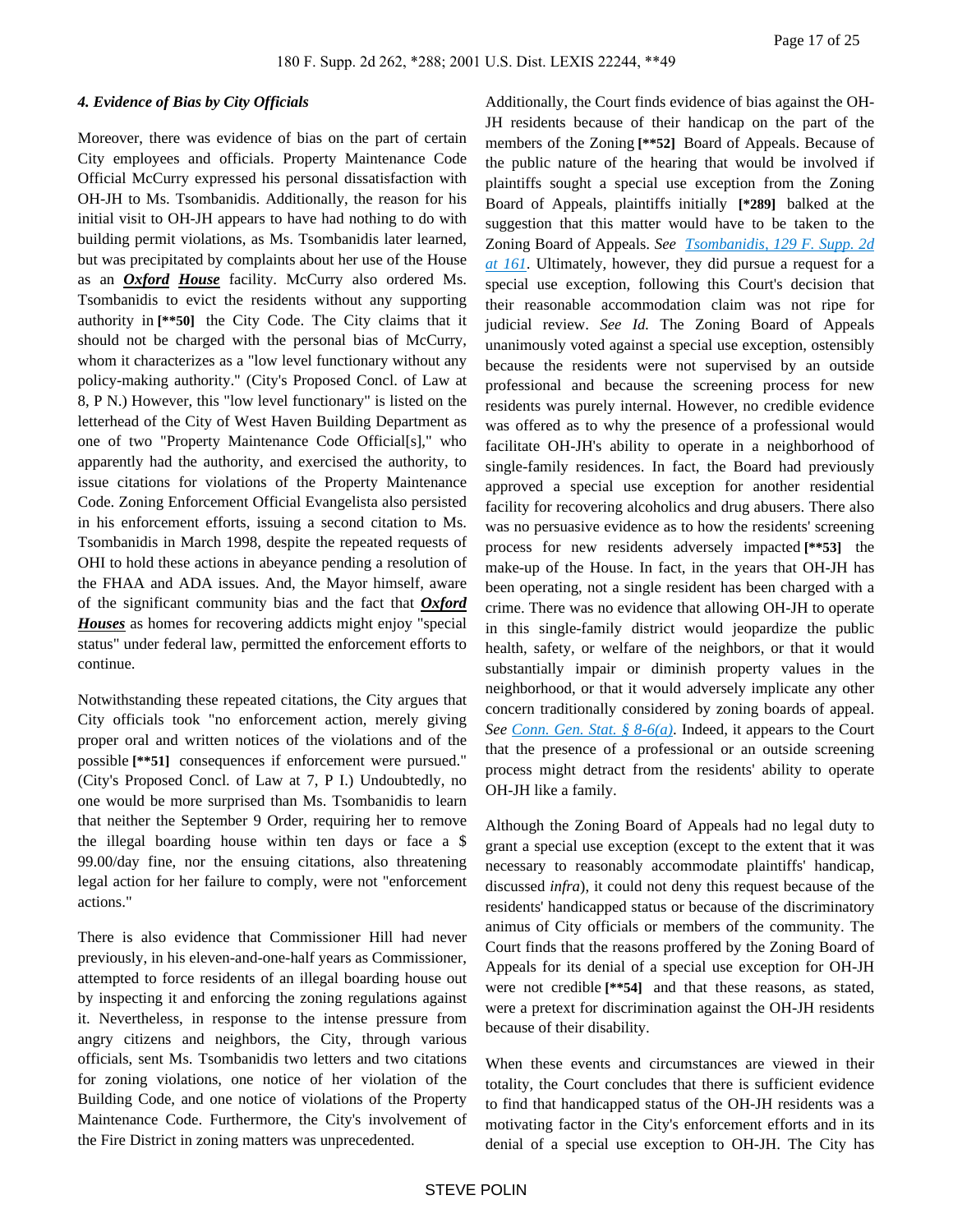failed to prove that it would have taken the same actions if it had not been motivated by an unlawful purpose. Accordingly, the Court holds that the City intentionally discriminated against plaintiffs in violation of the FHAA and the ADA.

## *B. Adverse Impact Discrimination by the City*

In addition, the Court finds that the City's enforcement of its Zoning Regulations, Property Maintenance Code, and Building Code had a disparate impact on plaintiffs.

<span id="page-17-0"></span>*[HN15](https://advance.lexis.com/api/document?collection=cases&id=urn:contentItem:44YH-3PM0-0038-Y2MP-00000-00&context=&link=clscc15)*<sup> $\uparrow$ </sup>] Disparate impact claims are premised on facially neutral policies or practices that are adopted without a discriminatory motive but which, when applied, have a discriminatory effect on a group of individuals who enjoy protected status under the anti-discrimination laws. *[Huntington Branch, NAACP v. Town of Huntington, 844 F.2d](https://advance.lexis.com/api/document?collection=cases&id=urn:contentItem:3S4X-1KC0-001B-K1HF-00000-00&context=)  [926, 934-36](https://advance.lexis.com/api/document?collection=cases&id=urn:contentItem:3S4X-1KC0-001B-K1HF-00000-00&context=)* **[\*\*55]** (2d Cir.), *aff'd*, *[488 U.S. 15, 102 L. Ed. 2d](https://advance.lexis.com/api/document?collection=cases&id=urn:contentItem:3S4X-CWK0-003B-40M9-00000-00&context=)  [180, 109 S. Ct. 276 \(1988\)](https://advance.lexis.com/api/document?collection=cases&id=urn:contentItem:3S4X-CWK0-003B-40M9-00000-00&context=)*. In order to establish a *prima facie* case of disparate impact **[\*290]** discrimination, plaintiffs must show that the challenged practice "actually or predictably" results in a greater adverse impact on a protected group than on others. *Oxford House[, Inc. v. Town of](https://advance.lexis.com/api/document?collection=cases&id=urn:contentItem:3S4N-SJ40-001T-6260-00000-00&context=)  [Babylon, 819 F. Supp. at 1182-83](https://advance.lexis.com/api/document?collection=cases&id=urn:contentItem:3S4N-SJ40-001T-6260-00000-00&context=)*. Discriminatory intent need not be shown. *[Huntington Branch, NAACP, 844 F.2d at 934-](https://advance.lexis.com/api/document?collection=cases&id=urn:contentItem:3S4X-1KC0-001B-K1HF-00000-00&context=) [36](https://advance.lexis.com/api/document?collection=cases&id=urn:contentItem:3S4X-1KC0-001B-K1HF-00000-00&context=)*. Once a plaintiff establishes a *prima facie* case, the burden shifts to the defendant to "prove that its actions furthered, in theory and in practice, a legitimate, bona fide governmental interest and that no alternative would serve that interest with less discriminatory effect." *[Id. at 936](https://advance.lexis.com/api/document?collection=cases&id=urn:contentItem:3S4X-1KC0-001B-K1HF-00000-00&context=)* (internal quotations and citations omitted). 12 In the end, this Court must balance plaintiffs' showing of adverse impact against defendants' justifications for their conduct. *Corporation of the Episcopal Church in [Utah v. West Valley City, 119 F. Supp. 2d 1215,](https://advance.lexis.com/api/document?collection=cases&id=urn:contentItem:41P1-H380-0038-Y2YV-00000-00&context=)  [1219 \(D. Utah 2000\)](https://advance.lexis.com/api/document?collection=cases&id=urn:contentItem:41P1-H380-0038-Y2YV-00000-00&context=)*. Two factors that will weigh heavily in plaintiffs' favor are: (1) evidence of discriminatory **[\*\*56]**  intent on the part of defendants (although evidence of discriminatory intent is not required); and (2) evidence that plaintiffs are seeking only to require defendants to eliminate an obstacle to housing rather than suing to compel defendants to build housing (the former requiring a less substantial justification from defendant for its actions). *Id.*

We have already found that the City intentionally

discriminated against plaintiffs in its enforcement efforts and denial of a **[\*\*57]** special use exception to OH-JH. It is also undisputed that plaintiffs are seeking to have the City eliminate an obstacle to their ability to live in a single-family neighborhood rather than asking the City to take affirmative action to provide housing for them. Additionally, as discussed above, plaintiffs have demonstrated that the City's definition of "family" has a greater impact on groups of unrelated persons who are recovering alcoholics or drug abusers, seeking to live together in a single-family residential zone, than on non-handicapped individuals related by blood, marriage, or adoption.

Because of their disabilities, plaintiffs not only choose, but need, to live in a supportive group living arrangement in a residential neighborhood. Plaintiffs presented evidence that it was not economically feasible for OH-JH to operate with three or less residents. Plaintiffs have demonstrated that the City's inflexible enforcement efforts will have the effect of preventing them from living in a single-family neighborhood. Moreover, in order for the *Oxford House* concept to succeed in a group home setting, there need to be at least six residents and the house should be located in a single-family **[\*\*58]**  residential neighborhood, not in close proximity to areas where drugs and alcohol are readily available. Thus, the Court finds that the City's enforcement of the "single-family" provisions of its Zoning Regulations, Property Maintenance and Building Codes has an adverse impact on plaintiffs as handicapped individuals.

Numerous courts have held that facially neutral definitions of "family" in municipal zoning codes that result in the imposition of more stringent requirements on groups of unrelated persons living together have a greater adverse impact on disabled persons than non-disabled persons. *See Oxford* **[\*291]** *House[, Inc. v. Town of Babylon, 819 F. Supp.](https://advance.lexis.com/api/document?collection=cases&id=urn:contentItem:3S4N-SJ40-001T-6260-00000-00&context=)  [at 1183](https://advance.lexis.com/api/document?collection=cases&id=urn:contentItem:3S4N-SJ40-001T-6260-00000-00&context=)*; *Oxford House[, Inc. v. Township of Cherry Hill, 799](https://advance.lexis.com/api/document?collection=cases&id=urn:contentItem:3S4N-GPD0-008H-F367-00000-00&context=)  [F. Supp. at 462](https://advance.lexis.com/api/document?collection=cases&id=urn:contentItem:3S4N-GPD0-008H-F367-00000-00&context=)*. In the *Cherry Hill* case, the Court held that "because people who are handicapped by alcoholism or drug abuse are more likely to need a living arrangement such as the one *Oxford House* provides, in which groups of unrelated individuals reside together in residential neighborhoods for mutual support during the recovery process, Cherry Hill's application of this ordinance has a disparate impact on such handicapped people." *[799 F. Supp. at 461](https://advance.lexis.com/api/document?collection=cases&id=urn:contentItem:3S4N-GPD0-008H-F367-00000-00&context=)*. **[\*\*59]** 

<span id="page-17-1"></span>*[HN16](https://advance.lexis.com/api/document?collection=cases&id=urn:contentItem:44YH-3PM0-0038-Y2MP-00000-00&context=&link=clscc16)*[\[](#page-3-1) ] In *[Huntington Branch, NAACP, 844 F.2d at 934](https://advance.lexis.com/api/document?collection=cases&id=urn:contentItem:3S4X-1KC0-001B-K1HF-00000-00&context=)*, the Second Circuit directed that, in determining whether evidence of discriminatory effect is sufficient, the courts should look to the congressional purpose of the statute as gleaned from the legislative history. The 1988 Amendments to the Fair Housing Act were "intended to prohibit the application of special requirements through land-use

<sup>12</sup>The Court in *[Huntington Branch, NAACP, 844 F.2d at 939](https://advance.lexis.com/api/document?collection=cases&id=urn:contentItem:3S4X-1KC0-001B-K1HF-00000-00&context=)*, held that, in considering the defendants' justifications, the Court should first consider whether there is a less discriminatory alternative. If there is no less discriminatory alternative, the Court should scrutinize the justifications proffered by the defendants to determine their legitimacy and *bona fide* good faith, by inquiring whether the reasons were of substantial concern such that they would justify a reasonable official in making this determination.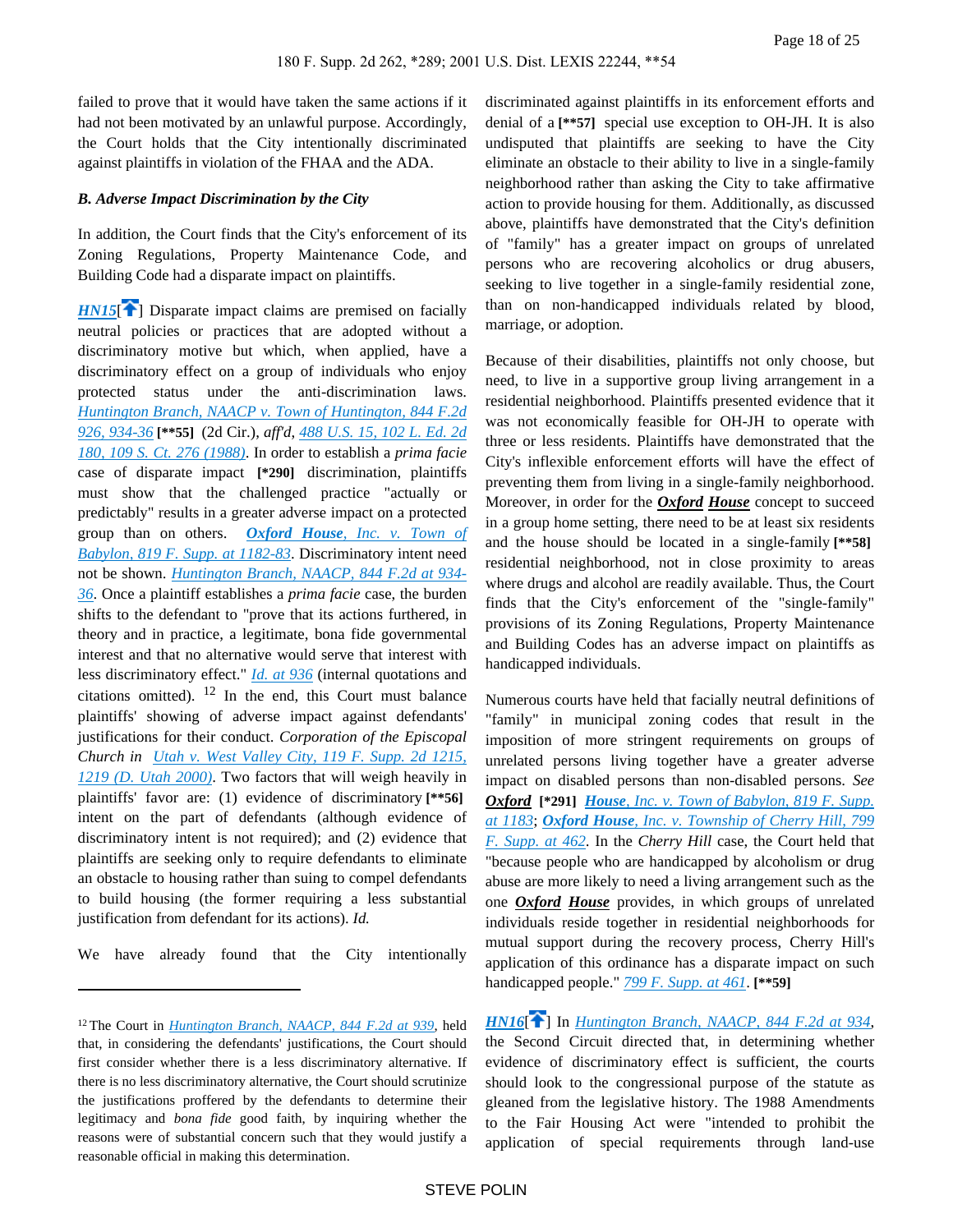regulations, restrictive covenants, and conditional or specialuse permits that have the effect of limiting the ability of such individuals to live in the residence of their choice in the community." H.R. Rep. No. 100-711 at 24. This is precisely the adverse effect that will result from enforcement of the City's Zoning Regulations, Property Maintenance and Building Code.

In response, the City offered as a nondiscriminatory explanation for its action that plaintiffs were in violation of the various City codes and regulations. As noted above, however, these codes and regulations are not exempt from the FHAA and do not insulate the City from liability under the FHAA and ADA. Additionally, the City has failed to carry its burden of showing that no less restrictive alternative was available. **[\*\*60]** The City presented no evidence that waiving the single-family requirement or granting plaintiffs a special use exemption would impose an undue financial or administrative burden on the City. The City advanced its legitimate interest in protecting the residential character of the surrounding neighborhood as a justification for enforcing the single-family Zoning Regulations. However, it offered no evidence that allowing OH-JH residents to occupy 421 Platt Street would effect a fundamental change in the nature of the neighborhood. Indeed, the evidence presented by plaintiffs was to the contrary and established that OH-JH functions in many respects like a single-family residence. Further, since the inception of OH-JH, not one of the residents has been charged with a crime.

The only other justification offered by the City was the Board of Zoning Appeals' concern that the residents did not have professional supervision and had no formal, outside selection process for admitting new residents. As discussed above, we give little credence to proffered explanations.

Accordingly, we hold that plaintiffs have carried their burden of showing that the City's enforcement of the single-family provisions **[\*\*61]** in its Zoning Regulations, the Property Maintenance Code, and the Building Code has an adverse impact upon them as handicapped individuals. We also find that the City has failed to meet its burden of showing that its actions furthered, in theory and in practice, a legitimate, bona fide governmental interest and that there was no alternative which would serve that interest with less discriminatory effect. Therefore, we find in favor of plaintiffs on their FHAA and ADA claims against the City based upon a theory of adverse impact.

## *C. The City's Failure to Provide A Reasonable Accommodation*

Plaintiff's third alleged basis for liability under the FHAA and ADA is the **[\*292]** City's failure to provide them with a

<span id="page-18-0"></span>reasonable accommodation.  $HM17$   $\uparrow$  Both the FHAA and Title II of the ADA place upon municipalities an affirmative duty to make reasonable accommodations in order to afford persons with disabilities the same housing opportunities as the non-disabled, so long as those accommodations are reasonable and do not place an undue financial or administrative burden on the municipality or require a fundamental alteration in the nature of the program. *See [Southeastern Community College v. Davis, 442 U.S. 397, 412,](https://advance.lexis.com/api/document?collection=cases&id=urn:contentItem:3S4X-83T0-003B-S188-00000-00&context=)  [60 L. Ed. 2d 980, 99 S. Ct. 2361 \(1979\)](https://advance.lexis.com/api/document?collection=cases&id=urn:contentItem:3S4X-83T0-003B-S188-00000-00&context=)*; **[\*\*62]** *[Bryant Woods](https://advance.lexis.com/api/document?collection=cases&id=urn:contentItem:3S24-9TC0-00B1-D0S7-00000-00&context=)  [Inn, Inc. v. Howard County, 124 F.3d 597, 603 \(4th Cir.](https://advance.lexis.com/api/document?collection=cases&id=urn:contentItem:3S24-9TC0-00B1-D0S7-00000-00&context=)  [1997\)](https://advance.lexis.com/api/document?collection=cases&id=urn:contentItem:3S24-9TC0-00B1-D0S7-00000-00&context=)*(recognizing the tension between the County's right to control land uses through neutral regulation and its duty to provide a reasonable accommodation to persons with handicaps). Additionally, the regulations promulgated under Title II of the ADA mandate a reasonable modification by a public entity "in policies, practices, or procedures when the modifications are necessary to avoid discrimination on the basis of disability, unless the public entity can demonstrate that making the modifications would fundamentally alter the nature of the service, program, or activity." *[28 C.F.R. §](https://advance.lexis.com/api/document?collection=administrative-codes&id=urn:contentItem:5MBV-98H0-008H-00V2-00000-00&context=)  [35.130\(b\)\(7\)](https://advance.lexis.com/api/document?collection=administrative-codes&id=urn:contentItem:5MBV-98H0-008H-00V2-00000-00&context=)*; *see also [Olmstead v. L.C., 527 U.S. 581, 604,](https://advance.lexis.com/api/document?collection=cases&id=urn:contentItem:3WSC-9XD0-004B-Y01R-00000-00&context=)  [n. 16, 119 S. Ct. 2176, 144 L. Ed. 2d 540 \(1999\)](https://advance.lexis.com/api/document?collection=cases&id=urn:contentItem:3WSC-9XD0-004B-Y01R-00000-00&context=)*(a plurality of the Court holding that Title II of the ADA, consistent with § 504 of the Rehabilitation Act, provides for a reasonable accommodation unless the accommodation would impose an undue hardship on the operation of its program); *[Wisconsin](https://advance.lexis.com/api/document?collection=cases&id=urn:contentItem:44G8-15D0-0038-Y27H-00000-00&context=)  [Correctional Serv., 173 F. Supp. 2d 842, 2001 WL 1402678](https://advance.lexis.com/api/document?collection=cases&id=urn:contentItem:44G8-15D0-0038-Y27H-00000-00&context=)*, at \*8-9.

In ruling on a reasonable accommodation claim under the FHAA, the Court in *Smith & Lee Associates*, 102 F.3d at 794- 95, **[\*\*63]** looked at the legislative history of the amendments to the Fair Housing Act, noting that the underlying purpose of the amendments was to afford handicapped individuals the equal opportunity to live in single-family neighborhoods, should they choose to do so, and to end the unnecessary exclusion of persons with handicaps from the American mainstream. *See 42 U.S.C. § 3604(f)(3)(B)*("accommodation . . . necessary to afford . . . equal opportunity"). It also cited the statute's use of the term "necessary," which requires plaintiffs to show that but for the requested accommodation they likely will be denied an equal opportunity to enjoy the housing of their choice. *[Smith & Lee Assocs., 102 F.3d at 795](https://advance.lexis.com/api/document?collection=cases&id=urn:contentItem:3S4W-Y930-006F-M12K-00000-00&context=)*. Finally, the Court noted that in determining whether a requested accommodation is "reasonable," the statute's legislative history indicates that Congress intended courts to apply the line of decisions interpreting the phrase "reasonable accommodation" under Section 504 of the Rehabilitation Act. *Id.* Under those cases, an accommodation is reasonable, unless it requires "a fundamental alteration in the nature of a program" or imposes "undue financial **[\*\*64]** and administrative burdens." *Id.* (citing *[Southeastern Community](https://advance.lexis.com/api/document?collection=cases&id=urn:contentItem:3S4X-83T0-003B-S188-00000-00&context=)*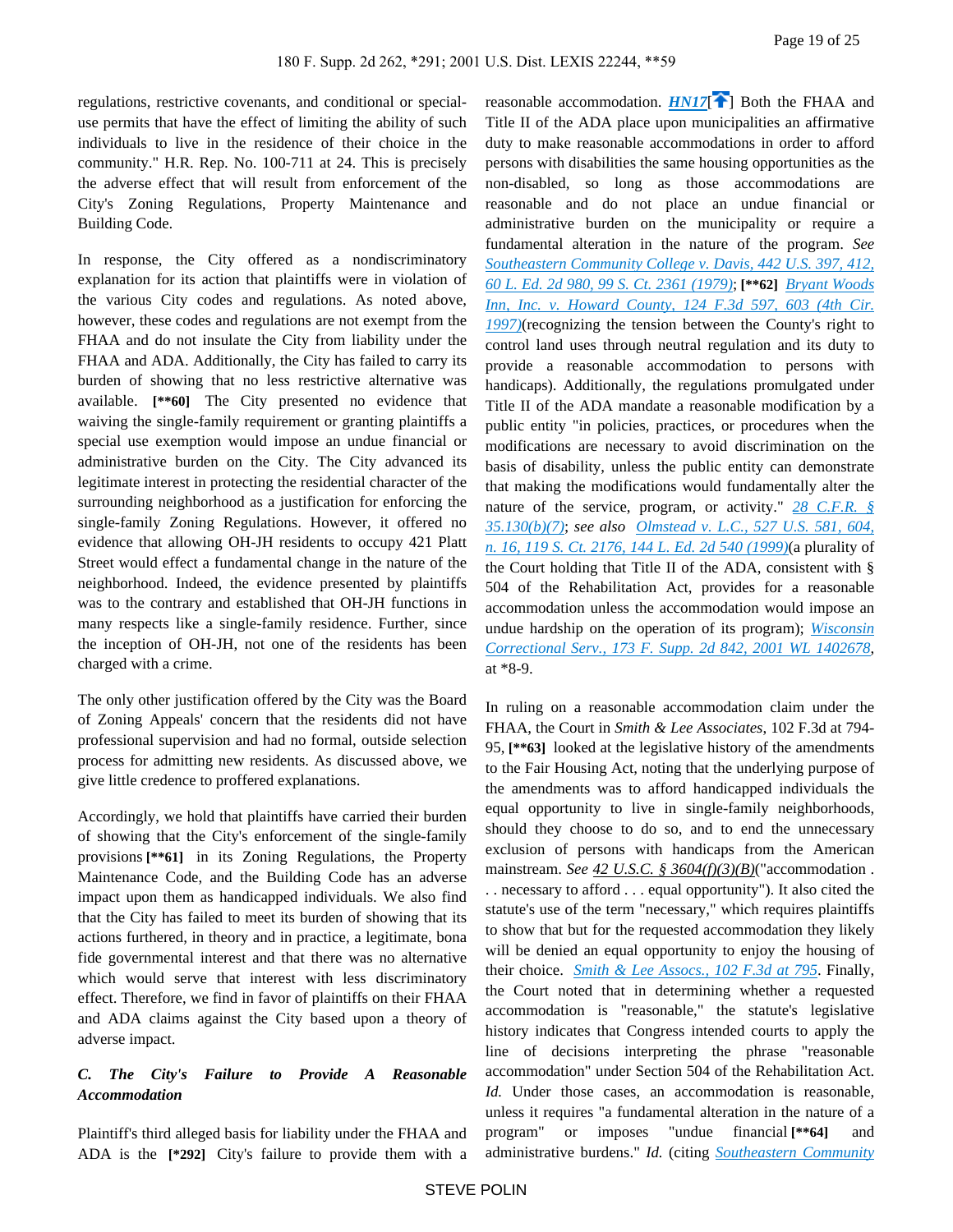*[College v. Davis, 442 U.S. 397, 410, 412, 99 S. Ct. 2361, 60](https://advance.lexis.com/api/document?collection=cases&id=urn:contentItem:3S4X-83T0-003B-S188-00000-00&context=)  [L. Ed. 2d 980 \(1979\)\)](https://advance.lexis.com/api/document?collection=cases&id=urn:contentItem:3S4X-83T0-003B-S188-00000-00&context=)*; *see also [Bryant Woods Inn, 124 F.3d](https://advance.lexis.com/api/document?collection=cases&id=urn:contentItem:3S24-9TC0-00B1-D0S7-00000-00&context=)  [at 603](https://advance.lexis.com/api/document?collection=cases&id=urn:contentItem:3S24-9TC0-00B1-D0S7-00000-00&context=)* (noting that the FHAA does not provide a "blanket waiver of all facially neutral zoning policies and rules," which would give the disabled "carte blanche to determine where and how they would live regardless of zoning ordinances to the contrary.") Thus, the FHAA "requires an accommodation for persons with handicaps if the accommodation is (1) reasonable and (2) necessary (3) to afford handicapped persons equal opportunity to use and enjoy housing." *[Bryant](https://advance.lexis.com/api/document?collection=cases&id=urn:contentItem:3S24-9TC0-00B1-D0S7-00000-00&context=)  [Woods Inn, 124 F.3d at 603](https://advance.lexis.com/api/document?collection=cases&id=urn:contentItem:3S24-9TC0-00B1-D0S7-00000-00&context=)*.

In this case, the accommodation that plaintiffs requested was a special use exception that would allow OH-JH to operate in a single-family residential district. **[\*293]** As early as September 17, 1997, when Attorney Polin first wrote City officials explaining the *Oxford House* concept and requesting that the City hold in abeyance its enforcement of the citations that had been issued to Ms. Tsombanidis, OHI requested a "reasonable accommodation" for OH-JH. Without this accommodation, as discussed above, recovering **[\*\*65]**  alcoholics and drug abusers would not have the opportunity to live in a single-family neighborhood because of the number of residents necessary to make the *Oxford House* model functionally successful and economically feasible. However, plaintiffs did not formally request this accommodation through a request for a special use exception from the Zoning Board of Appeals until May 21, 2001, and, as noted above, this request was unanimously denied.

The Court finds that the requested accommodation was reasonable in light of the fact that OH-JH operates in a manner similar to a single-family residence and the residents' need to live in group homes located in single-family districts removed from the areas where persons in recovery can readily obtain drugs or alcohol. Moreover, the City's Zoning Regulations already treat unrelated persons as a single family so long as they are three or less in number and the Regulations impose no numerical limitations on the number of related persons who can live together in a single-family neighborhood. And, as noted above, there is no evidence that allowing OH-JH to operate in a single-family district will effect a fundamental change in the neighborhood.

 **[\*\*66]** The requested accommodation is also necessary for the plaintiffs' recovery, and, without this accommodation, the John Doe plaintiffs will be denied the opportunity to live in this type of group home.

The City failed to demonstrate that providing plaintiffs with this accommodation would impose any "undue hardship" or "substantial burden." Allowing seven unrelated *Oxford House* residents to live together in a house, which is operated

much like any other single-family residence, will not fundamentally alter the nature of a single-family neighborhood and will not effect a "fundamental change" in the City's existing zoning. There is virtually no cost to the City associated with this requested accommodation. The City provided no evidence that these seven residents would impose a greater administrative or financial burden on the City in terms of the use of City or emergency services than a single family of related members. While certain City residents expressed safety concerns about having the *Oxford House* residents as neighbors, there was no proof that these residents pose any real threat to the safety of anyone. In fact, the proof was to the contrary, that none of residents had been arrested **[\*\*67]** since the inception of OH-JH. *See [ReMed](https://advance.lexis.com/api/document?collection=cases&id=urn:contentItem:3VTW-FBX0-0038-Y1GW-00000-00&context=)  [Recovery Care Centers, 36 F. Supp. 2d at 683-84](https://advance.lexis.com/api/document?collection=cases&id=urn:contentItem:3VTW-FBX0-0038-Y1GW-00000-00&context=)*.

Thus, when the benefits of allowing recovering alcoholics and drug abusers to live in a single-family neighborhood are weighed against the financial and administrative burdens to the City, if any, it is clear that the benefits to plaintiffs far outweigh the burdens to the City. Accordingly, the Court holds that the City discriminated against plaintiffs by denying them their requested accommodation.

#### *D. Relief Requested*

Having found the City liable to plaintiffs for violating Title II of the ADA and the FHAA, we turn to the question of the relief to be awarded plaintiffs against the City. In their complaint, plaintiffs seek a variety of relief from this Court. Specifically they ask the Court to:

1. Enter a permanent injunction restraining the City from taking actions either **[\*294]** directly or indirectly which would interfere in any way with plaintiffs' current occupancy of OH-JH;

2. Enter a declaratory judgment that the City has illegally discriminated against plaintiffs by arbitrarily and capriciously applying the State Building Code to the occupancy of 421 Platt Avenue **[\*\*68]** by a group of recovering alcoholics and addicts, thereby interfering with the plaintiffs' equal opportunity to use and enjoy a dwelling on the basis of handicap, in violation of the Fair Housing Act;

3. Enter a permanent injunction enjoining the City of West Haven, its officers, employees, agents, attorneys and successors, and all persons in active concert or participation with any of them, from proceeding with the prosecution of OHI and Beverly Tsombanidis for alleged violations of the West Haven Zoning Regulations and/or Building Codes, or otherwise interfering with the rights of recovering alcoholics or substance abusers to reside at 421 Platt Avenue;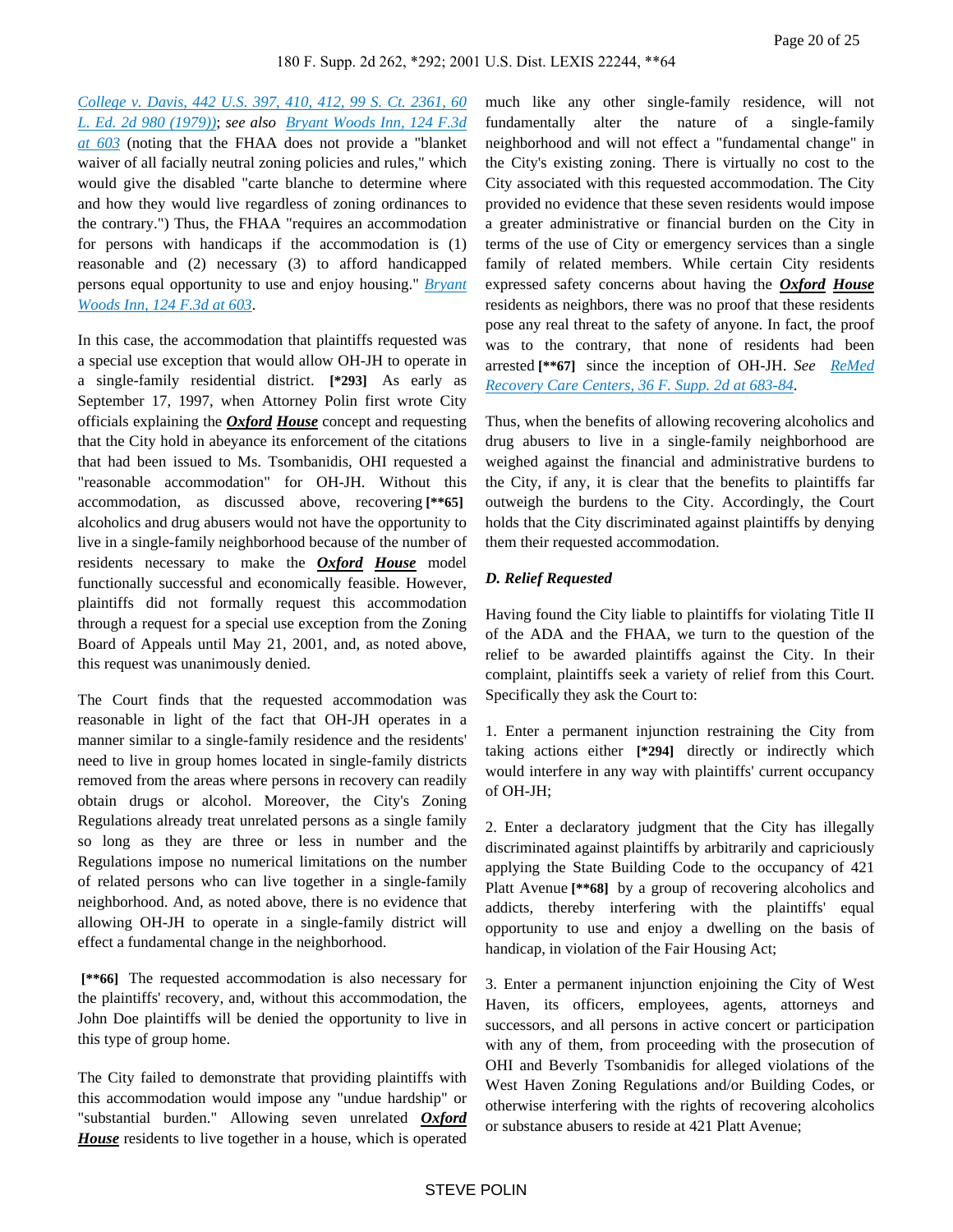4. Enter an order declaring that plaintiffs' use of 421 Platt Avenue is consistent with classification of the premises as a single-family dwelling and requiring the City to apply all zoning, safety and building codes to plaintiffs' use of 421 Platt Avenue in the same matter as it does to all other single family dwellings;

5. Award compensatory damages;

6. Grant an award of reasonable costs and attorneys' fees; and

7. Grant any and other such other relief that the Court deems just and proper.

We begin by considering what relief **[\*\*69]** is available to plaintiffs under the FHAA and Title II of the ADA. Under the FHAA, this Court

(A) may award such preventative relief, including a permanent or temporary injunction, restraining order, or other order against the person responsible for a violation of this subchapter as is necessary to ensure the full enjoyment of the rights granted by this subchapter;

(B) may award such other relief as the court deems appropriate, including monetary damages to persons aggrieved; and

(C) may, to vindicate the public interest, assess a civil penalty against the respondent --

(i) in an amount no exceeding \$ 50,000 for a first violation; and

<span id="page-20-0"></span>(ii) in an amount not exceeding \$ 100,000, for any subsequent violation.<sup>13</sup>

*42 U.S.C. § 3614(d)(1). [HN18](https://advance.lexis.com/api/document?collection=cases&id=urn:contentItem:44YH-3PM0-0038-Y2MP-00000-00&context=&link=clscc18)*<sup>[</sup> [\]](#page-4-0) Additionally, the Court has discretion to allow the prevailing party attorney's fees and costs. *42 U.S.C. § 3614(d)(2)*.

 **[\*\*70]** The specific relief available under Title II of the ADA is less straightforward. Title II specifically incorporates the remedial scheme set forth in *[29 U.S.C. § 794a](https://advance.lexis.com/api/document?collection=statutes-legislation&id=urn:contentItem:4YF7-GM61-NRF4-41X9-00000-00&context=)* (the Rehabilitation Act of 1973). *[42 U.S.C. § 12133](https://advance.lexis.com/api/document?collection=statutes-legislation&id=urn:contentItem:4YF7-GPR1-NRF4-4148-00000-00&context=)*. The Rehabilitation Act,  $\frac{29 \text{ U.S.C. } }{9}$   $\frac{794a(a)(2)}{ }$ , <sup>14</sup> in turn, incorporates the remedies set forth in Title VI of the Civil Rights Act of 1964, *[42 U.S.C. § 2000d et seq.](https://advance.lexis.com/api/document?collection=statutes-legislation&id=urn:contentItem:4YF7-GK71-NRF4-431F-00000-00&context=)* (Additionally, the Rehabilitation Act provides for the award of attorney's fees and costs to the prevailing party. *[29 U.S.C. § 794a\(b\)](https://advance.lexis.com/api/document?collection=statutes-legislation&id=urn:contentItem:4YF7-GM61-NRF4-41X9-00000-00&context=)*.) Although Title VI does not spell out the specific remedies that are available, it has been interpreted as including a judicially implied private right of action. *See [Guardians Ass'n v. Civil](https://advance.lexis.com/api/document?collection=cases&id=urn:contentItem:3S4X-4GR0-003B-S3KW-00000-00&context=)* 

<span id="page-20-1"></span>*Service [\*295] [Comm'n, NYC, 463 U.S. 582, 594-94, 77 L.](https://advance.lexis.com/api/document?collection=cases&id=urn:contentItem:3S4X-4GR0-003B-S3KW-00000-00&context=)  [Ed. 2d 866, 103 S. Ct. 3221 \(1983\)](https://advance.lexis.com/api/document?collection=cases&id=urn:contentItem:3S4X-4GR0-003B-S3KW-00000-00&context=)*; *[Garcia v. SUNY Health](https://advance.lexis.com/api/document?collection=cases&id=urn:contentItem:4449-3CM0-0038-X2YD-00000-00&context=)  [Sciences Center of Brooklyn, 280 F.3d 98, 2001 WL 1159970](https://advance.lexis.com/api/document?collection=cases&id=urn:contentItem:4449-3CM0-0038-X2YD-00000-00&context=)*, at \*8 (2d Cir. 2001). Thus, by referencing Title VI's remedial scheme, Title II of the ADA has likewise been interpreted as incorporating an implied **[\*\*71]** private right of action. *Garcia*, at \*8. *[HN19](https://advance.lexis.com/api/document?collection=cases&id=urn:contentItem:44YH-3PM0-0038-Y2MP-00000-00&context=&link=clscc19)*<sup>[4[\]](#page-4-1)</sup> Although in the past there has been considerable disagreement among the courts as to whether monetary damages are available under Title II of the ADA, the Second Circuit has recently reaffirmed its earlier holding that a private plaintiff may recover monetary damages upon a showing of a statutory violation resulting from "deliberate indifference" to the rights secured the disabled by Title II. *Garcia*, at \*11 (citing *[Bartlett v. New York State Bd. of Law](https://advance.lexis.com/api/document?collection=cases&id=urn:contentItem:3TMP-NRB0-0038-X531-00000-00&context=)  [Examiners, 156 F.3d 321, 331 \(2d Cir. 1998\)](https://advance.lexis.com/api/document?collection=cases&id=urn:contentItem:3TMP-NRB0-0038-X531-00000-00&context=)*, *vacated on other grounds by 527 U.S. 1031 (1999))*.

In the instant case, we have found the City liable for intentional discrimination against plaintiffs. We based this finding in part on the personal animosity exhibited by certain City officials toward plaintiffs, the fact that community bias and complaints from angry **[\*\*72]** citizens largely drove the City's enforcement efforts, and the unprecedented nature of the City's enforcement activities. Moreover, we noted that the City had repeatedly been put on notice that its actions were in violation of the ADA and FHAA and that plaintiffs were asking for a reasonable accommodation of their handicaps. Despite these notices and requests, the City continued to blindly pursue its enforcement efforts against Ms. Tsombanidis and OH-JH without any effort to ascertain the degree to which OH-JH operated like a single-family residence or the implications of its actions under the ADA and FHAA. Accordingly, we have no difficulty in holding that the City acted with "deliberate indifference" to the rights of plaintiffs under the ADA because of their status as disabled persons and that the City is liable for monetary damages as a result of this intentional discrimination. *See [Bartlett, 156](https://advance.lexis.com/api/document?collection=cases&id=urn:contentItem:3TMP-NRB0-0038-X531-00000-00&context=)  [F.3d at 331](https://advance.lexis.com/api/document?collection=cases&id=urn:contentItem:3TMP-NRB0-0038-X531-00000-00&context=)*.

No evidence was presented at trial as to any monetary damages sustained by the John Doe plaintiffs. However, there was sufficient evidence presented at trial concerning emotional distress suffered by Ms. Tsombanidis for the Court to hold that these injuries **[\*\*73]** were proximately caused by the discriminatory conduct of the City. It was Ms. Tsombanidis who was personally subjected to the discriminatory enforcement efforts by City officials. It was Ms. Tsombanidis who met with angry City officials and was directed to remove the residents within 24 hours, who was told by McCurry that he would not want these addicts in his backyard, who was subjected to the repeated citations for her illegal boarding house, who was threatened with criminal sanctions. As a proximate result of these discriminatory

<sup>&</sup>lt;sup>13</sup> Plaintiffs, however, have not requested that the Court impose a civil penalty under the FHAA.

<sup>&</sup>lt;sup>14</sup> 29 *U.S.C.* § 794 $a(a)(1)$  applies to employment cases and, thus, is inapplicable to this case.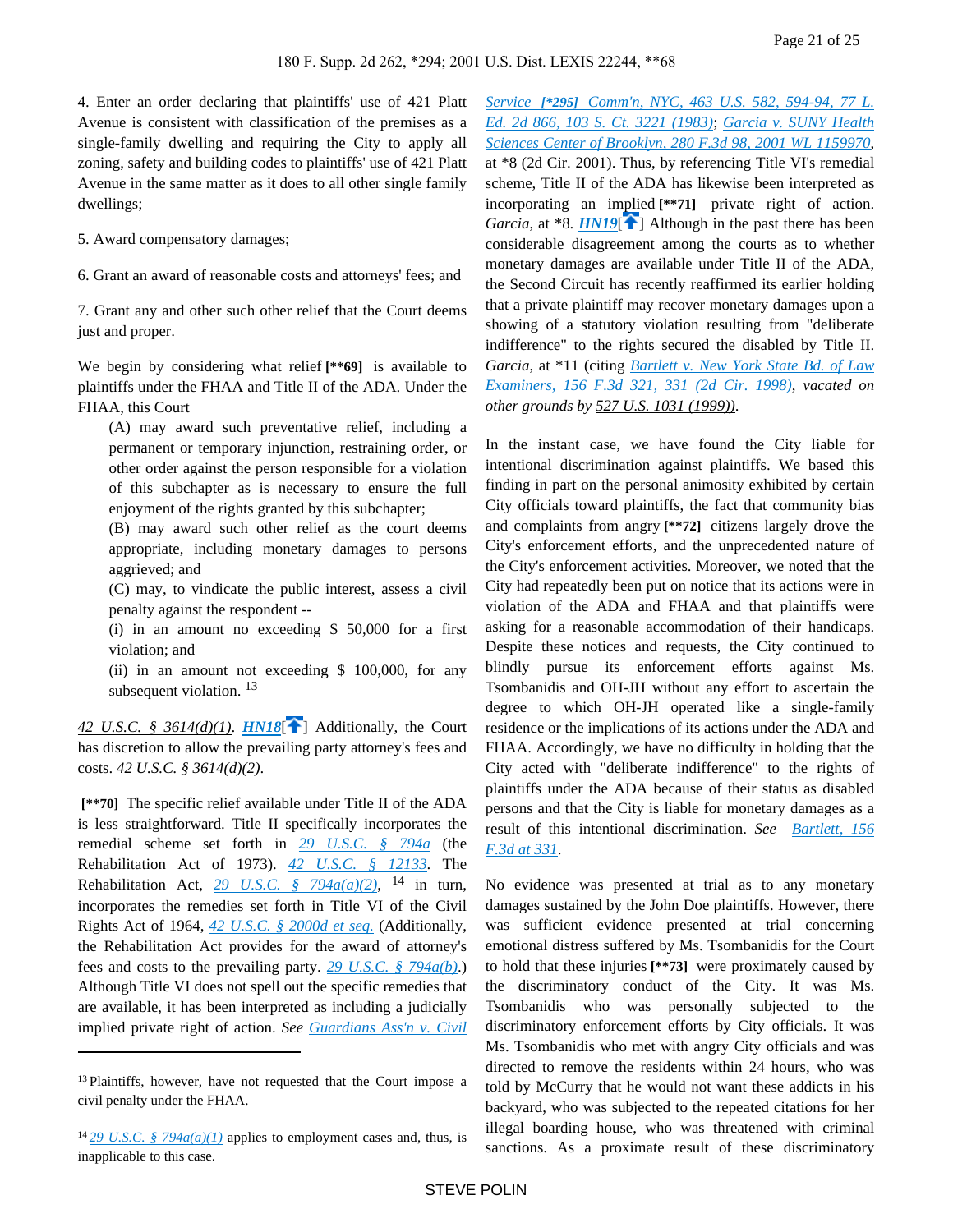enforcement actions, Ms. Tsombanidis sustained emotional pain and suffering for which she is entitled to recover compensatory damages. The amount of these damages is a matter left to the sound discretion of the trial court. Having observed her demeanor at trial and after hearing her testimony, the Court finds that \$ 1,000 is fair and adequate compensation for the emotional pain and suffering that she sustained.

There was also proof at trial of out-of-pocket expenses of \$ 900 incurred by OHI for travel and lodging to send Mr. Malloy to testify at the trial. The Court does not consider the expenses incurred by OHI as travel and lodging for its Chief Executive **[\*\*74]** Officer as appropriate elements of compensatory damages. OHI also provided evidence of time spent by Mr. Malloy **[\*296]** and another OHI employee in addressing this dispute with the City. The Court may award compensatory damages to an advocacy group such as OHI upon proof that the time spent on this matter resulted in a diversion of resources from other matters, or, impaired its ability to facilitate work in other areas. *See [Havens Realty](https://advance.lexis.com/api/document?collection=cases&id=urn:contentItem:3S4X-5RB0-003B-S1M3-00000-00&context=)  [Corp. v. Coleman, 455 U.S. 363, 379, n. 21, 71 L. Ed. 2d 214,](https://advance.lexis.com/api/document?collection=cases&id=urn:contentItem:3S4X-5RB0-003B-S1M3-00000-00&context=)  [102 S. Ct. 1114 \(1982\)](https://advance.lexis.com/api/document?collection=cases&id=urn:contentItem:3S4X-5RB0-003B-S1M3-00000-00&context=)*; *[Baltimore Neighborhoods, Inc. v.](https://advance.lexis.com/api/document?collection=cases&id=urn:contentItem:404D-W9G0-0038-Y07D-00000-00&context=)  [LOB, Inc., 92 F. Supp. 2d 456, 465 \(D. Md. 2000\)](https://advance.lexis.com/api/document?collection=cases&id=urn:contentItem:404D-W9G0-0038-Y07D-00000-00&context=)*. The Court is not persuaded that such "diversion of resources" damages are appropriate as to the time spent by Molly Brown, an employee of OHI. However, the Court will award OHI as compensatory damages \$ 36,073.88, for the 541 hours spent by Chief Executive Officer Malloy from September 1997 through October 2001, on this matter. Obviously, by virtue of Chief Executive Officer Malloy's involvement with the OH-JH dispute, he was unable to spend time on other matters. OHI has adequately segregated time spent on this specific matter from other matters involving **[\*\*75]** *Oxford Houses*. Furthermore, the Court finds that the number of hours claimed by OHI for his work over a four-year period is reasonable and necessary.

Plaintiffs have requested that we enter a permanent injunction restraining the City from taking actions either directly or indirectly which would interfere in any way with plaintiffs' current occupancy of OH-JH. This, the Court declines to do. That request is far too broad. Nevertheless, finding that plaintiffs have shown that they will suffer irreparable harm absent a more limited permanent injunction, the Court permanently enjoins the City of West Haven, its officers, employees, agents, attorneys and successors and all persons in active concert or participation with any of them, from proceeding with the prosecution of OH-JH, OHI, and/or Beverly Tsombanidis for violations of the West Haven Zoning Regulations, the Building Code, and the Property Maintenance Code, insofar as those violations relate to or arise out of the number of recovering alcoholics or former

drug users (not to exceed a total of seven in number) residing at OH-JH. The Court further finds that plaintiffs' current use of the premises at 421 Platt Avenue with seven or **[\*\*76]**  fewer residents is consistent with classification of the premises as a single-family dwelling and orders the City to apply and enforce its Zoning Regulations, Building Code, and Property Maintenance Code against OH-JH in the same manner that it does for all other single-family dwellings. Finally, the Court awards attorney's fees and costs to all plaintiffs against the City, in an amount to be determined after further briefing by all parties.

## *II. PLAINTIFFS' CLAIMS AGAINST THE FIRST FIRE DISTRICT*

As discussed above, the discrimination claims against the First Fire District that went to trial were adverse impact discrimination and the Fire District's failure to provide a reasonable accommodation under Title II of the ADA and under the FHAA.

## *A. Adverse Impact Discrimination by the First Fire District*

<span id="page-21-0"></span>*[HN20](https://advance.lexis.com/api/document?collection=cases&id=urn:contentItem:44YH-3PM0-0038-Y2MP-00000-00&context=&link=clscc20)*<sup>[\[](#page-4-2)2]</sup> In order to establish a *prima facie* case of disparate or adverse impact discrimination by the Fire District, plaintiffs must show that the challenged practices of the Fire District actually resulted, or predictably result, in a disproportionate burden on them as members of a protected class. *See [Tsombanidis, 129 F. Supp. 2d at 155](https://advance.lexis.com/api/document?collection=cases&id=urn:contentItem:42BJ-Y5F0-0038-Y3FX-00000-00&context=)*. In this **[\*\*77]**  case, plaintiffs challenged the Fire District's application of the facially neutral provisions of the State Fire Code relating to lodging and rooming houses to OH-JH, **[\*297]** as opposed to the one-family dwelling provisions.

Plaintiffs produced evidence that the requirements of the Fire Safety Code for lodging and rooming houses, including the installation of larger, escape windows in every bedroom, enclosing an interior stairwell with fireproof materials, installing fire alarm and automatic sprinkler systems throughout the house, and smoke detectors with visible alarms, were prohibitively expensive for OH-JH and that the continued enforcement of these provisions would result in the constructive eviction of the John Doe plaintiffs from this onefamily dwelling and would limit the housing opportunities available to *Oxford House* residents. Plaintiffs have also produced substantial evidence of their need to live in a group home setting in a residential neighborhood, in order to facilitate their continued recovery from alcoholism and drug addiction. This is a need that non-handicapped persons do not share to the same degree and, thus, non-handicapped persons would not be impacted as greatly in **[\*\*78]** terms of their housing opportunities as *Oxford House* residents. *See [Huntington Branch, NAACP, 844 F.2d at 938](https://advance.lexis.com/api/document?collection=cases&id=urn:contentItem:3S4X-1KC0-001B-K1HF-00000-00&context=)* (finding adverse impact in City's rezoning decision based upon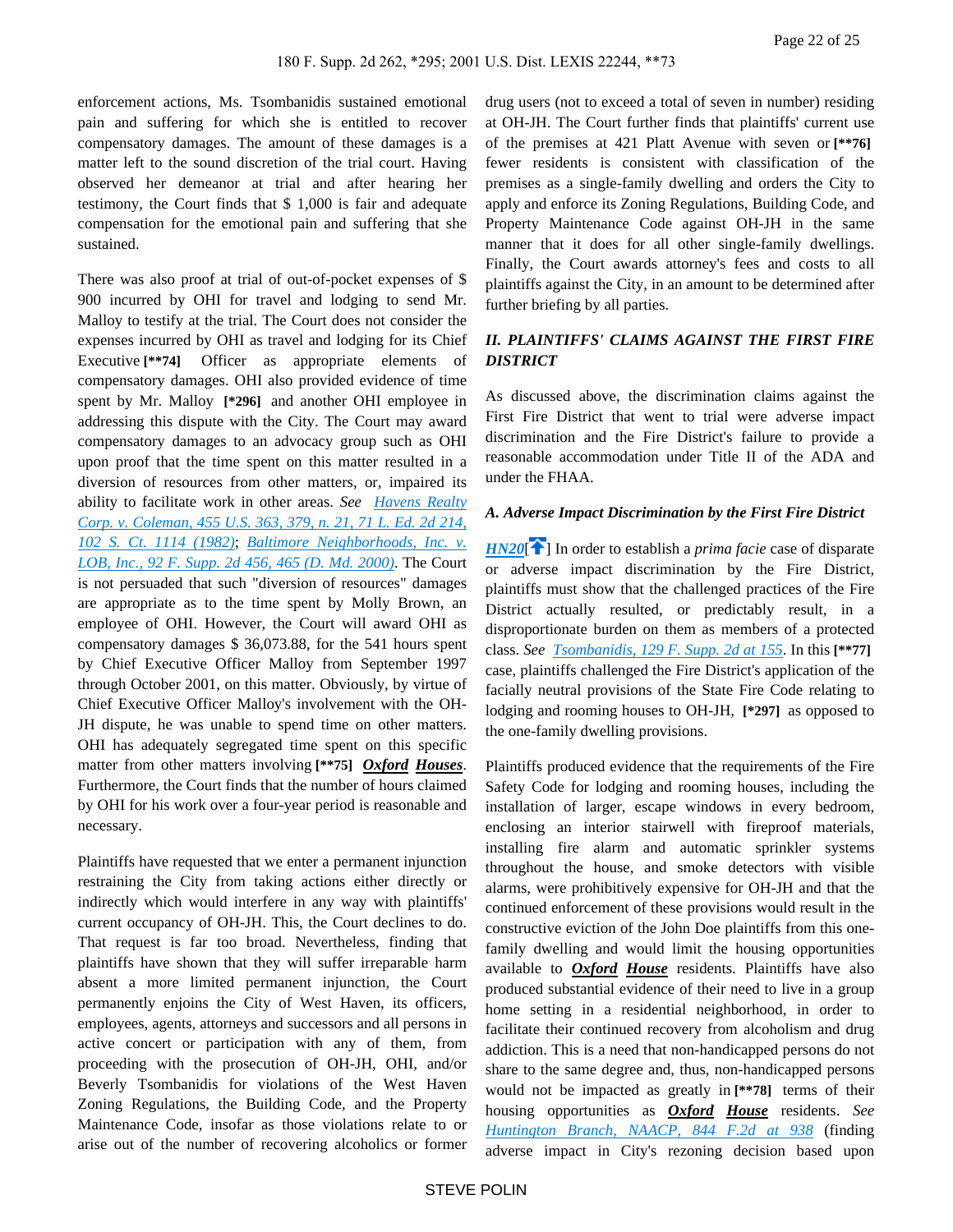percentage of minorities who required subsidized housing as compared to overall percentage of town residents requiring subsidized housing). Thus, we find that plaintiffs have made a *prima facie* showing that enforcement of the Fire Safety Code's lodging and rooming house provisions has an adverse impact on them as handicapped individuals.

The burden then shifts to the Fire District to show that its actions furthered in theory or practice a legitimate, bona fide governmental interest and that no alternative would serve that interest with less discriminatory effect. *[Huntington Branch,](https://advance.lexis.com/api/document?collection=cases&id=urn:contentItem:3S4X-1KC0-001B-K1HF-00000-00&context=)  [NAACP, 844 F.2d at 936](https://advance.lexis.com/api/document?collection=cases&id=urn:contentItem:3S4X-1KC0-001B-K1HF-00000-00&context=)*. The Fire District argues that it does not have the legal authority to interpret, modify, or vary the requirements of the State Fire Safety Code. Additionally, it points to its legitimate interest in protecting the lives and property of the residents and their neighbors.

Plaintiffs respond that they do not dispute that the safety of residents and neighbors is a bona fide governmental **[\*\*79]**  interest, but the Fire District has not shown, and cannot show, that this interest cannot be served in a less discriminatory manner. They point to the fact that neither the Fire District nor the Deputy State Fire Marshal ever ascertained the level of fire safety at OH-JH or the degree of communication between the residents or the accessibility of all portions of the House to the residents. As to the Fire District's lack of discretion to interpret or modify the Fire Safety Code, plaintiffs assert that Spreyer interpreted the Code when he first determined in December, 1997, that the six residents of OH-JH could not be considered a one-family occupancy. They also cite to the fact that Deputy State Fire Marshal Peabody threw the issue of compliance with the FHAA back in Spreyer's lap, advising him to consult with Corporation Counsel on that matter.

To a certain degree, this controversy with the Fire District has become moot because of the concession at trial of Deputy State Fire Marshal John Blaschik that under the newly amended Fire Safety Code, the seven residents of OH-JH could be treated as a single family, with one resident as the "family" and the other unrelated residents as his **[\*\*80]** six guests. However, that concession does not moot the claims of plaintiffs relating to the Fire District's enforcement efforts over the three-year period from 1998 until trial, nor does it moot their claims for relief. Moreover, the Court is not persuaded by the **[\*298]** Fire District's excuse that it did not have the power to modify the Fire Safety Code. *See [Wisconsin Correctional Serv., 173 F. Supp. 2d 842, 2001 WL](https://advance.lexis.com/api/document?collection=cases&id=urn:contentItem:44G8-15D0-0038-Y27H-00000-00&context=)  [1402678](https://advance.lexis.com/api/document?collection=cases&id=urn:contentItem:44G8-15D0-0038-Y27H-00000-00&context=)*, at \*8. The Fire District cannot exempt itself from the requirements of the ADA and the FHAA in this manner. *See Id.* (citing *[PGA Tour, Inc. v. Martin, 149 L. Ed. 2d 904,](https://advance.lexis.com/api/document?collection=cases&id=urn:contentItem:4354-TBF0-004C-200W-00000-00&context=)  [532 U.S. 661, 121 S. Ct. 1879, 1896 \(2001\)](https://advance.lexis.com/api/document?collection=cases&id=urn:contentItem:4354-TBF0-004C-200W-00000-00&context=)* (rejecting PGA's argument that it could not consider granting an exception to

its rules because the rules did not provide for exceptions)). As the Court in *Wisconsin Correctional Services* noted, to allow a municipal or state entity to exempt itself on this basis would allow it to avoid compliance with the ADA altogether.

Accordingly, the Court finds that the Fire District's application and enforcement of the lodging and boarding provisions of the Fire Safety Code as to OH-JH had a discriminatory impact on plaintiffs on the basis of their **[\*\*81]**  disability. The Court further holds that the Fire District has failed to prove that there was no alternative that would serve its legitimate interests in fire safety and have a less discriminatory impact on plaintiffs. *See [Civic Ass'n of Deaf](https://advance.lexis.com/api/document?collection=cases&id=urn:contentItem:3RVJ-5T70-006F-P10N-00000-00&context=)  [of New York City v. Giuliani, 915 F. Supp. 622, 633 \(S.D.N.Y.](https://advance.lexis.com/api/document?collection=cases&id=urn:contentItem:3RVJ-5T70-006F-P10N-00000-00&context=)  [1996\)](https://advance.lexis.com/api/document?collection=cases&id=urn:contentItem:3RVJ-5T70-006F-P10N-00000-00&context=)*; *[Bay Area Addiction Research and Treatment, Inc. v.](https://advance.lexis.com/api/document?collection=cases&id=urn:contentItem:3WMC-2720-0038-X4S9-00000-00&context=)  [City of Antioch, 179 F.3d 725, 730-31 \(9th Cir. 1999\)](https://advance.lexis.com/api/document?collection=cases&id=urn:contentItem:3WMC-2720-0038-X4S9-00000-00&context=)*. Therefore, the Court holds that the Fire District's application of the lodging and boarding house provisions to OH-JH had an adverse impact on plaintiffs because of their handicap, in violation of the FHAA amd Title II of the ADA.

# *B.The Fire District's Failure to Provide Reasonable Accommodation*

The other theory advanced by plaintiffs against the Fire District is that it failed to provide them with the reasonable accommodation of treating OH-JH as a one-family residence, which would allow it to operate without the need for the modifications required of lodging and rooming houses. This Court initially held that plaintiffs' reasonable accommodation claim against the Fire District was not ripe for adjudication because plaintiffs **[\*\*82]** had not sought a variation or exemption from the State Fire Marshal, pursuant to *[Conn.](https://advance.lexis.com/api/document?collection=statutes-legislation&id=urn:contentItem:56C1-2NG1-648C-K433-00000-00&context=)  [Gen. Stat. § 29-296](https://advance.lexis.com/api/document?collection=statutes-legislation&id=urn:contentItem:56C1-2NG1-648C-K433-00000-00&context=)*. <sup>15</sup> *See [Tsombanidis, 129 F. Supp. 2d at](https://advance.lexis.com/api/document?collection=cases&id=urn:contentItem:42BJ-Y5F0-0038-Y3FX-00000-00&context=)  [160-61](https://advance.lexis.com/api/document?collection=cases&id=urn:contentItem:42BJ-Y5F0-0038-Y3FX-00000-00&context=)*. However, as noted, Deputy State Fire Marshal Blaschik testified at trial that OH-JH would be considered a one-family dwelling and would be treated accordingly, thus obviating the need for plaintiffs to apply for that exemption.

Therefore, so long as the Fire District adheres to its representation that it will apply the one-family dwelling provisions to OH-JH, there is no need for plaintiffs to pursue their request for an exemption from the State **[\*\*83]** Fire Marshal. Because the Fire District never rejected plaintiffs' request for an accommodation, this Court finds that there was

<sup>15</sup>*[Section 29-296, Conn. Gen. Stat.](https://advance.lexis.com/api/document?collection=statutes-legislation&id=urn:contentItem:56C1-2NG1-648C-K433-00000-00&context=)*, provides that the State Fire Marshal may grant variations or exemptions from any regulation issued pursuant to the Fire Safety Code, where strict compliance would entail practical difficulty or unnecessary hardship or is adjudged unwarranted, provided that any such variation or exemption shall, in the opinion of the State Fire Marshal, secure the public safety.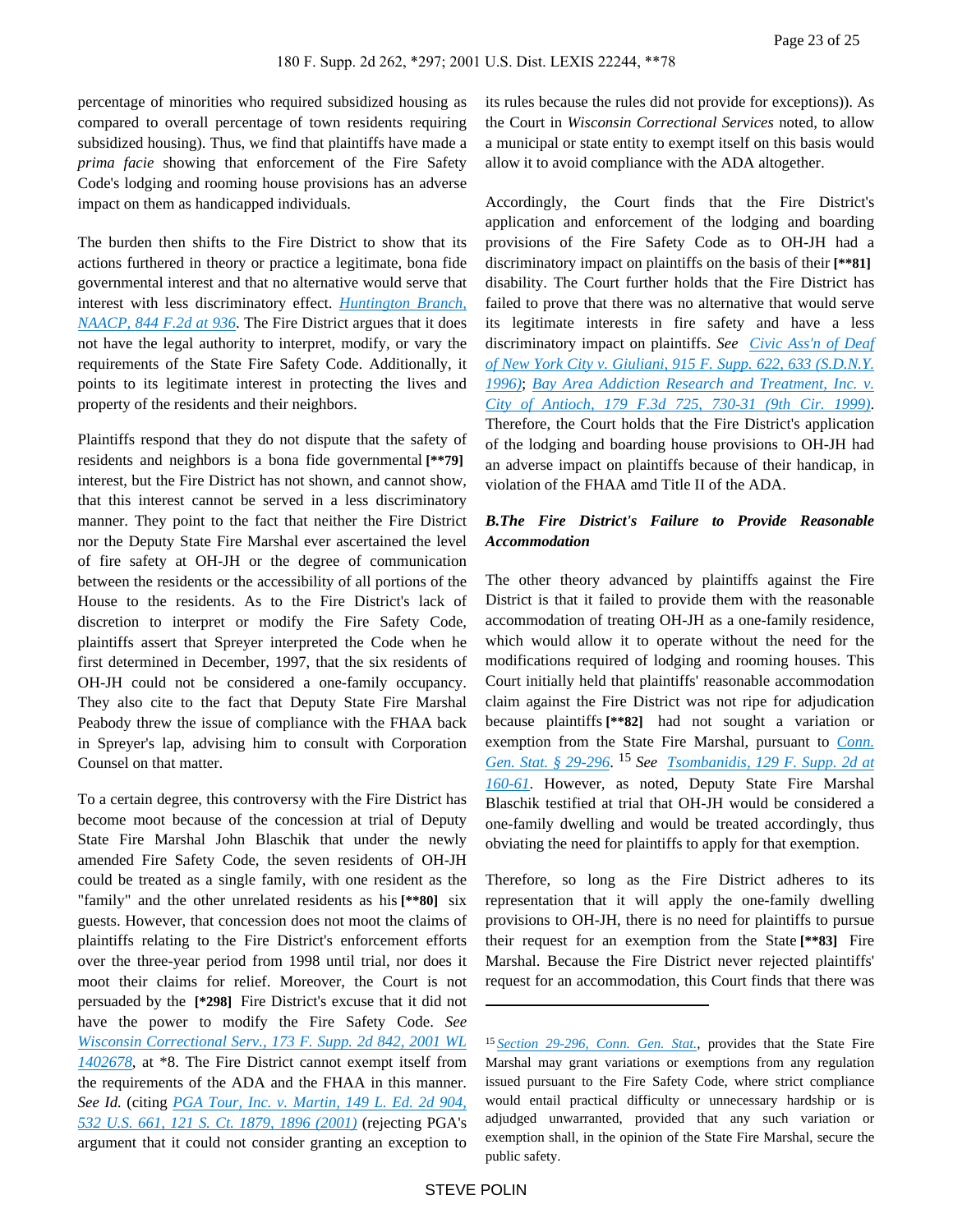no violation of the reasonable accommodation provisions of the FHAA and ADA by the Fire District.

#### *C. Relief Against the Fire District*

Again, plaintiffs have sought various forms of relief against the Fire District. In their complaint, they request that this Court to

1. Enter a permanent injunction restraining the Fire District from taking actions either directly or indirectly which **[\*299]**  would interfere in any way with plaintiffs' current occupancy of OH-JH;

2. Enter a declaratory judgment that the Fire District has illegally discriminated against plaintiffs by arbitrarily and capriciously applying the Connecticut Fire Safety Code to the occupancy of 421 Platt Avenue by a group of recovering alcoholics and addicts, thereby interfering with the plaintiffs' equal opportunity to use and enjoy a dwelling on the basis of handicap, in violation of the Fair Housing Act;

3. Enter a permanent injunction enjoining the Fire District, its officers, employees, agents, attorneys and successors, and all persons in active concert or participation with any of **[\*\*84]**  them from proceeding withe prosecution of OHI and Beverly Tsombanidis for alleged violations of the Connecticut Fire Safety Code, or otherwise interfering with the rights of recovering alcoholics or substance abusers to reside at 421 Platt Avenue;

4. Enter an order declaring that plaintiffs' use of 421 Platt Avenue is consistent with classification of the premises as a single-family dwelling and requiring the Fire District to apply all fire codes to plaintiffs' use of 421 Platt Avenue in the same manner as it does to all other single family dwellings;

5. Award compensatory damages;

6. Grant an award of reasonable costs and attorneys' fees; and

7. Grant any and other such other relief that the Court deems just and proper.

We have already addressed the statutory basis for relief under the FHAA and Title II of the ADA. The Fire District argues that plaintiffs are not entitled to compensatory damages for emotional distress injuries, citing to the common-law standard for awarding damages for emotional distress in state tort claims. These cases are inapplicable to the question of recoverable statutory damages under these two federal acts. *[Dollard v. Board of Education of the Town of Orange, 63](https://advance.lexis.com/api/document?collection=cases&id=urn:contentItem:435M-01R0-0039-40J5-00000-00&context=)  [Conn. App. 550, 777 A.2d 714 \(2001\)](https://advance.lexis.com/api/document?collection=cases&id=urn:contentItem:435M-01R0-0039-40J5-00000-00&context=)*, **[\*\*85]** and *[Petyan v.](https://advance.lexis.com/api/document?collection=cases&id=urn:contentItem:3RX4-0W10-003D-814H-00000-00&context=)  [Ellis, 200 Conn. 243, 510 A.2d 1337 \(1986\)](https://advance.lexis.com/api/document?collection=cases&id=urn:contentItem:3RX4-0W10-003D-814H-00000-00&context=)*, involved a state common-law causes of action for negligent and intentional

infliction of emotional distress, claims that are not present in the instant case.

The primary consideration that distinguishes the relief to be awarded to plaintiffs against the Fire District, from that awarded against the City, is the fact that this Court has made no finding of intentional discrimination by the Fire District.

Accordingly, the Court holds that plaintiffs are not entitled to an award of compensatory damages against the Fire District. The Court further holds that plaintiffs are entitled to recover reasonable attorney's fees in an amount to be determined after further briefing. Additionally, the Court permanently enjoins the First Fire District, its officers, employees, agents, attorneys and successors and all persons in active concert or participation with any of them, from proceeding with the prosecution of OH-JH, OHI, and/or Beverly Tsombanidis for violations of the State Fire Safety Code, insofar as those violations relate to or arise out of the number of recovering alcoholics or former drug users (not to exceed a **[\*\*86]** total of seven in number) residing at OH-JH. The Court further finds that plaintiffs' current use of the premises at 421 Platt Avenue with seven or fewer residents is consistent with classification of the premises as a one-family dwelling and orders the Fire District to apply and enforce the Fire Safety Code against OH-JH in the same manner that it does for all other one-family dwellings.

## **[\*300]** *CONCLUSION*

The Court directs the Clerk to enter Judgment in favor of the plaintiffs, John Does One through Seven, Beverly Tsombanidis, and *Oxford House*, Inc., against the City of West Haven and the First Fire District of West Haven in accordance with the Relief provisions in the Conclusions of Law, set forth above. Plaintiffs are directed to submit appropriate documentation of their attorney's fees and costs within 30 days of the date of this ruling. In so doing, counsel are directed to allocate their fees and costs, to the extent possible, between defendants. Defendants shall have 21 days to file any opposition to plaintiffs' request for attorney's fees and costs. Thereafter, plaintiffs shall have ten days to file a reply, if they deem one necessary.

#### SO ORDERED.

Date: December 28, 2001.

Waterbury, **[\*\*87]** Connecticut.

```
/s/
```
GERARD L. GOETTEL,

United States District Judge